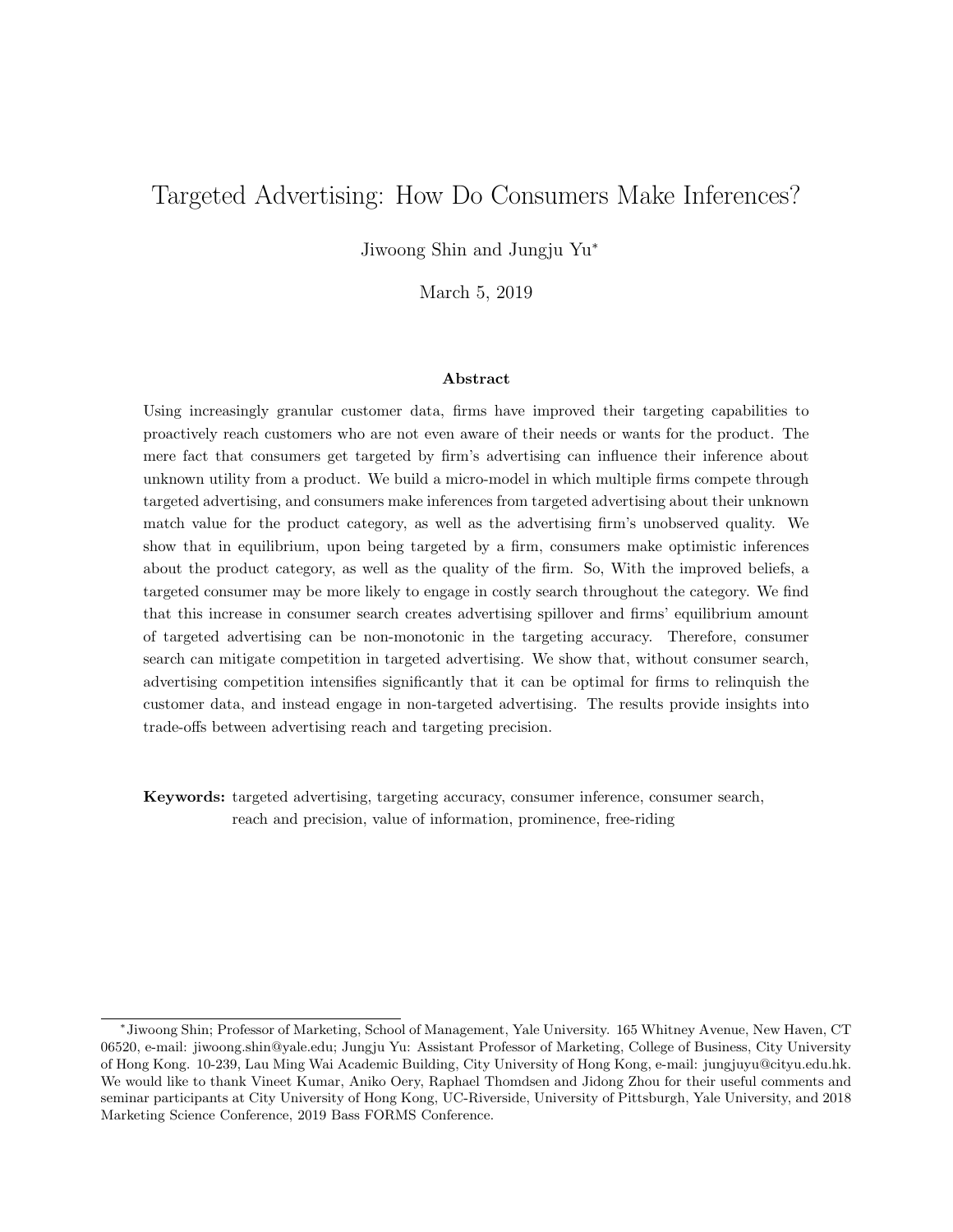# 1 Introduction

With the rise of big data and artificial intelligence, firms have been able to collect and process an unprecedented amount of consumer-level data, which helps firms to gain an even more in-depth understanding of their customers. Using increasingly granular customer data, they can identify customers who are more likely to need their products or services and benefit from the product category [\(Daven](#page-46-0)[port et al., 2001;](#page-46-0) [Braun and Moe, 2013;](#page-46-1) [Summers et al., 2016\)](#page-48-0). For example, advertisers on Facebook can use customers' demographic information (e.g., age, gender, and location), their social activities on the platform (e.g., wall postings, clicked ads, "likes", and "sharing"), and social networks (e.g., who are their friends, and what they do and like)<sup>[1](#page-1-0)</sup> to *target* their desired group of customers. In 2016 Lexus launched highly personalized ads for individual Facebook users by matching video clips based on data including social media usage profile and other behavioral data. A woman who purchased traveling luggage or likes many traveling sites sees one video, while a man in mid-30s who likes music and fash-ion would see another.<sup>[2](#page-1-1)</sup> Leveraging an increasing ability to harvest and interpret consumer-level data, companies identify those target customers and reach out to them with highly targeted advertising even before customers are aware of their needs and wants. As a result, consumers are often exposed to targeted ads about the products which they were not even aware of the existence.

In the past few decades, the targeting technology has become more valuable. The consumers who are likely to have a strong preference will receive the targeted message instead of those who have no interest and whose preferences do not match a product's benefit. Research has shown that digital targeting meaningfully improves the response to advertisements and that ad performance declines when marketers' access to consumer data is reduced [\(John et al., 2018\)](#page-47-0). Armed with customer data,<sup>[3](#page-1-2)</sup> targeted advertising becomes more effective in increasing both click-through and conversion rates (e.g., [Ansari and Mela, 2003;](#page-46-2) [Joshi et al., 2011;](#page-47-1) [Lambrecht and Tucker, 2013;](#page-47-2) [Summers et al., 2016;](#page-48-0) [Yan](#page-49-0) [et al., 2009\)](#page-49-0), and more and more firms expand their spending on targeted advertising mainly through

<span id="page-1-0"></span><sup>&</sup>lt;sup>1</sup>See a New York Times article, "Facebook and Cambridge Analytica: What You Need to Know as Fallout Widens" and CNBC news article, "How Facebook ads target you" at https://www.cnbc.com/2018/04/14/how-facebook-adstarget-you.html.

<span id="page-1-2"></span><span id="page-1-1"></span><sup>&</sup>lt;sup>2</sup> "Beyond Utility: 1000 to 1 – The Shorty Awards" at https://shortyawards.com/8th/beyond-utility-1000-to-1.

<sup>&</sup>lt;sup>3</sup>Given the Facebooks recent scandal involving Cambridge Analytica, privacy issues raise significant concerns for both marketers and consumers. As a result, many firms like Facebook and Google try to avoid using sensitive information such as race, sexual condition, and health conditions. Privacy issue and its effects on information sharing (especially, a third-party data sharing see [Goldfarb and Tucker, 2011a,](#page-47-3) [Goldfarb and Tucker, 2011b,](#page-47-4) [Goldfarb and Tucker, 2012,](#page-47-5) [Tucker, 2012\)](#page-48-1) is an important topic, but this is not the focus of the current research and we will leave this important issue for future research.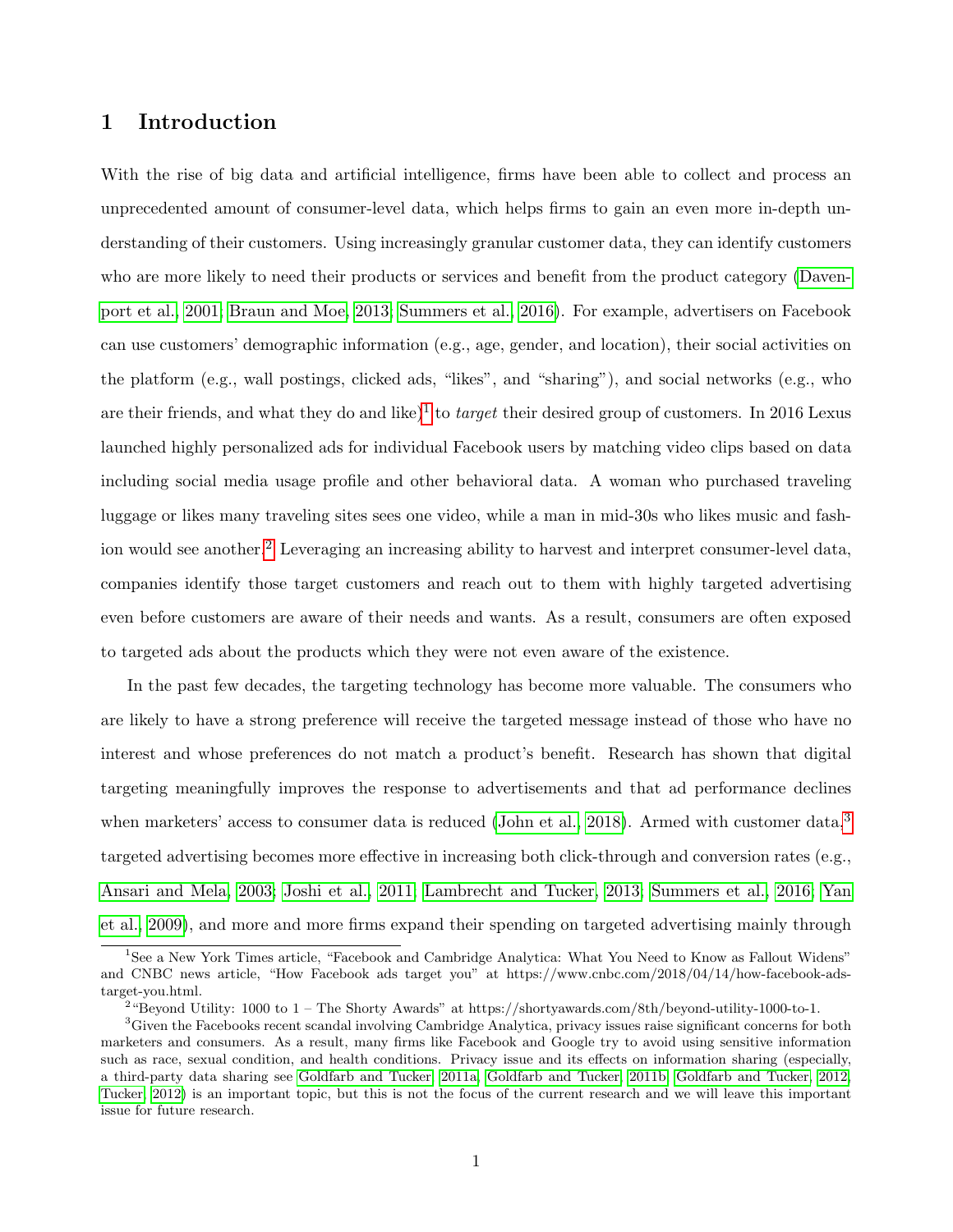digital channels.<sup>[4](#page-2-0)</sup> Such targeted advertising is crucial in a product category where consumers' default engagement level is low because it is an infrequently purchased product, or a new product category which consumers are not familiar with or even aware of. In these circumstances, firms can use targeted advertising to induce customer engagement and create demand by identifying those prospects who are more likely to become interested in the product category.

However, targeting those potential customers in an early stage of consumers decision can be risky. Sometimes, less than 50% of qualified initial leads initiated by a brand's targeted advertising are moving toward to the final purchase stage of the same brand (Court et al. 2009 McKinsey Quarterly). In this early phase of consumers' decision journey,<sup>[5](#page-2-1)</sup> firms need to convince and encourage them to deliberate their potential needs, and thus increasing product acceptance [\(Lu and Shin, 2018\)](#page-48-2). The initial efforts to identify and attract new prospects who do not understand the products uses and benefits (sometimes, they are even unclear as to whether they need the product) can be substantial. Furthermore, those initial targeted advertising spending can be wasted if consumers eventually make a purchase from another firm [\(Shin, 2007\)](#page-48-3). In other words, firms can free-ride on competitor's' advertising efforts to enhance customer awareness or interests in the product category. This can reduce incentives for investing in advertising.

Consider the following incident. While on Facebook, one of the authors was shown an advertisement featuring a new scanning app for iPhone iOS on Facebook. He clicked the ad and downloaded the free version of the app. Although he did not like this particular app (especially, he did not even know the existence of such a product and, after a few trials, he could not appreciate the value of a mobile scanning function over simple camera), he is aware of the fact that Facebook ads are often highly relevant. Thus, instead of simply ignoring the mobile scanning function entirely, he further searched for other scanning apps in Google. Then, he realized that it could be extremely useful in scanning documents instantaneously and export them as multi-page PDF files. As a result, he purchased a different scanning app with such useful functions. Clearly, the targeted advertising by one seller

<span id="page-2-0"></span><sup>&</sup>lt;sup>4</sup>In 2017, Google garnered \$35 billion in the US market which is up 18.9% over the previous year, and Facebook captures \$17.37 billion (https://www.emarketer.com/Article/Google-Facebook-Tighten-Grip-on-US-Digital-Ad-Market/1016494).

<span id="page-2-1"></span> ${}^{5}$ The customer journey (Court et al. 2009, Lemon and Verhoef 2016, and Richardson 2010) is an idea that conceptualize customer experience as a "journey" with a firm over time during the purchase cycle across multiple touch points. The literature in customer journey emphasizes the purchase funnel such as AIDA (Awareness-Interest-Desire-Action) model. In particular, [Shin \(2005\)](#page-48-4) conceptualizes the costs associated with the early stage of purchase funnel as selling costs and its importance in the sales process.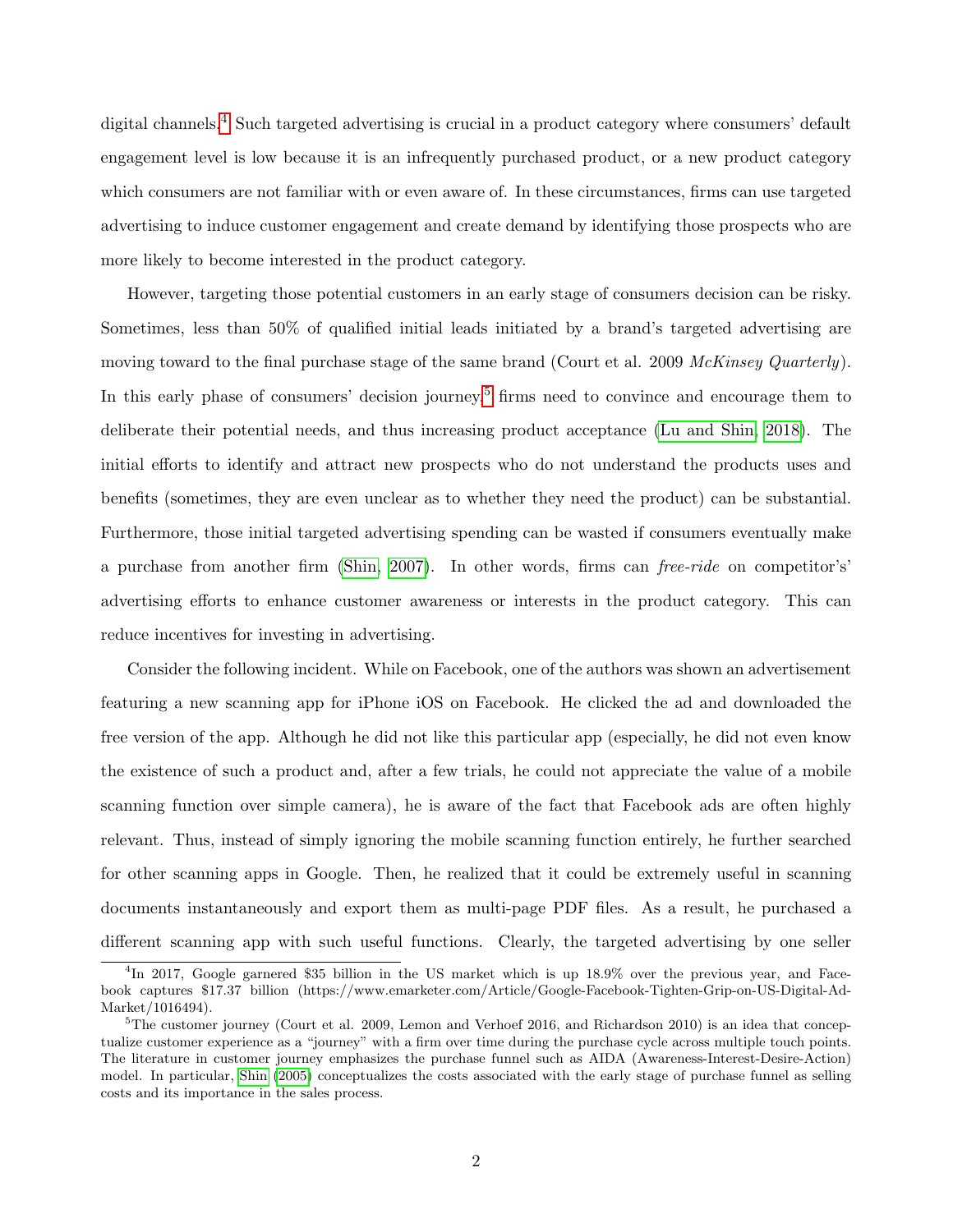has motivated his interest in such product category, but this advertising spillover effect benefits its competitor who free-rides off of the firm's costly efforts on targeted advertising. Without this targeted ad, consumers would not have been prompted to further search a product.

Advertising in this case is a key to engage consumers and create the category demand. On the one hand, Facebook's targeting ability helps firms to reach those people who might be interested in the product feature or benefit based on customer information. Facebook might have first filtered customers who are in education (students or academics) or running business for whom document-scanning can be a useful option for several reasons such as reducing the amount of paperwork and unnecessary filing cabinets, improved data security and protection, etc. In this example, the mere fact that the ad is targeted made one of us more interested in the product category and eventually purchase a product. Consumers' distinct response to targeted advertising implies that consumers acknowledge the *relevance* of targeted advertising, consciously and unconsciously, and make an inference based on the fact that they are targeted. We focus on the mechanism that triggers this additional effect of targeting beyond the simple advertising effect of increasing awareness through consumers' inferences and their subsequent search behavior.

On the other hand, enhancing consumers' belief about the match value from a product, or the product category in general, by a firm's targeted advertising can not only help the firm, but also benefit all other firms in the category. This advertising spillover effect can be a serious issue and dissuade firms from investing in targeted advertising because all of their advertising efforts can be wasted when consumers eventually switch to competing firms.

This paper focuses on investigating the effect of targeting accuracy, which is the key determinant of consumer inference, and market outcomes. There are several forces that affect firms decision whether or not to invest in targeted advertising. First, the more a firm advertises, the more likely it is that it becomes a prominent firm that consumers consider first (e.g., [Armstrong et al., 2009,](#page-46-3) [Armstrong](#page-46-4) [and Zhou, 2011\)](#page-46-4), which helps to preempt demand under competition. As the accuracy of targeting improves, prominence can be valuable as most consumers will be satisfied with their first search and buy immediately. Second, targeting accuracy can increase the advertising efficiency by reducing the wasted advertising to consumers who may not be interested in the product category [\(Goldfarb,](#page-47-6) [2014\)](#page-47-6). These two benefits are the direct effects of improved accuracy (i.e., *demand preemption through* prominence and cost efficiency).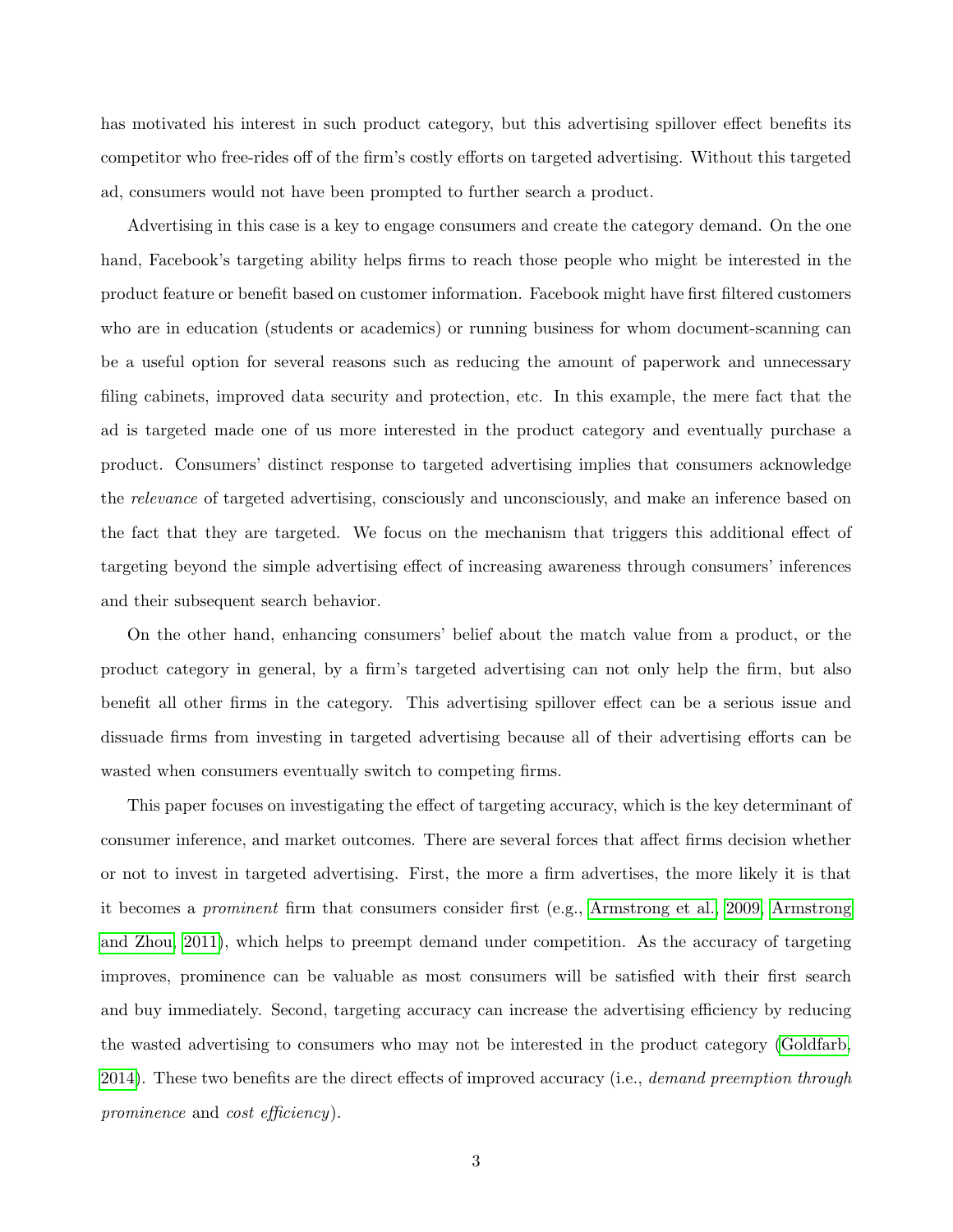There is another indirect effect of improved accuracy, which works as an opposing force; namely, free-riding of competitors due to increased consumer search [\(Shin, 2007\)](#page-48-3). As targeting becomes more accurate, their beliefs about category becomes more optimistic, which may encourage consumers search for other alternatives beyond the prominent firm. This effect reduces each firm's incentives to invest in costly advertising. Therefore, the improved accuracy makes the prominence through targeted ads more desirable, but it also induces more consumer search and free-riding.

In this paper, we build a game-theoretic model to formally study how the use of customer data for targeted advertising affects consumers' search behavior and purchasing decisions when there are multiple firms in the market. We first begin by providing a micro-model about consumer inference process when they encounter a targeted advertising. With this understanding, we identify firms' equilibrium targeted advertising strategy, which accounts for the effect of the advertising strategy on consumers' search and purchasing decisions. We show that, in equilibrium, firms focus their advertising efforts on consumers who are likely to benefit from the product category, and higher quality firm invests more on targeted advertising. Therefore, upon being targeted by a firm's advertising, consumers rationally make more optimistic beliefs about both their unknown match value for the product category and unobserved quality of the firm.

We also find several interesting implications of targeting accuracy on equilibrium outcomes. First, we find that the targeting accuracy has non-monotonic effects on the extent of *consumer search*. On the one hand, more accurate targeting improves match between consumers and the product category, which reduces the need for further search because it increases the chance that consumers will be satisfied with the first firm they visit. This implies that more accurate targeting may eliminate the need for search beyond the first firm in the category. On the other hand, conditional on being dissatisfied with the first firm, consumers who are targeted still hold optimistic beliefs about the product category, and therefore, they may search for a better alternative. Based on these two opposing forces, we show that the amount of search is increasing in targeting accuracy when the targeting accuracy is high enough.

Second, consumers' extensive search in the product category induces free-riding, which reduces each firm's incentives to invest in targeted advertising. So, we show that the equilibrium amount of advertising can be non-monotonic in targeted advertising. In particular, it can decrease when the targeting accuracy is sufficiently high.

Third, despite this non-monotonic effect of targeting accuracy on the amount of targeted adver-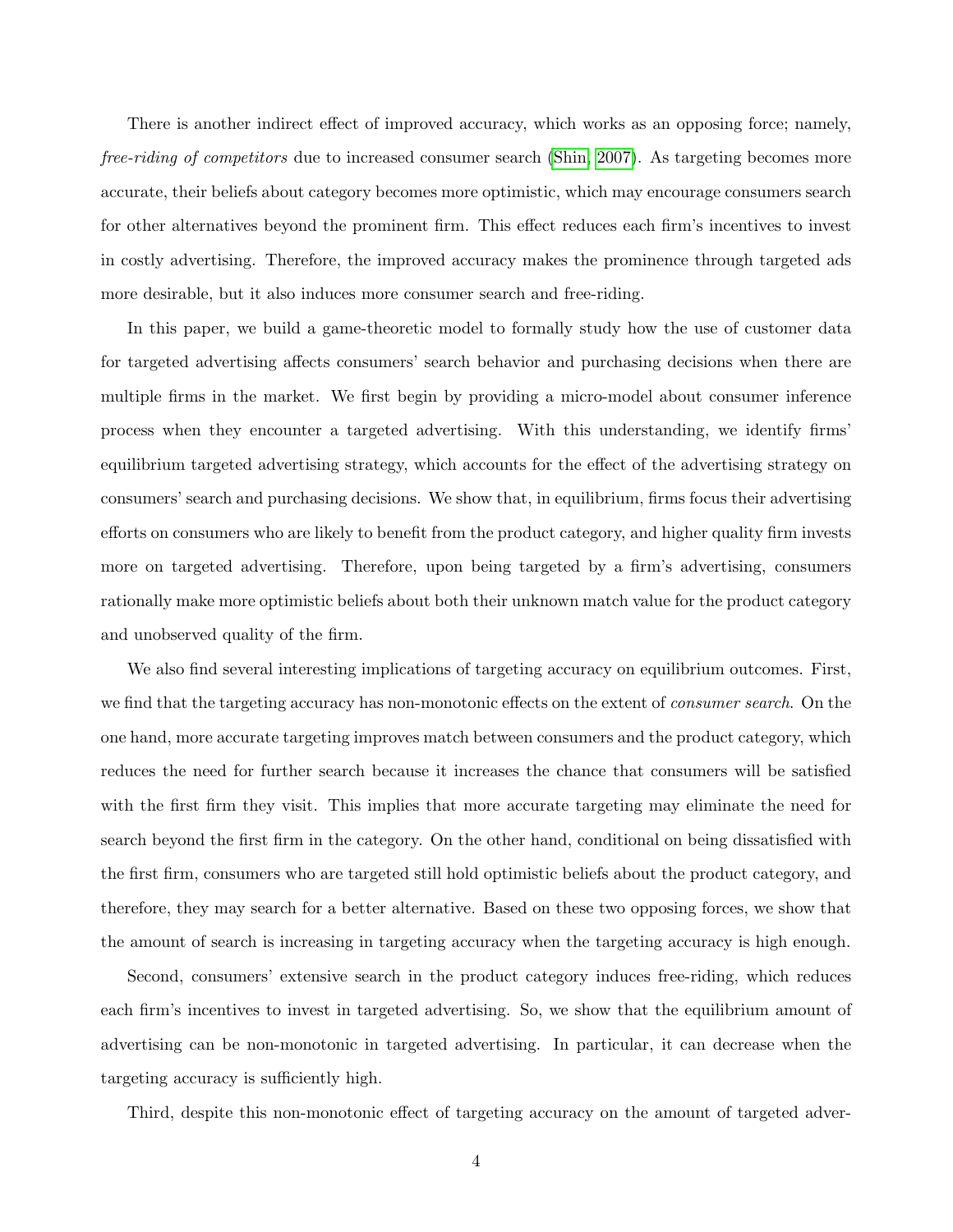tising, we find that targeted advertising is highly appealing for firms, and therefore its amount can exceed that of optimal level of non-targeted advertising. This is surprising, given that by definition targeted advertising can be sent to a smaller market of consumers who might have a good match with the product category. And yet, targeted advertising can be highly effective, and therefore firms invest in it aggressively. And, this aggressive investments in targeted advertising can drive up the total cost of advertising beyond the level spent under non-targeting case.

Finally, we find that firms can benefit from this free-riding effect induced by consumer search because it mitigates competition in targeted advertising. In particular, when advertising cost is sufficiently high, firms can be better off relinquishing all customer data and instead engage in non-targeted advertising. This result provides an insight into a recent debate on how companies need to cope with trade-offs between advertising reach and targeting precision.<sup>[6](#page-5-0)</sup> Under targeted advertising, firms concentrate their advertising on a smaller group of the entire customers. Moreover, it is highly effective in identifying attractive customers. Therefore, competition in targeted advertising can be fierce, which will amplify the total cost of advertising. On the other hand, the competition can be mitigated in non-targeted advertising, which allows for greater advertising reach. This describes the tradeoffs between precision attainable under targeting and reach under un-targeting. Our analysis implies that the extent of consumer search plays an important role in this trade-off.

The remainder of the paper is organized as follows. Section [2](#page-5-1) reviews the related literature. Section [3](#page-8-0) and [4](#page-14-0) present the model and analyze consumers' inference processes and search behaviors when they receive targeted advertising. Section [5](#page-23-0) identifies firms' optimal targeted advertising decisions incorporating these consumer behaviors. Section [6](#page-30-0) analyzes profits, and Section [7](#page-31-0) concludes.

# <span id="page-5-1"></span>2 Literature Review

This paper is closely related and contributes to the literature in targeted advertising and consumer search. First, the literature in online advertising has emphasized the importance of targeting using various customer data, such as demographic information [\(Joshi et al., 2011\)](#page-47-1), cognitive styles [\(Hauser](#page-47-7) [et al., 2009\)](#page-47-7), browsing behaviors such as ad clicks (e.g., [Agarwal et al., 2009;](#page-46-5) [Chen et al., 2009\)](#page-46-6), or past purchases (e.g., [Rossi et al., 1996;](#page-48-5) [Fader et al., 2005;](#page-47-8) [Malthouse and Elsner, 2006\)](#page-48-6). Research in

<span id="page-5-0"></span><sup>6</sup>https://www.wsj.com/articles/p-g-to-scale-back-targeted-facebook-ads-1470760949.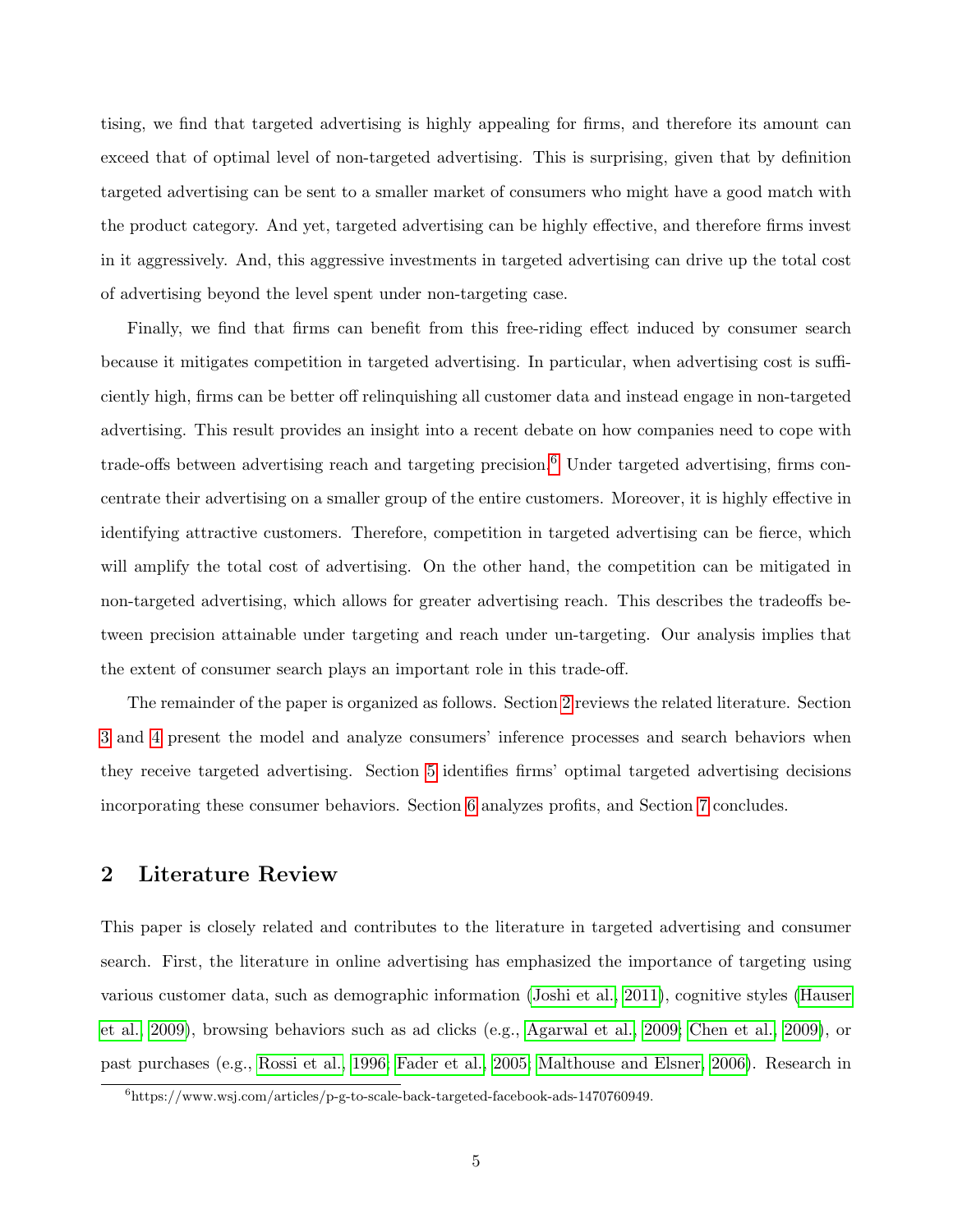this area consistently finds that tailoring the message based on the target segment characteristics or specific content of online website improves the performance of communications and consumer response [\(Goldfarb and Tucker, 2011a,](#page-47-3) [Zhang and Katona, 2012\)](#page-49-1). Our paper contributes to the literature by providing a micro-foundation for such effectiveness based on consumer's rational inference process from the mere fact of getting targeted.

There also exists a stream of research in targeted advertising which investigates the effects of targeting precision on the equilibrium outcomes. An early contribution in this area is [Chen et al. \(2001\)](#page-46-7). They show that imperfect targeting can soften price competition among firms. This is because firms can misconceive price-sensitive consumers (switchers) as price-insensitive consumers (loyal customers) and therefore would charge greater prices than under the case of perfect targeting. [Iyer et al. \(2005\)](#page-47-9) find that, with targeted advertising, firms benefit from targeting, compared to no-targeting, because it differentiates firms. For similar reasons, [Bergemann and Bonatti \(2011\)](#page-46-8) find that the equilibrium price of advertising can decrease in targeting accuracy, even though its marginal product is increasing in targeting accuracy. From the perspective of an ad platform, [Levin and Milgrom \(2010\)](#page-48-7) argue that platforms have incentives to limit advertisers' access to detailed customer data in order to make them less differentiated. [Zhong \(2016\)](#page-49-2) studies a similar issue when the platform can control the accuracy of consumer search technology. He investigates how it affects the consumer search and its implications on the firms prices and platform revenue. [Rafieian and Yoganarasimhan \(2017\)](#page-48-8) document empirical evidence to support an ad platform's incentives to withhold information from advertisers. Similar to these researches, we also study the effects of targeting accuracy on the equilibrium outcomes. In contrast, our focus is on the on the micro-process of consumer inference and we investigate trade-offs between targeting accuracy and the advertising intensity.

Also, there is a stream of research which extends the domain of targeting beyond advertising and focuses on the customized pricing using customer information [\(Rossi et al., 1996;](#page-48-5) [Besanko et al., 2003\)](#page-46-9). In particular, the literature on behavior-based pricing investigates the optimal price discrimination strategy based on customers' past purchase history (e.g., [Fudenberg and Tirole, 1998,](#page-47-10) [2000;](#page-47-11) [Villas-](#page-48-9)[Boas, 1999;](#page-48-9) [Shaffer and Zhang, 2000;](#page-48-10) [Villas-Boas, 2004;](#page-48-11) [Shin and Sudhir, 2010\)](#page-48-12).

Our model also builds on the consumer search theory in differentiated product market. [Wolinsky](#page-48-13) [\(1986\)](#page-48-13) was the first to propose a sequential search in a horizontally differentiated market in the context of random search order. Subsequently, [Anderson and Renault \(1999\)](#page-46-10) analyzed the effects of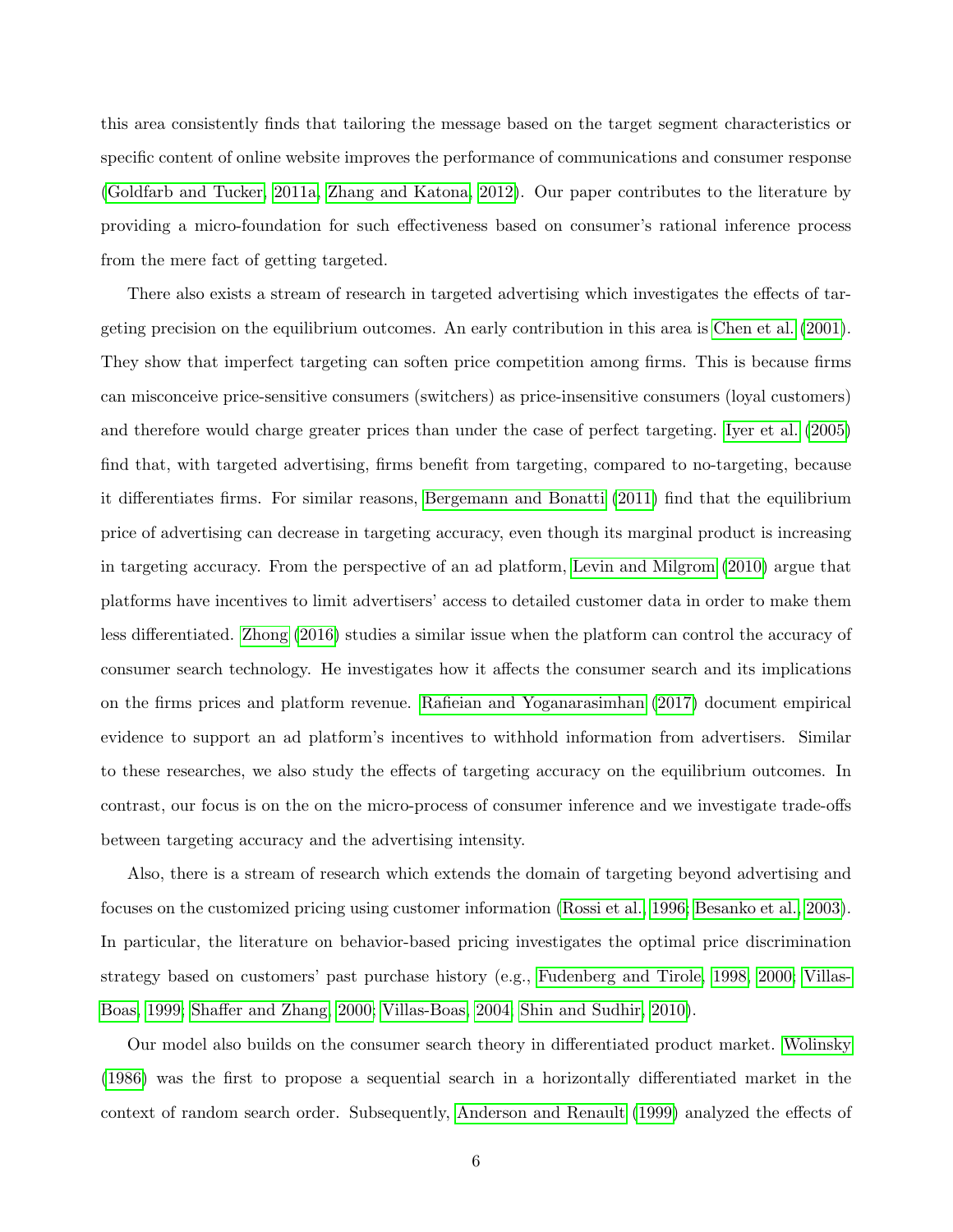search costs on the relationship between the degree of product differentiation and equilibrium prices. A more recent line of research has examined more realistic market situations where search is nonrandom and consumers search in a deliberate order (see [Armstrong, 2017](#page-46-11) for an extensive literature on this ordered search literature). [Armstrong et al. \(2009\)](#page-46-3) demonstrates that, when consumers engage in costly search across firms, prominence, or being the first shopping destination, can be valuable as it can preempt demand. [Armstrong and Zhou \(2011\)](#page-46-4), [Chen and He \(2011\)](#page-46-12), and [Zhou \(2011\)](#page-49-3) endogenize the prominence by allowing firms to obtain prominence, for example, by charging a lower price than other firms which consumers visit later in their search process. An extensive consumer search implies that a consumer can eventually buy from a firm different from the first firm they visit. Therefore, consumer search endogenously creates advertising spillover effect. [Bronnenberg et al. \(2016\)](#page-46-13) empirically document that consumers engage in an extensive search on-line beyond the first prominent firm and often times choose a product that they see toward the end of their search. Also, [Honka et al.](#page-47-12) [\(2017\)](#page-47-12) finds that advertising makes consumers search more and eventually find better alternatives.

Several papers attend to the effects of consumer search on equilibrium profits.<sup>[7](#page-7-0)</sup> On the one hand, if consumers engage in extensive search, the market would become more competitive. To prevent competition, firms can strategically deter consumer search by making it more costly to acquire product information [\(Ellison and Wolitzky, 2012\)](#page-47-13) or making exploding offers [\(Armstrong and Zhou, 2015\)](#page-46-14). On the other hand, sometimes firms strategically encourage consumer search which can help to create demand for all firms as consumers become better informed about product category. In markets where adverse selection in unobserved quality of firms can discourage consumers' engagement, non-attribute focused advertising [\(Mayzlin and Shin, 2011\)](#page-48-14) or multi-product retailing [\(Rhodes, 2014\)](#page-48-15) can credibly convey product information and encourage consumer search. [Lu and Shin \(2018\)](#page-48-2) show that in an innovative product category sharing innovation with its competitors can also serve as an invitation to search, which increases the category demand.

This paper is different from other works in targeted advertising and consumer search in that we focus on the micro mechanism of consumer inference from simply receiving a targeted ad, which in

<span id="page-7-0"></span><sup>7</sup>Another stream of research focuses on the strategic implications of search costs on equilibrium outcomes such as product design and prices [\(Lynch and Ariely, 2000;](#page-48-16) [Kuksov, 2004;](#page-47-14) [Bar-Isaac et al., 2012;](#page-46-15) [Branco et al., 2012\)](#page-46-16). In particular, [Branco et al. \(2012\)](#page-46-16) develop a tractable gradual learning model in which an agent incurs a search cost to learn product value in the context of a single agent's decision making under sequential information search, which is extended to a multiple-product cases for a single agent [\(Ke et al. \(2016\)](#page-47-15)) or two-sided learning in the context of sales process where a buyer and a seller learn information gradually over time [\(Ning,](#page-48-17) 2018).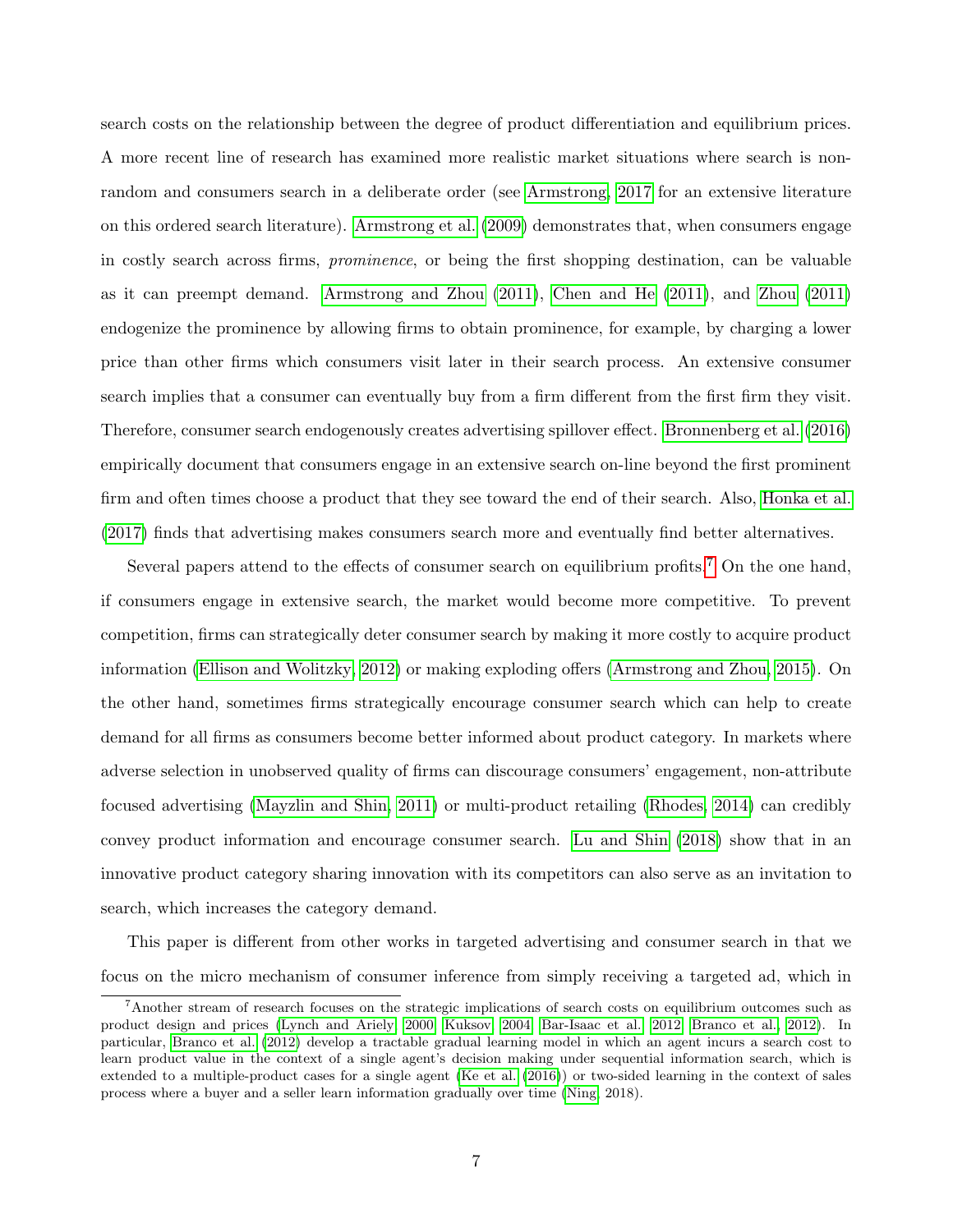turn influences their extent of search in the product category. In that sense, this paper is related to a recent work by [Summers et al. \(2016\)](#page-48-0) who demonstrate this phenomenon through a series of behavioral experiments. In their work, the mechanism that explains consumers' inferences upon seeing a targeted advertising is a psychological one of social labeling. Consumers receive information about what others think about them (by targeted advertising), resulting in adjustments to self-perceptions and behavior consistent with the label. On the other hand, the mechanism in this paper is based on Bayesian updating by rational consumers who recognize the relevance of targeted advertising which is based on customer data. Importantly, consumers observe one signal, which is the realized advertising state, and update inferences about two unknowns – their own match type for the product category and the advertisers' quality types.

## <span id="page-8-0"></span>3 Model

There are two firms,  $j \in \{A, B\}$  that compete with each other in the same product category. Both firms sell a product to a unit mass of consumers. A consumer (she) may have a bad match with the product category, and therefore cannot benefit from buying any product in this category. On the other hand, the consumer may have a good match with the product category, and therefore may enjoy a product in this category, if the product satisfies the consumer's needs. The following utility function captures this idea:

$$
u_{ij} = m_i \cdot v_j,\tag{1}
$$

where  $u_{ij} \in \{0,1\}$  is the consumer is utility from buying firm j's product in the product category.  $m_i \in \{0,1\}$  is consumer i's category match for this particular product category, and  $v_j \in \{0,1\}$  is value of the product j to the consumer.  $m_i = 1$  if the consumer is of a good match-type for the product category, whereas  $m_i = 0$  if the match-type is *bad*. This category match is drawn from a common distribution such that  $Pr(m_i = 1) = \mu \in (0, 1)$ , but the realization is unknown to the consumer. Second,  $v_j \in \{0,1\}$ , the firm j's product value to a consumer, takes value  $v_j = 1$  if it can address the customer's needs, and otherwise  $v_j = 0$ . The realization of  $v_j$  depends on quality type of firm j, denoted by  $q_j$ , which is drawn independently from a distribution  $F(\cdot)$  on [0,1], where  $q_0 = E[q]$ . More precisely, the product value  $v_j = 1$  with a probability  $q_j$  and  $v_j = 0$  with a probability  $1 - q_j$ . Therefore, a higher quality firm's product is able to meet consumers' need or want with a greater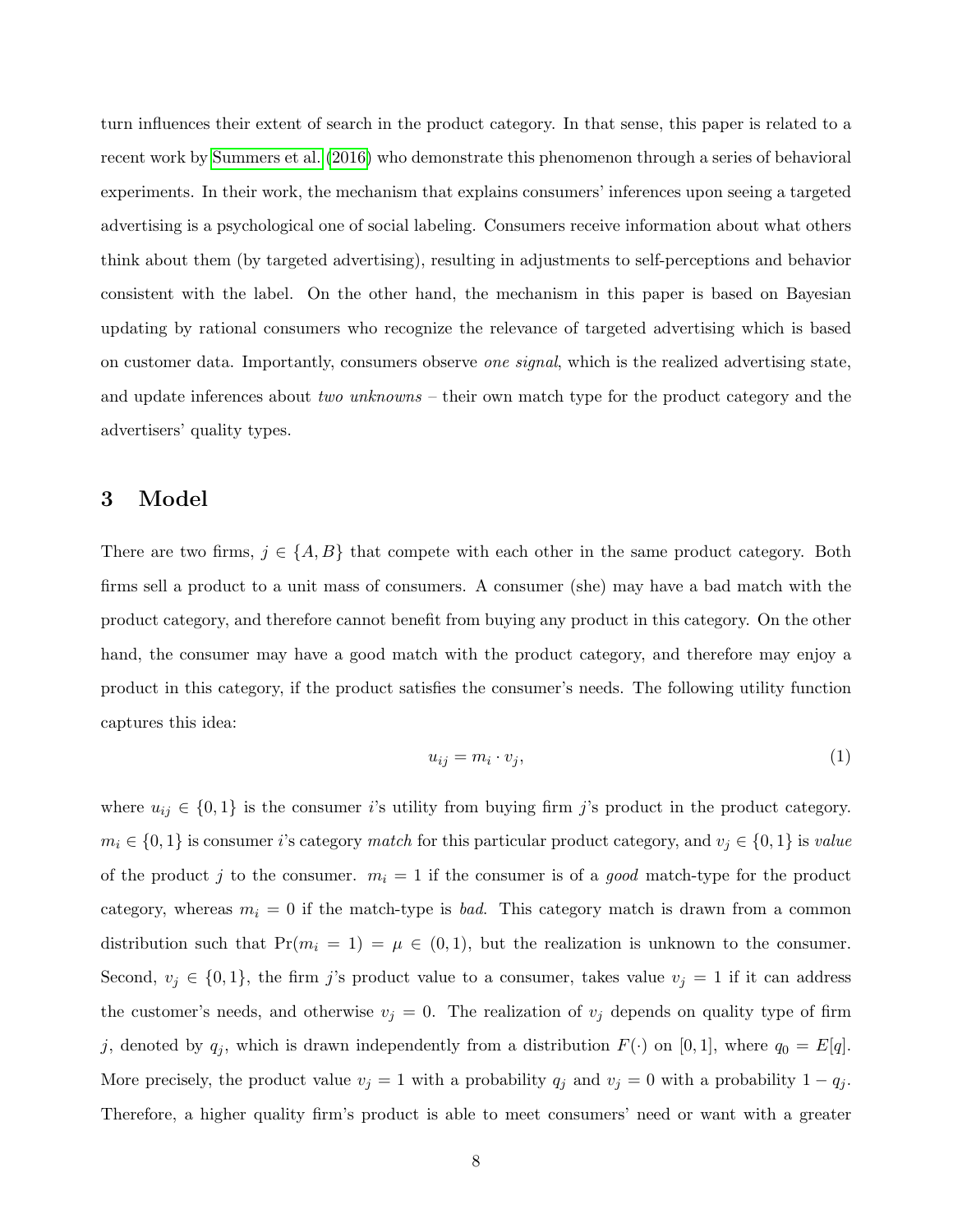probability. Each firm's quality type is private information of the firm.

Once consumer i visits firm j, she learns  $u_{ij} \in \{0,1\}$ , i.e., whether or not she likes a product. If she likes the product, her utility is  $u_{ij} = 1$  and she knows that this product category is a good match  $(m_i = 1)$  and the product is sufficiently good such that it satisfies her specific need  $(v_j = 1)$ . However, if she does not like the product, i.e.,  $u_{ij} = 0$ , then she is unable to identify the source of displeasure. That is, she does not observe the exact realization for the consumer's own match-type  $(m_i)$  and product value  $(v_i)$  separately.

This is a critical assumption for our model which implies that if consumers have a bad experience with a product, the consumer makes inferences about her own match-type and the firm's unobserved quality type. Based on these two inferences, the consumer will make subsequent decisions.<sup>[8](#page-9-0)</sup>

#### Information and Targeting Technology

Firms have an access to customer data which provides a noisy signal  $s_i \in \{g, b\}$  for  $m_i$ , or the consumer i's true match type for the product category. We assume that both firms have an access to the same data from a platform, such as Facebook or an on-line web publisher such as the New York Times. Therefore, they receive a *common* signal about each consumer.<sup>[9](#page-9-1)</sup> Based on the signal that firms receive about each customer, firms can classify customers into two segments; *perceived good-type* customers whose signal is good,  $s_i = g$ , and thus underlying match-type is likely to be good, and *perceived bad*type customers whose signal is bad,  $s_i = b$ , and therefore match with the category is likely to good. This is the perceived market segmentation from the firms' perspectives. For example, if a person had previously purchased a energy-saving light bulb, the platform may perceive her as being interested in an environmentally sustainable product category in general [\(Summers et al., 2016\)](#page-48-0). How informative the noisy signals are depends on the type and amount of customer data.<sup>[10](#page-9-2)</sup>

<span id="page-9-0"></span>We measure the informativeness of the signal by  $\alpha \in (0,1)$ , which allows a possibility of imperfect

<sup>8</sup>Sometimes consumers can identify the source of their dissatisfaction with a product. Our analysis can accommodate this situation as a limit case of our model where one of prior beliefs goes to 1 or 0. However, our focus is on many other situations such as new product category or infrequently purchased product category where consumers have little experience with.

<span id="page-9-1"></span> $9$ We consider typical advertising situations where advertisers use an accessible advertising networks such as Google, Facebook and Amazon, who provide the same customer information to all the advertisers. However, in some cases, it is possible that different firms may have access to different data using their own first party data.

<span id="page-9-2"></span> $10$ It is reported while the precision of data in most platforms can be anywhere between  $10\%$  and  $20\%$  (even gender is usually only 75% accurate), targeting accuracy in Facebook can be an order of magnitude better than anywhere else, except for a few exceptions like Google Search (Forbes, "How Accurate is Marketing Data?" 2017 July 5).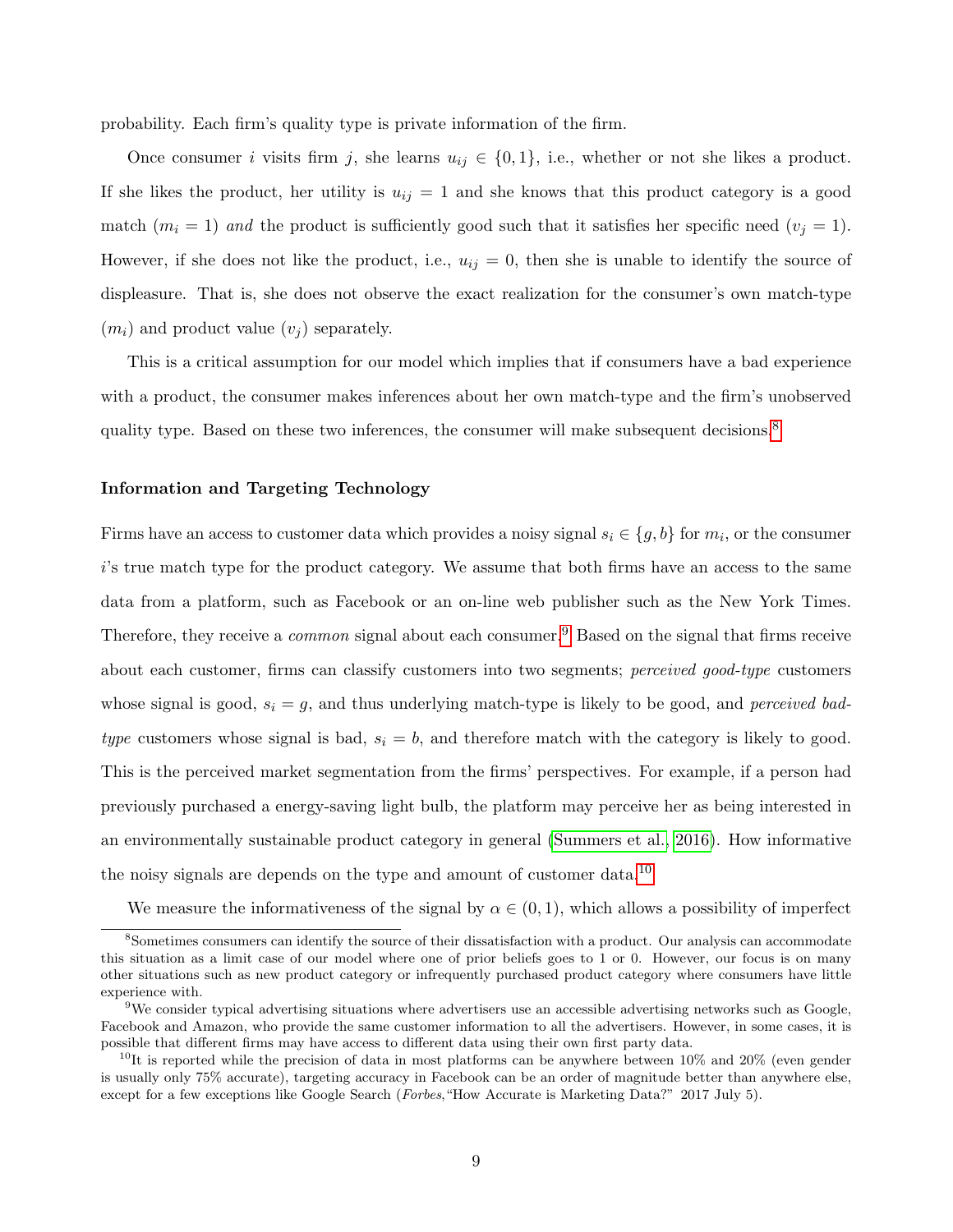targeting, for example, due to the lack of sufficient customer information (i.e., the platform has no history information for a new customer) or imperfect information processing technology (Chen et al. 2001). If the true match of the customer i is  $m_i = 1$ , firms receive a correct signal  $s_i = g$ , indicating the consumer to be a "perceived" good type with probability  $\alpha \in (0,1)$ . Otherwise, with probability  $1-\alpha$ , the platform provides a signal which is randomly drawn from the prior beliefs about the customer types so that  $s_i = g$  with probability  $\mu$  and  $s_i = b$  with probability  $1 - \mu$ . Likewise, if the true match of the consumer i is  $m_i = 0$ , firms receive a correct signal,  $s_i = b$ , with probability  $\alpha$ , and otherwise they receive a random signal according to the prior beliefs. So, the signal structure can be summarized formally as following:

<span id="page-10-1"></span>
$$
\Pr(s_i = g | m_i = 1) = \alpha + (1 - \alpha) \cdot \mu, \quad \Pr(s_i = b | m_i = 1) = (1 - \alpha) \cdot (1 - \mu)
$$
  

$$
\Pr(s_i = b | m_i = 0) = \alpha + (1 - \alpha) \cdot (1 - \mu), \quad \Pr(s_i = g | m_i = 0) = (1 - \alpha) \cdot \mu
$$
 (2)

Here, one can think of  $\alpha = 0$  as the case of non-targeting where firms do not have any information for a new customer, and thus, they can only rely on the prior distribution of the consumer types in the market. On the other hand, the case of  $\alpha = 1$  would imply the perfect targeting where firms can perfectly identify each customer's type.<sup>[11](#page-10-0)</sup> So,  $\alpha$  captures the additional informativeness of signals beyond the prior distribution over consumers' types, i.e.,  $Pr(m_i)$  for  $m_i \in \{0, 1\}$ . Accordingly, we refer to  $\alpha$  as the "targeting accuracy."

#### Targeted advertising

Given the customer data which allows firms to execute targeted advertising with accuracy  $\alpha \in (0,1)$ , firms choose how much to advertise. Firm j of private quality type  $q_j$  decides its *advertising intensity* for two segments of consumers: the perceived good-type with  $s_i = g$ , and the perceived bad-type with  $s_i = b$ . More formally, the firm's advertising strategy is defined as a mapping  $\sigma_i(q) = (\sigma_i^g)$  $_{j}^{g}(q),\sigma_{j}^{b}(q)),$ where  $\sigma_j^s(q) \in [0,1]$  denotes the fraction of consumers with signal  $s \in \{g, b\}$  to be reached by the firm's advertising.

For example, in the extreme case, if  $\sigma_i^g$  $j^g(q) = 1$  and  $\sigma_j^b(q) = 0$ , the firm sends an advertising to all

<span id="page-10-0"></span><sup>&</sup>lt;sup>11</sup>The distribution of signals in Equation [\(2\)](#page-10-1) is a special case of copula formula which captures a dependence between two distributions; one for prior and the other for a noisy signal. Similar specifications have been adopted by Klemperer (1995), [Shin and Sudhir \(2010\)](#page-48-12), and Shen and Villas-Boas (2017).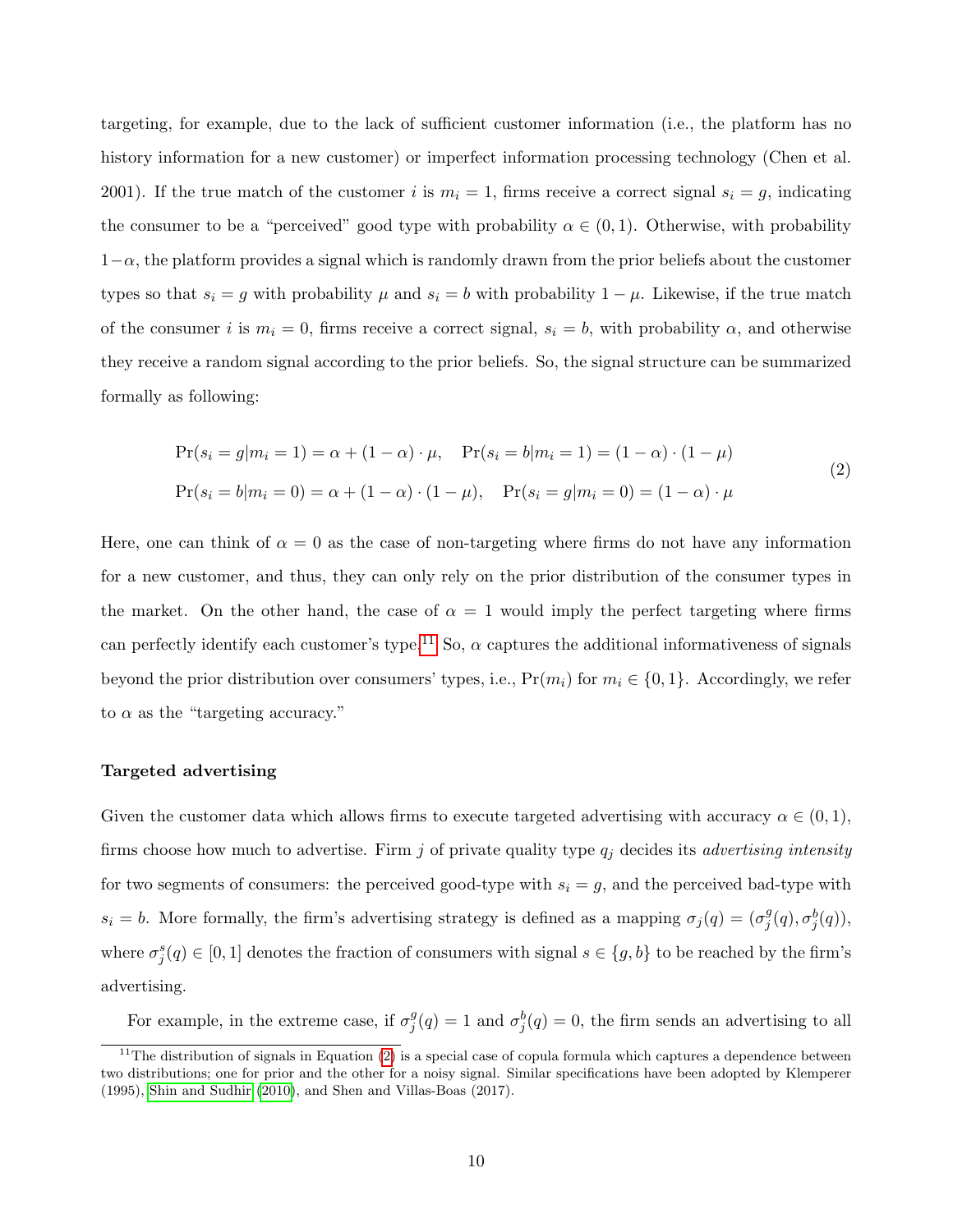consumers perceived as good-type and none of those perceived as bad-type. We focus on a symmetric equilibrium in which firm A and B adopt the same strategy, i.e.,  $\sigma_j(q) \equiv \sigma(q)$  for all  $j \in \{A, B\}$  and  $q$ .

Each firm's actual advertising level is not observed by the other firm, or by consumers. However, consumers have a rational expectation about each firm's advertising strategy,  $\sigma_j(q) = (\sigma_j^g)$  $_j^g(q), \sigma_j^b(q)),$ and therefore it is useful to distinguish notations between each firm's actual advertising choice,  $\tilde{\sigma}_j =$  $\left(\tilde{\sigma}_{i}^{g}\right)$  $(j, \tilde{\sigma}_j^b)$ , and the expected advertising strategy,  $\sigma_j(q) = (\sigma_j^g)$  $j^g(q), \sigma_j^b(q)$ .<sup>[12](#page-11-0)</sup> It is costly to send each unit of advertising, and we assume that the total cost of advertising is quadratic in the total amount of advertising,  $\mu \cdot \tilde{\sigma}_j^g + (1 - \mu) \cdot \tilde{\sigma}_j^b$ , so that it is an increasing and convex function:

$$
c(\tilde{\sigma}) = k \cdot \frac{(\mu \cdot \tilde{\sigma}^g + (1 - \mu) \cdot \tilde{\sigma}^b)^2}{2},
$$
\n(3)

where  $k > 0$  captures the unit cost of advertising.

Consumers may receive an advertising from both firms, just one firm, or no firms. So, there are four distinct segments of consumers who belong to different advertising states. A consumer i's advertising state is defined by  $\theta_i = (a_A, a_B)$ , where  $a_j \in \{0, 1\}$  indicates whether the consumer received an advertising from firm j (denoted by  $a_j = 1$ ) or not (denoted by  $a_j = 0$ ). For simplicity, we denote this state by  $\theta^{a_A,a_B}$ . For example,  $\theta^{1,1}$  represents the state in which the consumer received both firms' advertising;  $\theta^{1,0}$  and  $\theta^{0,1}$  if she received firm A's and B's advertising only, respectively;  $\theta^{0,0}$  if no advertising was received.

Then, the realized distribution over the set of advertising state is:

$$
\Pr(\theta_i^{1,0}) = \mu \cdot \tilde{\sigma}_A^g (1 - \tilde{\sigma}_B^g) + (1 - \mu) \cdot \tilde{\sigma}_A^b (1 - \tilde{\sigma}_B^b)
$$
  
\n
$$
\Pr(\theta_i^{0,1}) = \mu \cdot (1 - \tilde{\sigma}_A^g) \tilde{\sigma}_B^g + (1 - \mu) \cdot (1 - \tilde{\sigma}_A^b) \tilde{\sigma}_B^b
$$
  
\n
$$
\Pr(\theta_i^{1,1}) = \mu \cdot \tilde{\sigma}_A^g \cdot \tilde{\sigma}_B^g + (1 - \mu) \tilde{\sigma}_A^b \tilde{\sigma}_B^b
$$
  
\n
$$
\Pr(\theta_i^{0,0}) = \mu \cdot (1 - \tilde{\sigma}_A^g) (1 - \tilde{\sigma}_B^g) + (1 - \mu) (1 - \tilde{\sigma}_A^b) (1 - \tilde{\sigma}_B^b).
$$
\n(4)

<span id="page-11-0"></span><sup>12</sup>For simplicity, we sometimes omit the quality q, and denote this notion as  $\sigma_j = (\sigma_j^g, \sigma_j^b)$  subsequently.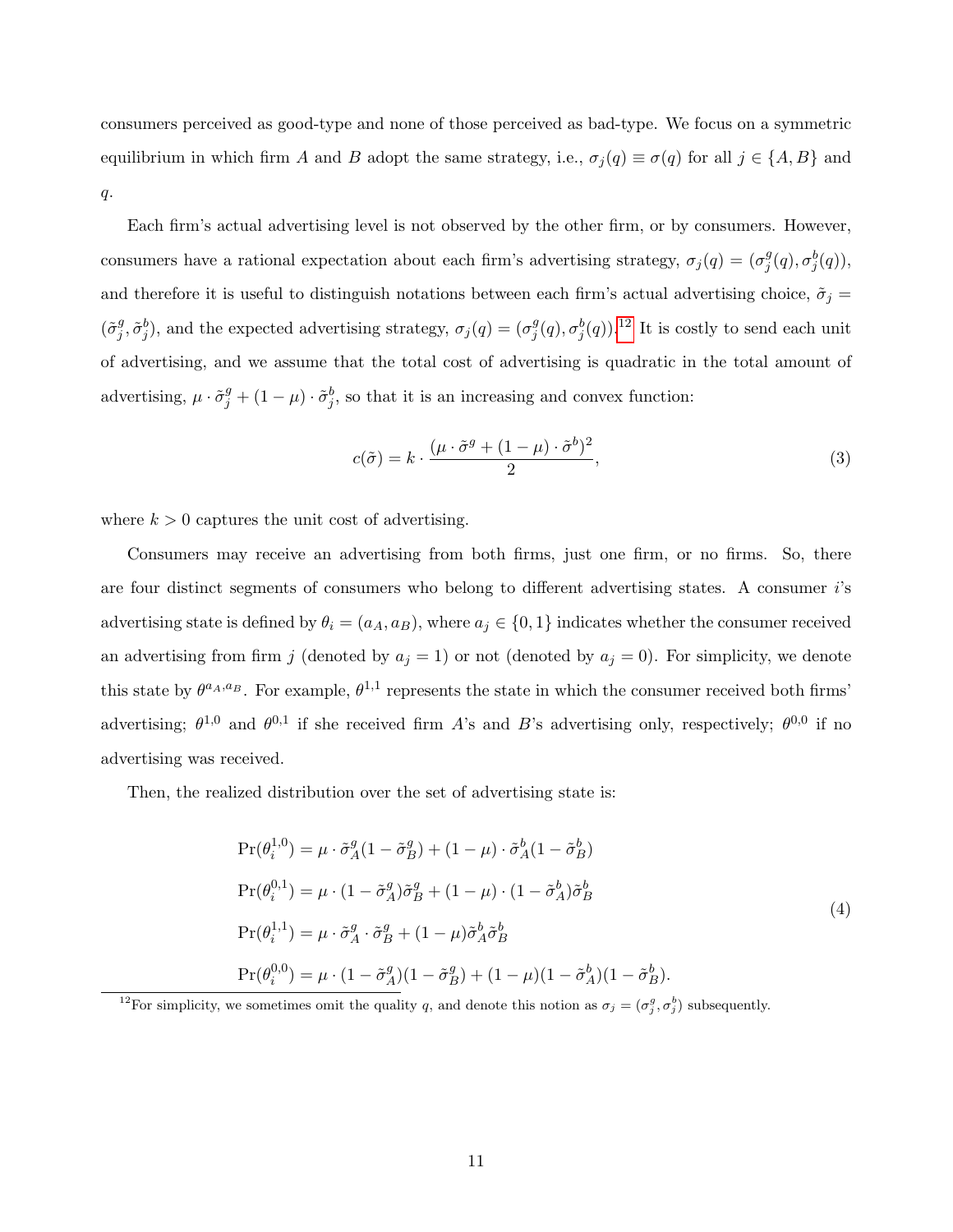#### Time-line

The game proceeds in three stages. Stage 1 is the *advertising stage*. First, each firm is endowed with its own quality type  $q_j$ , which is drawn independently from a distribution  $F(\cdot)$  on [0, 1]. Given their quality  $q_j$ , firms choose their levels of advertising  $\tilde{\sigma}_j^s$  for *perceived* s-type segment  $(s \in \{g, b\})$  with the information accuracy  $\alpha \in (0,1)$  based on the customer data. Each consumer receives advertising from either, both or none of firms.

Stage 2 is the *inference stage* in which each consumer makes inferences based on her advertising state  $\theta_i$  and decides whether and which firm to visit first. If a consumer receives an advertising from firm j, the consumer can visit the firm by simply clicking on an interactive link or banner. Here, we assume that her first visit to a firm incurs zero cost to capture the effect of being a prominent firm. Also, when consumers receive ads from both firms, consumers randomly choose one of them, and visit it with a zero cost (if she decides to search another firm, she can do so in stage 3 which we describe below). If consumers receive no ads, they remain unaware of the new product category and thus, do not participate in the market. We will discuss consumers' decisions and their search behaviors more carefully in the next section.

Once a consumer visits firm j, the consumer learns her utility  $u_{ij} \in \{0,1\}$ . However, she does not separately observe her exact match for the category  $(m_i)$ , or the product value  $v_j$ , which is a function of the firm's unobserved quality  $q_j$ . If  $u_{ij} = 1$ , the consumer buys a product and leaves the market. On the other hand, if  $u_{ij} = 0$ , consumers makes inferences about two dimensions: their match for the category,  $m_i$ , and the product value of the other firm,  $v_k$  for  $k \neq j$ . Depending on these inferences, consumers decide whether or not to search further for another firm. Consumers' two-dimensional belief updating is influenced by firms' advertising strategy, consumer's advertising state, and targeting accuracy. The fact that consumers get targeted by advertising has a significant influence on their inferences and search behaviors.

Stage 3 is the *search* stage in which consumers decide whether to continue to search the other firm at a search cost  $t_i$ , which is drawn from a uniform distribution with support  $[0, T]$ . Here, a consumer compares her search costs  $t_i$  with her expected utility from search based on her updated beliefs from Stage 2. When she decides to search another firm, she incurs a search cost irrespective of whether a consumer has or has not received an ad in Stage 1. Even for the firm whose ad was delivered to a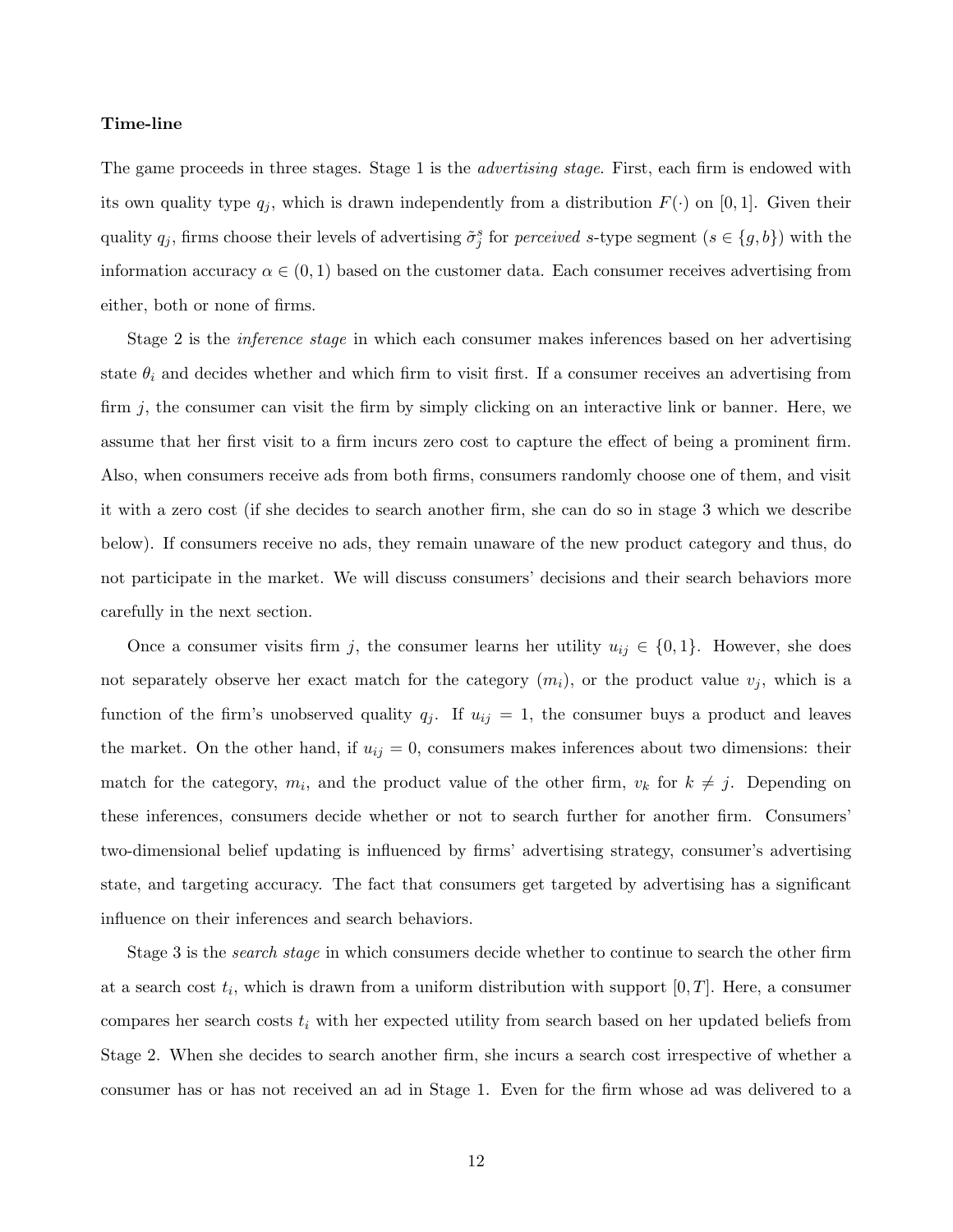<span id="page-13-1"></span>

| Stage 1<br>(Advertising Stage)                                                                                                                                                                                                                                                                                | Stage 2<br>Inference stage)                                                                                                                                                                                                                                                                                   | Stage 3<br>(Search stage)<br>time                                                                                                                                                                                                    |
|---------------------------------------------------------------------------------------------------------------------------------------------------------------------------------------------------------------------------------------------------------------------------------------------------------------|---------------------------------------------------------------------------------------------------------------------------------------------------------------------------------------------------------------------------------------------------------------------------------------------------------------|--------------------------------------------------------------------------------------------------------------------------------------------------------------------------------------------------------------------------------------|
| • Each firm is endowed with its<br>own quality type, $q_i \sim F[0,1]$<br>• Given the targeting accuracy $\alpha$ ,<br>firms choose their advertising<br>strategy $\sigma_i$<br>• Consumers receive advertising<br>message from firms:<br>$\theta_i \in {\theta}^{10}, \theta^{01}, \theta^{11}, \theta^{00}$ | • Consumers update their beliefs<br>based on $(1)$ whether they<br>received an ad $(\theta_i)$ , (2) firms'<br>advertising strategy $(\sigma_i)$ , and (3)<br>targeting accuracy $(\alpha)$ .<br>• Consumers visit the firm featured<br>in the ad at no cost, and learn $u_{ii}$<br>but not $m_i$ nor $v_i$ . | • If $u_{ij} = 0$ , a consumer decides<br>whether to search another firm<br>at a search cost $t \sim U[0,T]$ .<br>Here, a consumer compares<br>her search cost with expected<br>utility based on her updated<br>beliefs from stage 2 |

Figure 1: Timing of the Game

consumer in the past, she has to still incur extra time and effort to remember and find out the old ad that she once had overlooked.<sup>[13](#page-13-0)</sup>

The entire sequence of the game is summarized in Figure [1.](#page-13-1) In the next section, we turn to consumer inference processes and their search behaviors.

### Equilibrium

We use Bayesian Nash Equilibrium as our solution concept, which is defined as follows: (1) each firm's advertising strategy  $\sigma_j(q)$  that maximizes its expected profit for a given quality  $q_j \in [0,1]$ , provided the other firm's advertising strategy and consumers' search and purchase decisions; (2) each consumer makes a search and purchase decision optimally, given firms' advertising strategies.

We consider a symmetric equilibrium in which both firms choose  $\sigma^*(q) = \sigma_A^*(q) = \sigma_B^*(q)$  for any  $q \in [0,1]$ . We derive the symmetric equilibrium strategy in the next section. Before doing that, we establish a useful equilibrium property in the following lemma.

<span id="page-13-2"></span>**Lemma 1** In any symmetric equilibrium, for any given q, if  $\sigma^{g*}(q) < 1$ , then  $\sigma^{b*}(q) = 0$ . In other words, firms do not advertise to perceived bad-type before they exhaust all the perceived good-type.

#### **Proof.** See the Appendix.

<span id="page-13-0"></span><sup>&</sup>lt;sup>13</sup>Cost from searching for a totally new firm and searching for a firm from which a consumer had received an ad in the past would be different. Probably, the latter will be lower than the former. This is a simplifying assumption that is still without loss of generality. What is crucial is the cost difference only between the first visit and subsequent visit. As long as the there is a small additional cost associated with any subsequent visit (it can be time or effort associated with finding out the other ad or using the search engine like Google), which makes this subsequent visit more costly than the very first visit that can be done rather effortlessly by clicking on the link, our results hold.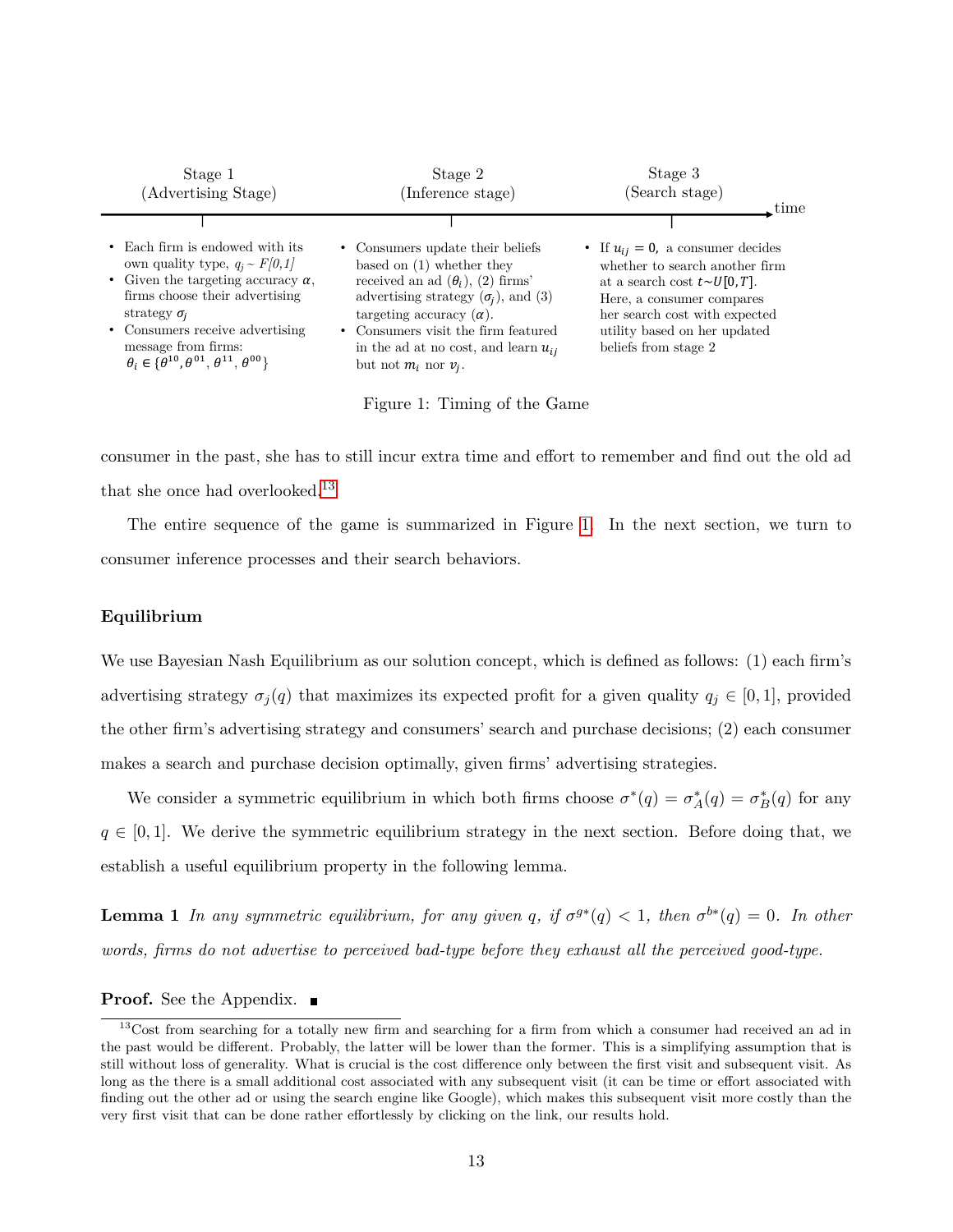The lemma suggests that each firm would never send costly advertising to the perceived badtypes until they cover the entire perceived good-type consumers. Hence, when the advertising cost is sufficiently large, both firms choose  $\sigma^*(q) = \sigma_A^*(q) = \sigma_B^*(q)$  where  $\sigma^{b*}(q) = 0$ . That is, firms concentrate their advertising efforts on the perceived good-types only. In Proposition [5,](#page-27-0) we characterize this equilibrium and identify conditions under which it uniquely exists. It is important to note that, in this equilibrium, observing a targeted advertising leads to the consumer's more optimistic inferences about her own true match-type with the category, because firms target only perceived good-types with advertising.

# <span id="page-14-0"></span>4 Analysis: Consumer inference and search behavior

We start with the consumer's problem where we examine the rational inference process when consumers observe targeted advertising. With the understanding of this micro-process of consumers' inference, we analyze their search and purchase decisions. After that, we examine the firms' advertising strategy which, in turn, alters consumer inference. Finally, we derive the equilibrium outcomes taking into account both consumers' inference and firms' optimal advertising strategy.

#### 4.1 Consumer Inferences

Consumer i has prior beliefs about their own match value for the category and each firm's quality type. After a consumer *i* realizes advertising state  $\theta_i^{a_A, a_B} \in {\theta_i^{1,1}}$  $\{\theta_i^{1,1}, \theta_i^{1,0}, \theta_i^{0,1}, \theta_i^{0,0}\},$  she updates her belief about her own match type  $m_i$ , as well as the firm's quality  $q_j$ , based on her prior beliefs  $(\mu = Pr(m_i = 1))$ and  $q_0 = E[q]$ , each firm's advertising strategy  $\sigma_j$ , and targeting accuracy  $\alpha$ .

#### Belief updating about own category-match type

Given each firm j's advertising strategies  $\sigma_j(q) = (\sigma_j^g)$  $_j^g(q), \sigma_j^b(q)$  for any given  $q \in [0,1]$ , the consumer's posterior belief about her own type after realizing advertising state  $\theta_i^{a_A,a_B}$ , where  $\theta_i^{a_A,a_B}$  $\{\theta^{1,1}, \theta^{1,0}, \theta^{0,1}, \theta^{0,0}\}\$ is as the following:

<span id="page-14-1"></span>
$$
Pr(m_i = 1 | \theta_i^{a_A, a_B}) = \frac{Pr(m_i = 1) \cdot (\sum_{s \in \{g, b\}} Pr(\theta_i^{a_A, a_B} | s) \cdot Pr(s | m_i = 1))}{\sum_{m_i \in \{0, 1\}} Pr(m_i) (\sum_{s \in \{g, b\}} Pr(\theta_i^{a_A, a_B} | s) \cdot Pr(s | m_i))}
$$
(5)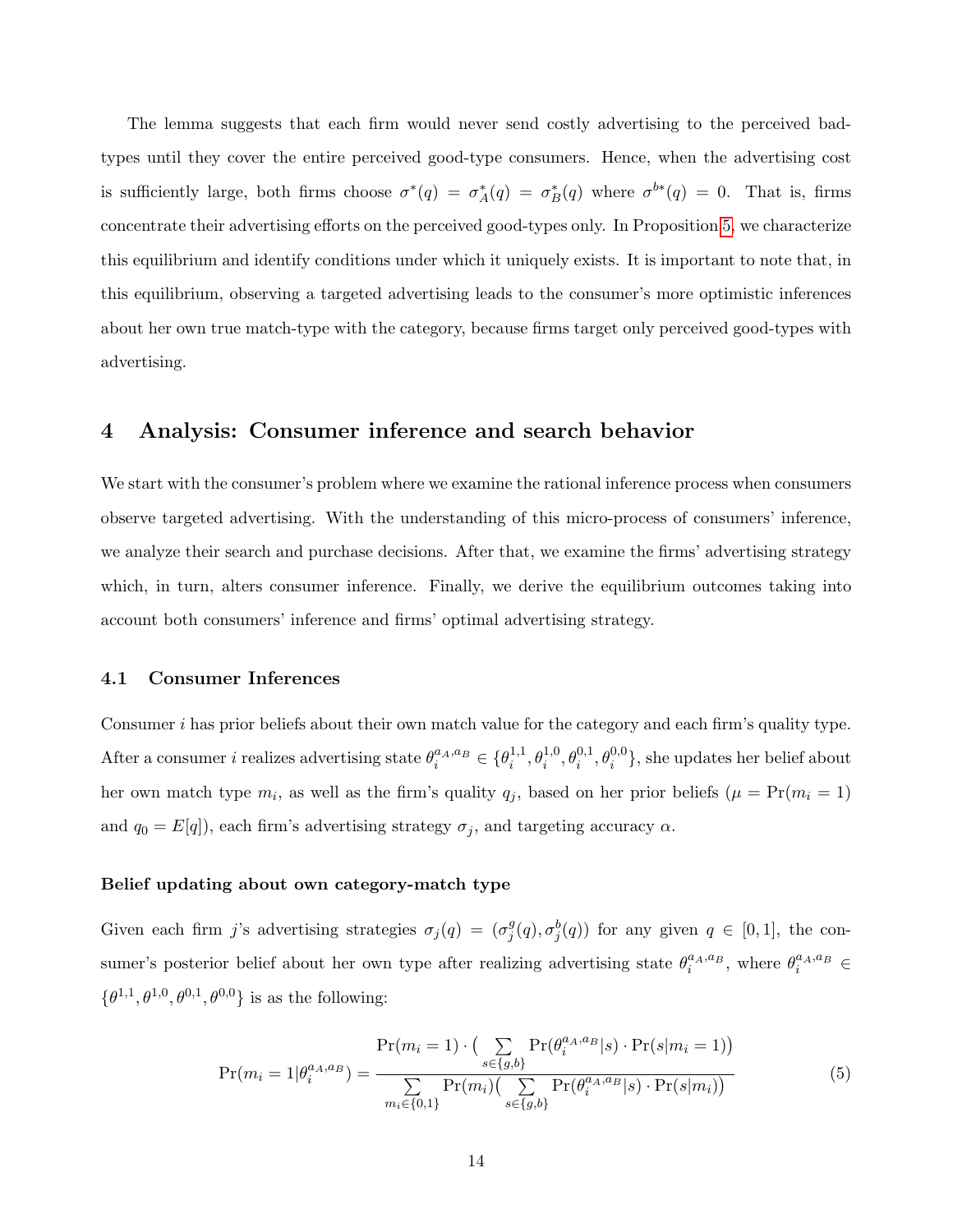Here,  $Pr(\theta_i^{a_A, a_B}|s)$  is the distribution of realized advertising state conditional on the noisy signal attached to the consumer,  $s \in \{g, b\}$ . This depends on each firm's advertising strategy, which is a function of its private quality type. However, since consumers do not observe the firm's quality type  $q_j$  in updating beliefs, they account for the expected advertising. Let us define

$$
E[\sigma_j^s(q)] := \int_0^1 \sigma_j^s(q) f(q) dq.
$$
\n(6)

Then, the expected probability distribution over the advertising states, given the signal, s, generated for a consumer is:  $Pr(\theta_i^{1,1})$  $\hat{L}_i^{1,1}|s) = E[\sigma_A^s(q)] \cdot E[\sigma_B^s(q)], \Pr(\theta_i^{1,0})$  $i^{1,0}(s) = E[\sigma_A^s(q)] \cdot (1 - E[\sigma_B^s(q)]), Pr(\theta_i^{0,1})$  $\binom{0,1}{i}$  s) =  $(1 - E[\sigma_A^s(q)]) \cdot E[\sigma_B^s(q)],$  and  $\Pr(\theta_i^{0,0})$  $i^{0,0}(s) = (1 - E[\sigma_A^s(q)])(1 - E[\sigma_B^s(q)]).$ 

As we can see from Equation [\(5\)](#page-14-1), the consumer's posterior belief about the match type depends on the prior  $(\mu = \Pr(m_i = 1))$ , firms' equilibrium advertising strategy through  $\Pr(\theta_i^{a_A, a_B} | s)$ , and targeting accuracy  $(\alpha)$ .<sup>[14](#page-15-0)</sup>

The next proposition characterizes the consumer's belief updating process about her match with the product category after receiving an targeted advertising.

<span id="page-15-1"></span>Proposition 1 (Posterior Beliefs about Consumer's Match with Category) When a consumer receives an ad, the consumer's posterior belief about her match with the product category improves:  $Pr(m_i = 1|a_j = 1) - Pr(m_i = 1|a_j = 0) > 0$ . Moreover, the marginal improvement in the posterior beliefs is increasing in targeting accuracy  $\alpha$ :  $\frac{\partial [\Pr(m_i=1|a_j=1)-\Pr(m_i=1|a_j=0)]}{\partial \alpha} > 0$ .

**Proof.** See the Appendix. ■

The result is intuitive. From Lemma [1,](#page-13-2) on average a firm covers a greater fraction of perceived good-type consumers than bad-type ones. Thus, consumers upon receiving an ad will make more optimistic inferences about their match with the product category. This marginal effect of advertising is greater if targeting is more accurate. On the flip side, if a consumer receives no advertising, then her posterior beliefs become more pessimistic under more accurate targeting.

<span id="page-15-0"></span><sup>&</sup>lt;sup>14</sup>The targeting accuracy influences the belief updating in equation [\(5\)](#page-14-1) through  $Pr(s|m_i)$  where  $Pr(s_i = g|m_i = 1)$  $\alpha + (1 - \alpha) \cdot \mu$ , and  $Pr(s_i = b | m_i = 0) = \alpha + (1 - \alpha) \cdot (1 - \mu)$  as defined in equation [\(2\)](#page-10-1).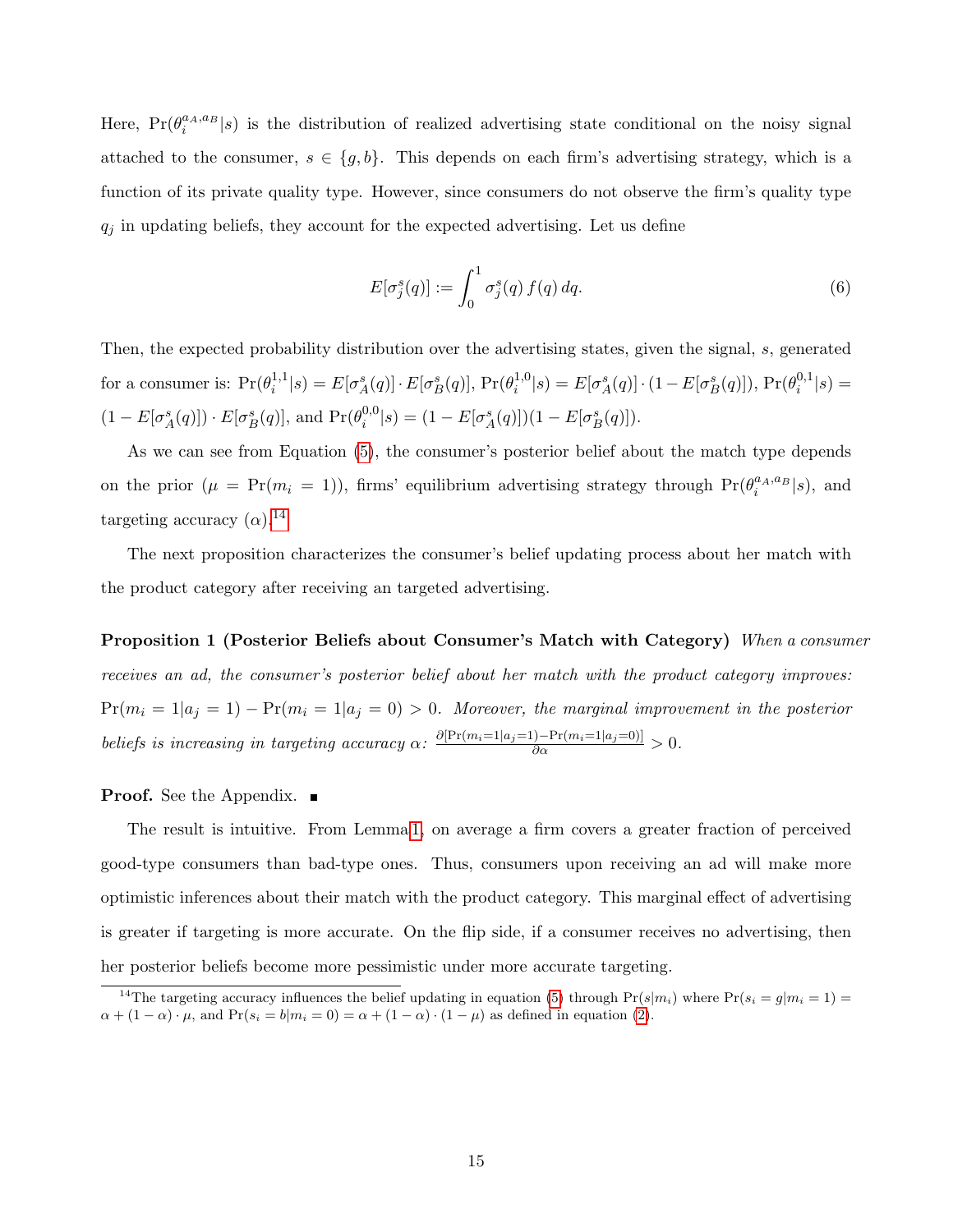#### Belief updating about firm's quality

Whether a consumer receives firm j's targeted advertising or not also influences her beliefs about the firm's quality level and its product value. The posterior distributions of firm j's unobserved quality depending on whether the consumer observed an advertising from the firm,  $a_j \in \{0,1\}$ , is defined as follows:

<span id="page-16-1"></span>
$$
h_j(q|a_j = 1) = \frac{\left(\mu \cdot \sigma_j^g(q) + (1 - \mu) \cdot \sigma_j^b(q)\right) f(q)}{\int_0^1 \left(\mu \cdot \sigma_j^g(y) + (1 - \mu) \cdot \sigma_j^b(y)\right) f(y) dy},
$$
  
\n
$$
h_j(q|a_j = 0) = \frac{\left(\mu \cdot (1 - \sigma_j^g(q)) + (1 - \mu) \cdot (1 - \sigma_j^b(q))\right) f(q)}{\int_0^1 \left(\mu \cdot (1 - \sigma_j^g(y)) + (1 - \mu) \cdot (1 - \sigma_j^b(y))\right) f(y) dy}.
$$
\n(7)

where  $\sigma_i^g$  $_j^g(q)$  and  $\sigma_j^b(q)$  are firm j's advertising strategy to segment of consumers whose signal is  $s \in \{g, b\}$  for a given quality level  $q \in \{0, 1\}.$ 

In particular, consumers' inferences about firm  $j$  does not depend on whether they received an ad from the other firm. This is because each firm's quality type is independent, and therefore consumers have no additional information about firm  $j$ 's type from the other firm's advertising strategy. The next proposition formally characterizes the consumer's belief updating about the firm's quality type upon receiving an ad.

<span id="page-16-2"></span>Proposition 2 (Posterior Beliefs about Firm's Quality Type) The posterior belief about firm's quality  $h_j(q|a_j)$  satisfies the monotone-likelihood ratio property (MLRP):  $\frac{h_j(q|a_j=1)}{h_j(q|a_j=0)}$  is increasing in q if and only if the total amount of advertising is increasing in q:  $\mu \cdot \frac{d}{dq}(\sigma_j^g)$  $j^g(q)$  +  $(1 - \mu) \cdot \frac{d}{dq}(\sigma_j^b(q)) > 0.$ 

#### **Proof.** See the Appendix. ■

The monotone-likelihood ratio property implies that upon observing a targeted advertising  $(a_j =$ 1), the consumer's posterior distribution over the firm's unobserved quality type becomes more optimistic.[15](#page-16-0) Intuitively, this should be true if indeed a higher quality firm advertises more than a lower quality one.

<span id="page-16-0"></span><sup>&</sup>lt;sup>15</sup>The monotone-likelihood ratio property implies that  $h_j(q|a_j = 1)$  has first-order stochastic dominance over  $h_j(q|a_j = 1)$ 0).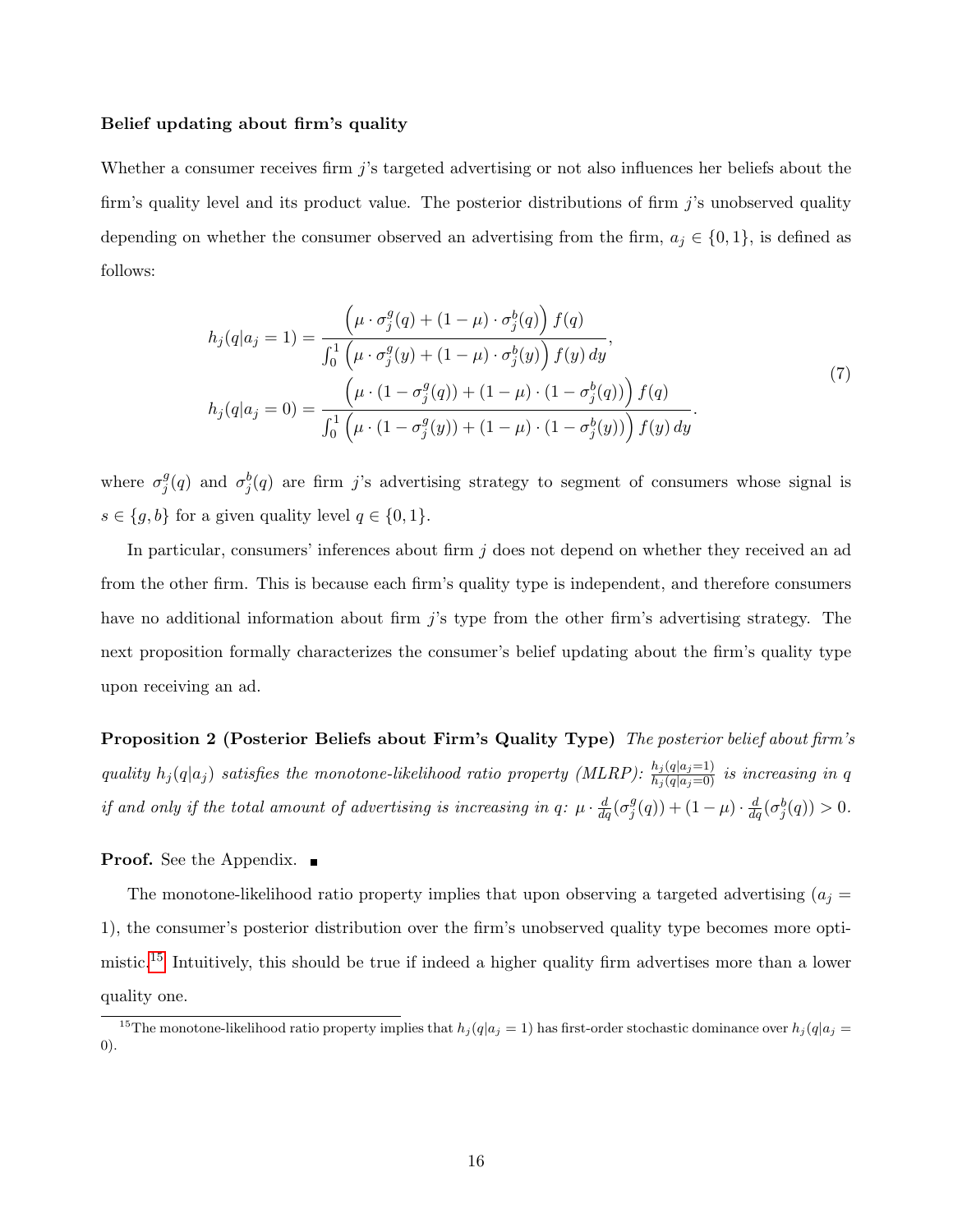<span id="page-17-0"></span>

Figure 2: Marginal effect of targeting on the posterior beliefs as (a) $\mu$  and (b) $\alpha$ ; T = 0.4, k = 2

### Two-dimensional belief updating

In summary, consumers react to an targeted advertising based on firms' advertising strategy, prior beliefs, and information accuracy. After observing advertising, they update their beliefs about their own match type for the product category and about each firm's quality type. In particular, under quite general conditions a greater targeting accuracy can lead to more optimistic posterior beliefs about own matching type and firm's quality type.

Figure [2](#page-17-0) plots two dimensional belief updating, more specifically  $Pr(m_i|a_j = 1) - Pr(m_i|a_j = 0)$ and  $Pr(v_j = 1|a_j = 1) - Pr(v_j = 1|a_j = 0)$ . The former is the marginal effect of targeted advertising on consumer's posterior beliefs about the category type, and the latter the same for the firm's quality type. First, Figure [2-](#page-17-0)(a) demonstrates that  $\mu$  (the prior belief about the consumer's category matchtype), which can be considered as the measure of the potential size of the market, has always positive effects on the beliefs about quality type, and its effect increases monotonically. On the other hand, the effect on the beliefs about the consumer's own category match-type is non-monotonic because there is a ceiling for its effect as  $\mu$  approaches one (then, there is little room for the belief to change). Note that in equilibrium, firms send advertising only to perceived good-type consumers of mass  $\mu$ . Therefore, if  $\mu$  is small, targeted advertising affects consumers' beliefs about their own category match-type more than the beliefs about the firm's unobserved quality type. However, this result can be the opposite if  $\mu$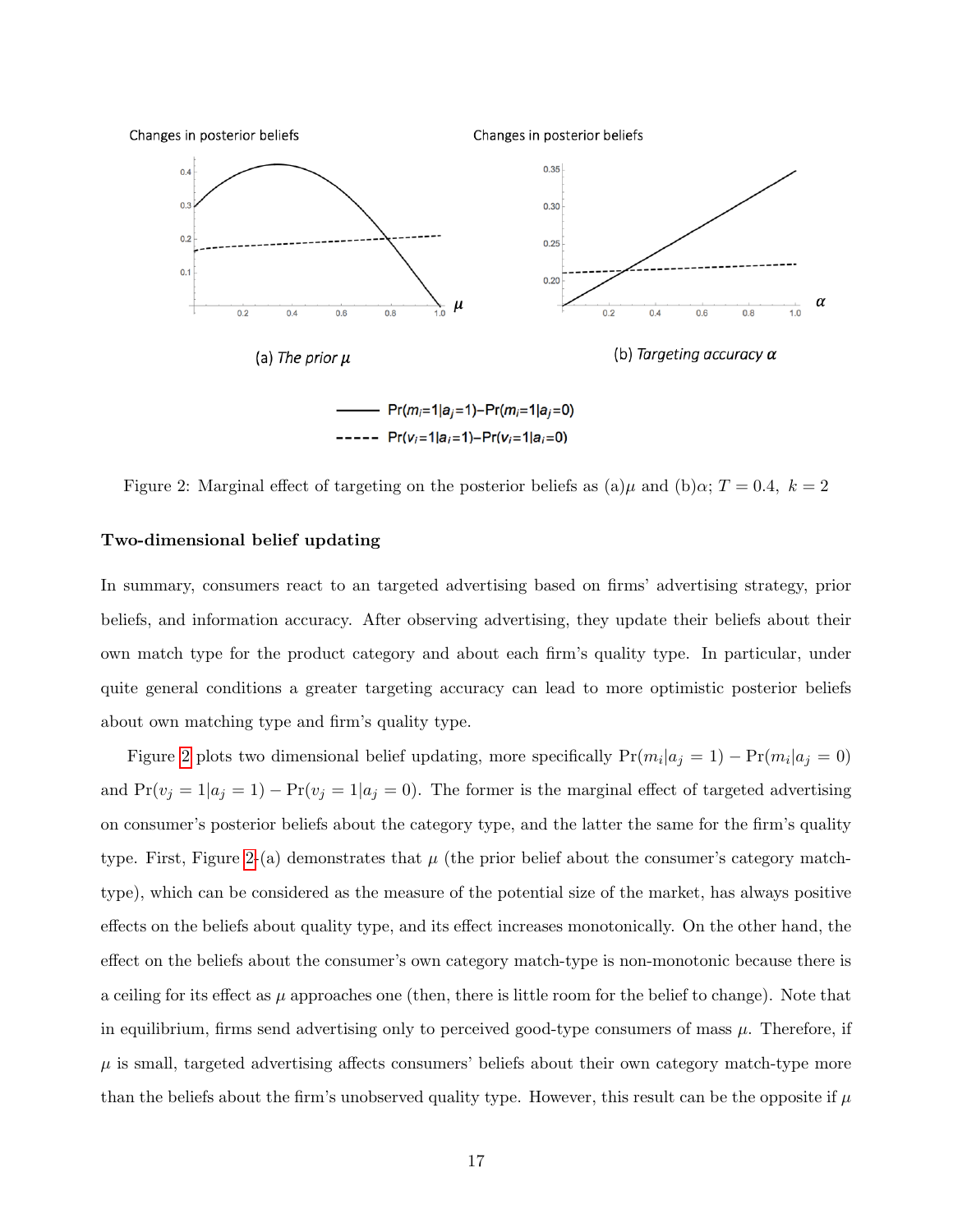is large. This implies that, for new or innovative product categories with a low  $\mu$ , targeted advertising can stimulate their interests in the product category mainly because they come to believe that they may benefit from the product category in general. Nevertheless, for a product category which appeals to a large segment of customers, i.e.,  $\mu$  is large, targeted advertising can engage consumers in the product category primarily because they make inferences about product quality.

Second, Figure [2-](#page-17-0)(b) shows the nature of belief updating on these two dimensions along the targeting accuracy. Targeting accuracy has positive effects on consumer's beliefs about both the consumer's category type and the firm's quality. However, this positive effect is greater for the former. The targeting is based on the consumer's perceived category type, so the targeting accuracy has direct effects on the beliefs about the category type. On the other hand, its effect on the beliefs about the firm's quality type is indirect through the firm's advertising strategy. That is, given a higher targeting accuracy, a firm of higher quality may invest more, and therefore whether a consumer is targeted or not provides information about the firm's unobserved quality indirectly. This indirect effect is smaller than the direct effect on the beliefs about the category type.

## 4.2 Consumer Search and Demand

Once consumers observe advertising, they can visit a firm  $j \in \{A, B\}$  featured in advertising at no cost, for example, by effortlessly clicking on the banner or link. Some of these consumers are satisfied with the firm (i.e.,  $u_{ij} = 1$ ) and make a purchase. We call this group of consumers firm j's direct demand, and denote it by  $D_j^{Dir}$ . On the other hand, there are also consumers who visit the other firm  $k(\neq j)$  first, and then search firm j because they are not satisfied with firm k, i.e.,  $u_{ik} = 0$ . If those consumers enjoy firm j's product, i.e.,  $u_{ij} = 1$ , they purchase a product from firm j. This group of consumers is called *indirect demand*, denoted by  $D_j^{Ind}$ .

#### Direct Demand: Costless Consumer Visit to the Prominent Firm

If consumer i receives an advertising, she can visit the firm featured in the advertising first at no cost. Had she received an ad from only one firm  $j \in \{A, B\}$  (i.e.,  $\theta^{1,0}$  or  $\theta^{0,1}$ ), it is optimal for the consumer to visit firm j first. If a consumer is reached by both firms (i.e.,  $\theta^{1,1}$ ), she is indifferent between two firms. So, she visits one firm randomly with probability  $1/2$ . This particular order of consumer visit provides the firm with an opportunity to preempt demand, which is the prominence effect. If she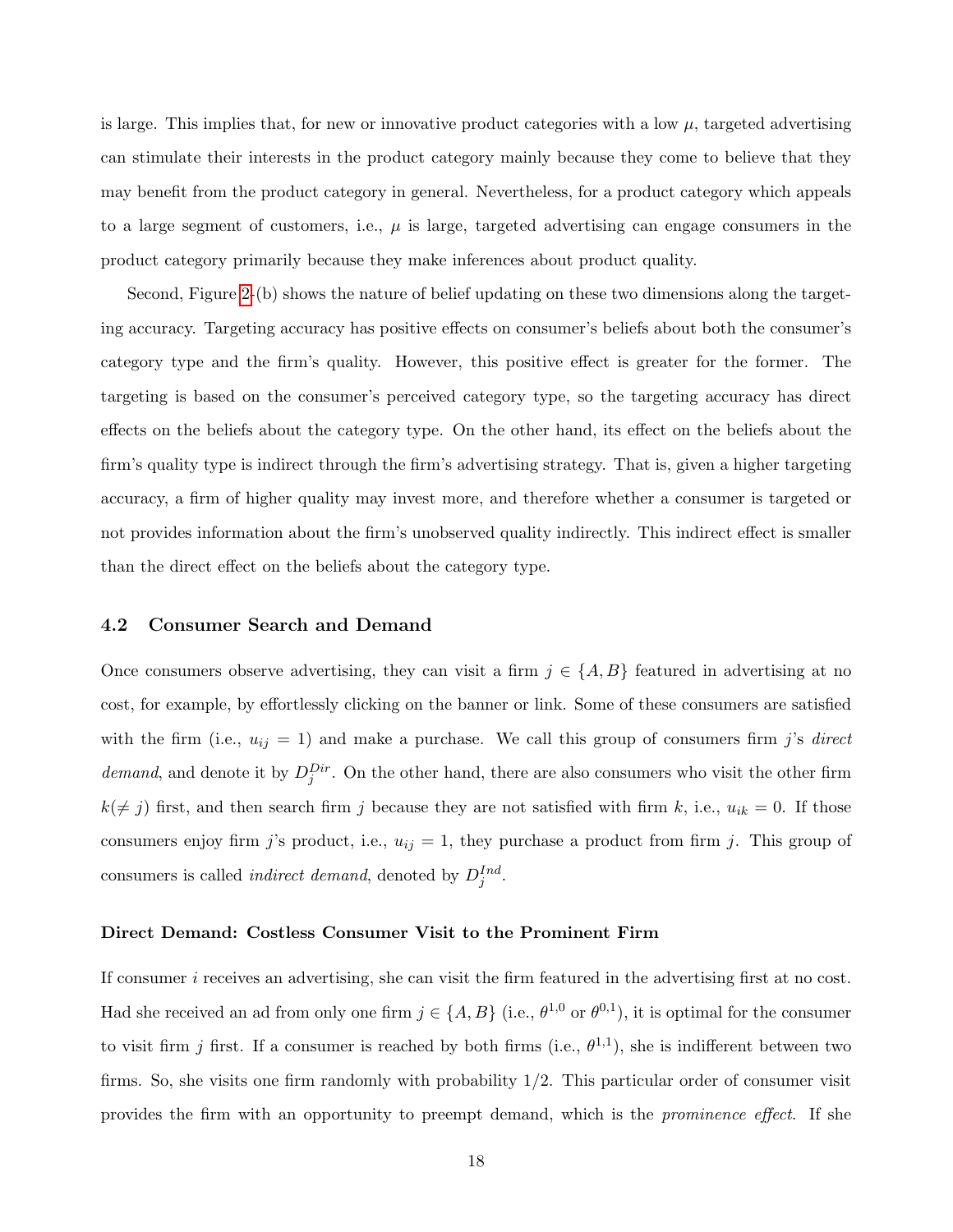enjoys the product  $u_{ij} = 1$ , then she pays her willingness to pay.<sup>[16](#page-19-0)</sup> On the other hand, if a consumer does not receive any advertising  $(\theta^{0,0})$ , then she is not even aware of the existence of the product category, such as scanning mobile app, and therefore does not participate in this market.

To identify a symmetric equilibrium advertising strategy, without loss of generality, we solve firm  $A$ 's problem, given firm  $B$ 's knwon advertising strategy. We denote firm  $A$ 's choice of advertising levels by  $\tilde{\sigma}_A = (\tilde{\sigma}_A^g)$  $_A^g$ ,  $\tilde{\sigma}_A^b$ ), given its private quality type  $q_A$ . Each firm's advertising strategy is denoted by  $\sigma_A(q)$  and  $\sigma_B(q)$ . In equilibrium, both firm A and B choose their advertising levels based on their private quality types. But, from firm A's perspective, neither firm B's quality type, nor its choice of advertising, is observable. Instead, firm A forms expectation over firm B's advertising level by averaging firm B's advertising strategy over the distribution of quality types:  $E[\sigma_R^{g*}]$  $_{B}^{g*}(q)$ ] and  $E[\sigma_{B}^{b*}(q)]$ . So, the expected direct demand is

<span id="page-19-1"></span>
$$
D^{Dir}(\tilde{\sigma}_A; q_A) = \Pr(m = 1) \cdot \Pr(v_A = 1|q_A) \sum_{s \in \{g, b\}} \Pr(s|m = 1) \left( \Pr(\theta^{1,0}|s) + \frac{1}{2} \cdot \Pr(\theta^{1,1}|s) \right)
$$

$$
= \mu \cdot q_A \cdot \left( \left( \alpha + (1 - \alpha)\mu \right) \left( \tilde{\sigma}_A^g (1 - E[\sigma_B^{g*}(q)]) + \frac{\tilde{\sigma}_A^g \cdot E[\sigma_B^{g*}(q)]}{2} \right) \right)
$$

$$
+ (1 - \alpha)(1 - \mu) \left( \tilde{\sigma}_A^b (1 - E[\sigma_B^{b*}(q)]) + \frac{\tilde{\sigma}_A^b \cdot E[\sigma_B^{b*}(q)]}{2} \right) \right) \tag{8}
$$

So, firm A's expected direct demand increases in its own advertising while decreasing in the competitor's advertising amount. This is the prominence effect [\(Armstrong et al., 2009\)](#page-46-3) of advertising. When a firm advertises more, a consumer is more likely to see its advertising and visit the firm first instead of its competitor, which helps the advertising firm to preempt demand. This prominence effect provides incentives for firms to invest in costly advertising.

<span id="page-19-2"></span>**Lemma 2 (Prominence)** The direct demand  $D^{Dir}(\tilde{\sigma}_A; q_A)$  increases in the firm's advertising amount,  $\tilde{\sigma}_A$ :  $\frac{\partial D^{Dir}(\tilde{\sigma}_A;q_A)}{\partial \tilde{\sigma}_A}$  $\frac{\partial \sigma_A}{\partial \tilde{\sigma}_A} > 0.$ 

**Proof.** See the Appendix.

<span id="page-19-0"></span> $16$  Here, we assume away the issue of pricing to focus on the consumer inference triggered by targeted advertising. In our model, we are considering the market where the supply side is short such that consumers need to bid for each firms product at their willingness to pay (Cabral 2000). This assumption simplifies the analysis significantly and allows us to set aside the issue of price signaling.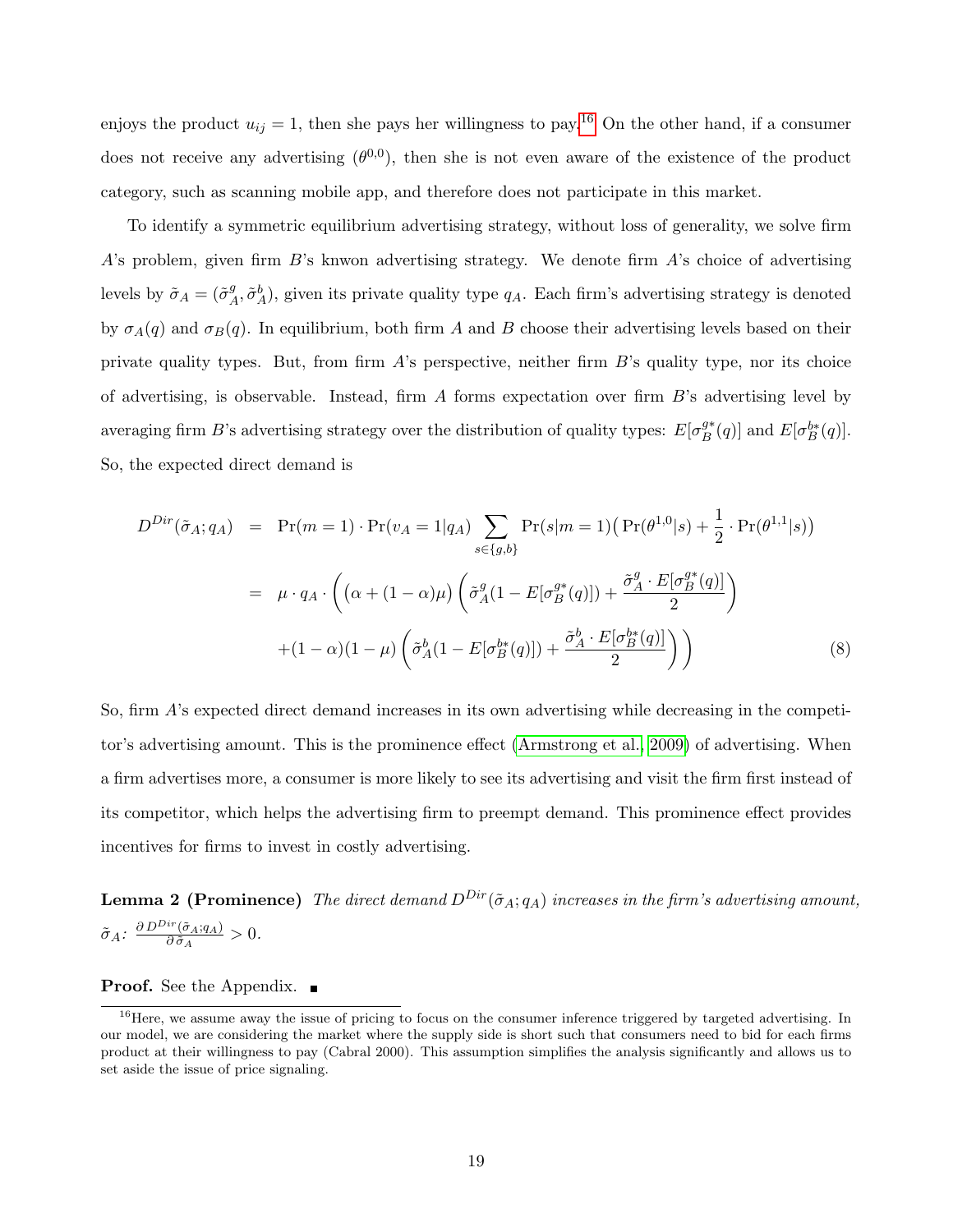#### Indirect demand: costly consumer search beyond the prominent firm

Alternatively, some consumers may first visit firm  $B$ , and subsequently search for firm  $A$  after begin dissatisfied with firm B, i.e.,  $u_{iB} = 0.17$  $u_{iB} = 0.17$  The decision depends on her updated beliefs about her match type with the product category  $(\Pr(m=1|\theta^{a_A,a_B}, u_{iB}=0))$  and firm's quality type  $(\Pr(v_A =$  $1|\theta^{a_A,a_B}, u_{iB} = 0$ ). Among these consumers, some are now satisfied with firm A's product, which becomes the firm A indirect demand. There can be two distinct initial advertising states that can lead to firm A's indirect demand: (1)  $\theta^{0,1}$  where a consumer received an ad only from firm B, or (2)  $\theta^{1,1}$ where she received an ad from both firms.

We analyze the case of  $\theta^{0,1}$  first. Upon realizing a low utility from firm B  $(u_{iB} = 0)$ , the consumer i decides whether to continue searching for another firm. The consumer undertakes a costly search if the expected utility from visiting another firm exceeds her cost  $t_i$ :

<span id="page-20-2"></span>
$$
E[u_{iA}|\theta^{0,1}, u_{iB} = 0] = \Pr(m_i = 1|\theta^{0,1}, u_{iB} = 0) \cdot \underbrace{\Pr(v_A = 1|\theta^{0,1}, u_{iB} = 0)}_{= \int_0^1 q \, h(q|a_A = 0) \, dq} > t_i.
$$
\n(9)

Here, her expected utility is a product of the probability of having a good match with the product category,  $Pr(m_i = 1 | \theta^{0,1}, u_{iB} = 0)$ , and the probability of finding firm A satisfactory,  $Pr(v_A = 1 | \theta^{0,1}, u_{iB} = 0)$  $1|\theta^{0,1}, u_{iB} = 0$ ). For the probability of having a good match with the product category, the consumer updates her beliefs  $Pr(m_i = 1 | \theta^{0,1}, u_{iB} = 0)$  using Bayes rule:

$$
Pr(m_i = 1 | \theta^{0,1}, u_{iB} = 0) = \frac{Pr(m_i = 1) \cdot \sum_{s \in \{g, b\}} Pr(s|m_i = 1) \cdot Pr(\theta^{0,1} | s) \cdot Pr(u_{iB} = 0 | s, \theta^{0,1})}{\sum_{m_i \in \{0, 1\}} Pr(m_i) \sum_{s \in \{g, b\}} Pr(s|m_i) \cdot Pr(\theta^{0,1} | s) \cdot Pr(u_{iB} = 0 | s, \theta^{0,1})}.
$$
(10)

The denominator computes the total probability of a consumer realizing an advertising state  $\theta^{0,1}$  and  $u_{iB} = 0$ . This is the sum of probabilities for two distinct cases, depending on the consumer's unknown category match,  $m_i = 1$  or  $m_i = 0.18$  $m_i = 0.18$  And, the numerator is the probability that the consumer has a good category match,  $m_i = 1$ , and realize advertising state  $\theta^{0,1}$  and  $u_{iB} = 0$ .

<span id="page-20-0"></span><sup>&</sup>lt;sup>17</sup>Here, we assume that a consumer finds out firm  $A$  as long as she engages in search. For example, Google search will show up the competitor's identity. However, if a consumer is unaware of the product category, she cannot engage in any product search.<br> $18$ The denominator

<span id="page-20-1"></span><sup>&</sup>lt;sup>18</sup>The denominator can be expressed in terms of model primitives as following:  $\mu\left((\alpha + (1-\alpha)\mu)E[\sigma_B^{g*}](1-E[\sigma_A^{g*}]) + (1-\alpha)(1-\mu)E[\sigma_B^{b*}](1-E[\sigma_A^{b*}])\right)\left(1-E[q_B|\theta^{0,1}]\right)$  +  $(1 - \mu)$  $((\alpha + (1 - \alpha)(1 - \mu))E[\sigma_B^{b*}](1 - E[\sigma_A^{b*}]) + (1 - \alpha)\mu E[\sigma_B^{g*}](1 - E[\sigma_A^{g*}]))$ .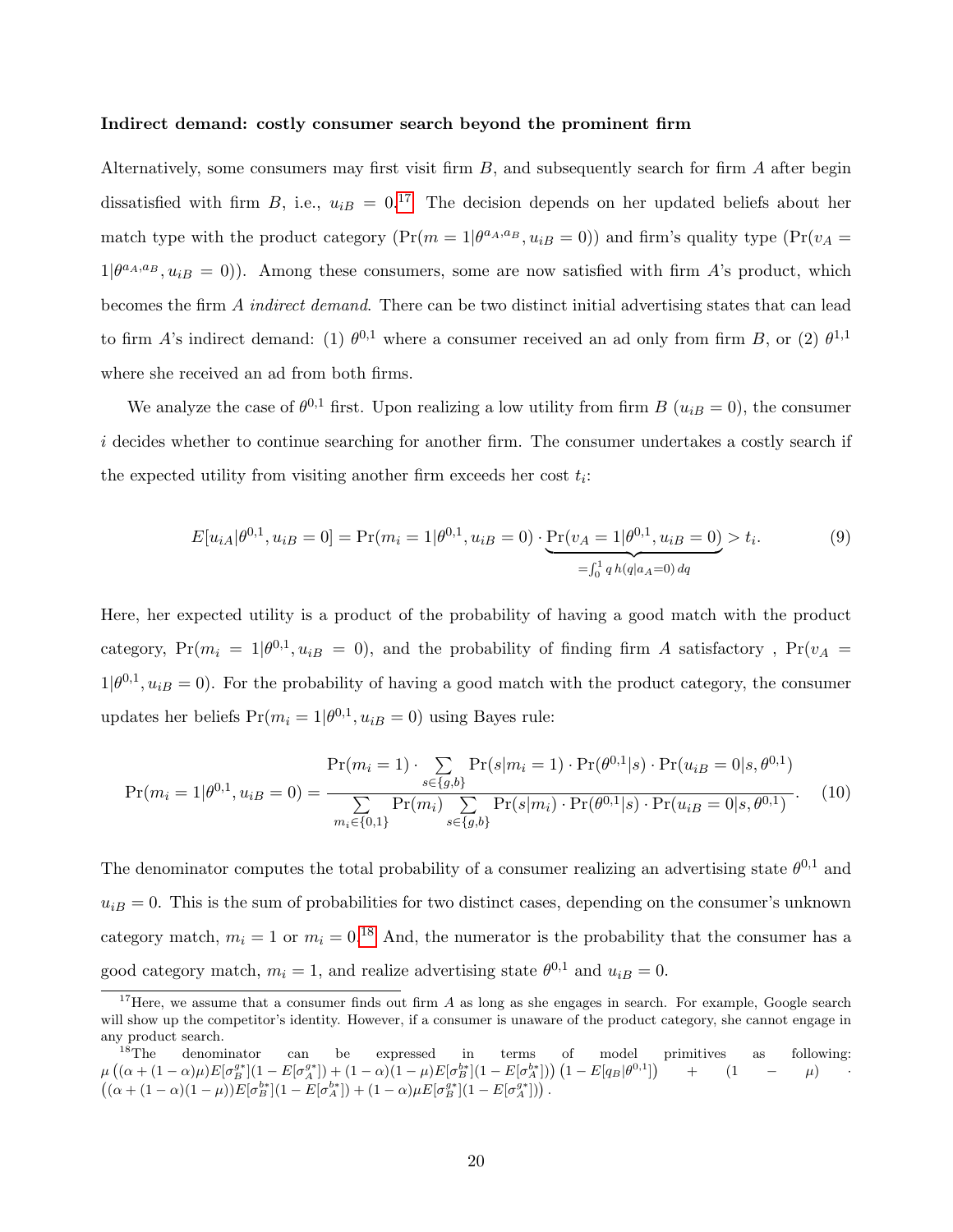The fact that the consumer is not satisfied with firm B's product can lead to more pessimistic beliefs. However, if the targeting is accurate and firms send sufficient amount of advertising to the perceived good-types, then the consumer's beliefs are still optimistic enough that she may want to engage in a further search for firm A. This implies that a more accurate targeting, captured by a higher  $\alpha$ , can increase amount of consumer search in the product category.

Given that each consumer's search cost is drawn from a uniform distribution on  $[0, T]$ , the fraction of consumers whose advertising state is  $\theta^{0,1}$  and who subsequently find firm B dis-satisfactory is  $E[u_{iA}|\theta^{0,1},u_{iB}=0]/T$ . This amount of consumer search, conditional on being unhappy with the prominent firm, is decreasing in T.

The decision whether to further search for firm A also depends on the consumer's belief about whether firm A will deliver high value  $(v_A = 1)$  to the consumer. Firm A's private quality level affects its own strategy, but not firm  $B$ 's strategy. Therefore, the posterior belief about firm  $A$ 's unobserved quality level is determined by whether a consumer received an advertising from the firm, which are characterized in Equation [\(7\)](#page-16-1). In particular, for  $\theta^{0,1}$ , the posterior belief corresponds to the second line of Equation  $(7)$  because the consumer did not receive an ad from firm A. Provided with these posterior beliefs about her own product match and about firm A's unobserved quality, the consumer makes the search decision following the rule specified in equation [\(9\)](#page-20-2).

Similarly, we now turn to the second case in which the consumer receives an ad from both firms  $(\theta^{1,1})$ . Compared to the first case,  $\theta^{0,1}$ , in which the consumer only receives an ad from firm B, the consumer may have more optimistic beliefs about the category match, as well as about firm  $\hat{A}$ 's unobserved quality level. This would be true if firms' advertising strategy is to send more advertising to the perceived good-type consumers, and more advertising is sent by a higher quality firm. The consumer searches for firm  $A$  if and only if the expected utility is greater than the search cost, i.e.,  $E[u_{iA}|\theta^{1,1}, u_{iB} = 0] > t_i.$ 

$$
E[u_{iA}|\theta^{1,1}, u_{iB} = 0] = \Pr(m_i = 1|\theta^{1,1}, u_{iB} = 0) \cdot \Pr(v_A = 1|\theta^{1,1}, u_{iB} = 0) > t_i.
$$
 (11)

Then, considering the distribution of consumer search cost, the fraction of consumers in advertising state  $\theta^{1,1}$ , who randomly visit firm B first and subsequently find it dis-satisfactory, is  $E[u_{iA}|\theta^{1,1}, u_{iB} =$  $0$ /T, which again decreases in T.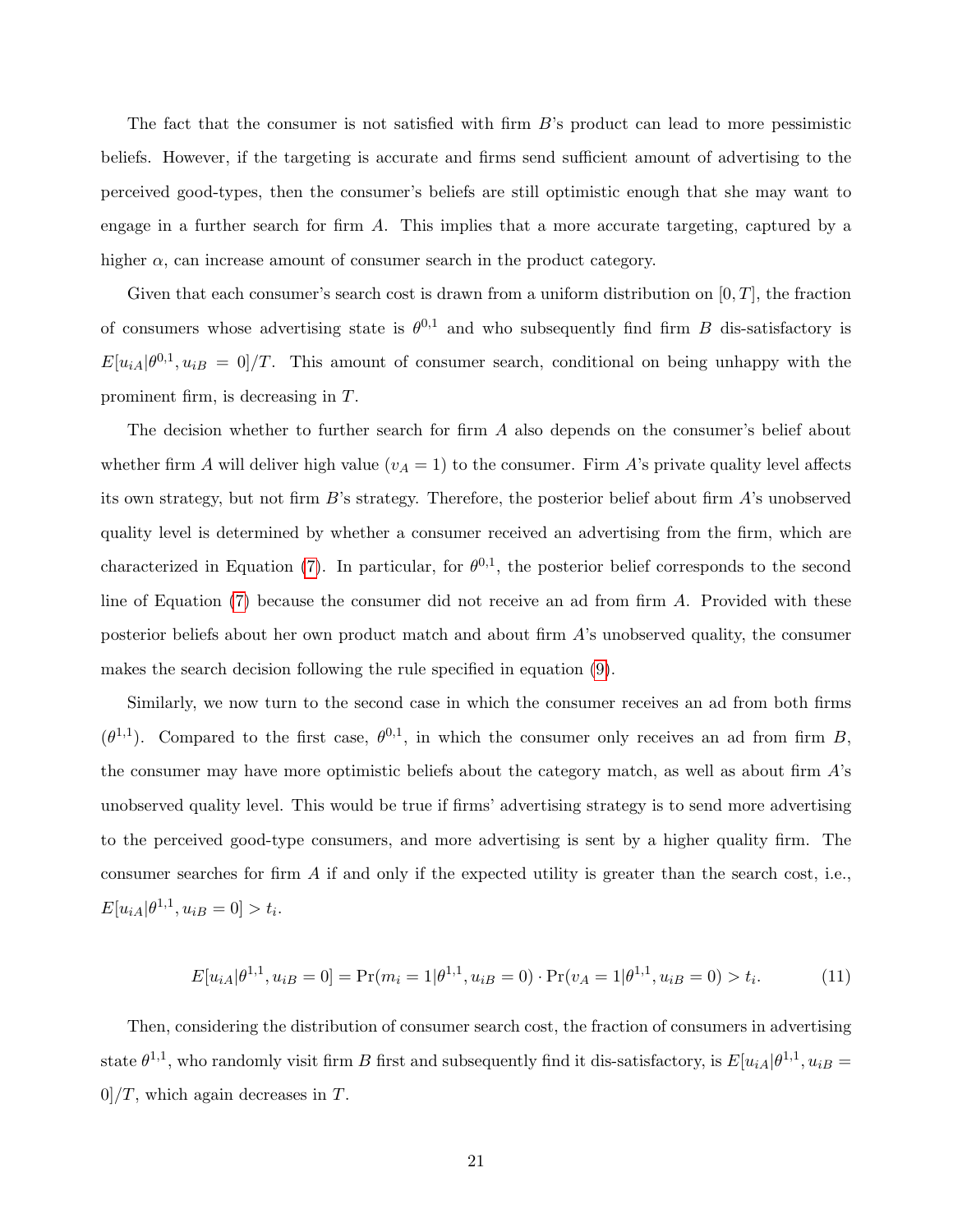Combining indirect demand generated through two advertising states  $\theta^{0,1}$  and  $\theta^{1,1}$ , the total expected indirect demand is

<span id="page-22-0"></span>
$$
D^{Ind}(\tilde{\sigma}_A; q_A) := \mu \cdot q_A \cdot \sum_{s \in \{g, b\}} \Pr(s|m = 1) \cdot \left( \Pr(\theta^{0,1}|s) \cdot \Pr(v_B = 0|\theta^{0,1}) \cdot \frac{E[u_{iA}|\theta^{0,1}, u_{iB} = 0]}{T} + \frac{\Pr(\theta^{1,1}|s)}{2} \cdot \Pr(v_B = 0|\theta^{1,1}) \cdot \frac{E[u_{iA}|\theta^{1,1}, u_{iB} = 0]}{T} \right)
$$
\n(12)

<span id="page-22-1"></span>**Lemma 3 (Advertising Spillover)** The indirect demand,  $D^{Ind}(\tilde{\sigma}_A; q_A)$ , decreases in the firm's advertising amount,  $\tilde{\sigma}_A$ , if and only if  $\frac{\Pr(v_j=1|a_j=1)}{\Pr(v_j=1|a_j=0)} < 2$ .

### **Proof.** See the Appendix. ■

Firm A's indirect demand can be decreasing in the firm's advertising amount, which indicates the distormarrial advertising spillover effect. This is induced by consumer search beyond the prominent firm. Some consumers would eventually visit firm  $A$  after first visiting firm  $B$ , even if they did not see firm  $A$ 's advertising. However, this result holds if the marginal effect of advertising on consumers' inferences about the firm's private quality type is not too large, i.e.,  $\frac{\Pr(v_j=1|a_j=1)}{\Pr(v_j=1|a_j=0)} < 2$ . Otherwise, the indirect demand would increase in the firm's advertising amount. This is because the firm wants to show its advertising to consumers and improve their beliefs about its quality type significantly, even if they will visit the firm as the second stop. Later in our analysis, we verify that this condition  $\left(\frac{\Pr(v_j=1|a_j=1)}{\Pr(v_j=1|a_j=0)} < 2\right)$ is satisfied, and therefore indeed advertising spillover effects exist in this framework.

### 4.3 Firm's profit

Based on the above consumer search behaviors, a firm face a total demand, which consists of direct demand and indirect demand.

The exact configuration of the total demand depends on the prior beliefs ( $\mu$  and  $q_0$ ), firms' advertising strategies  $(\sigma_j^s)$ , and the targeting accuracy  $(\alpha \in (0,1)).$ 

For every sale, each firm makes revenue of 1. Therefore, the total expected revenue is equal to the total expected demand, which is the sum of direct and indirect demand, characterized in Equations [\(8\)](#page-19-1) and [\(12\)](#page-22-0), respectively. Therefore, firm A's expected profit, given the firm's choice of advertising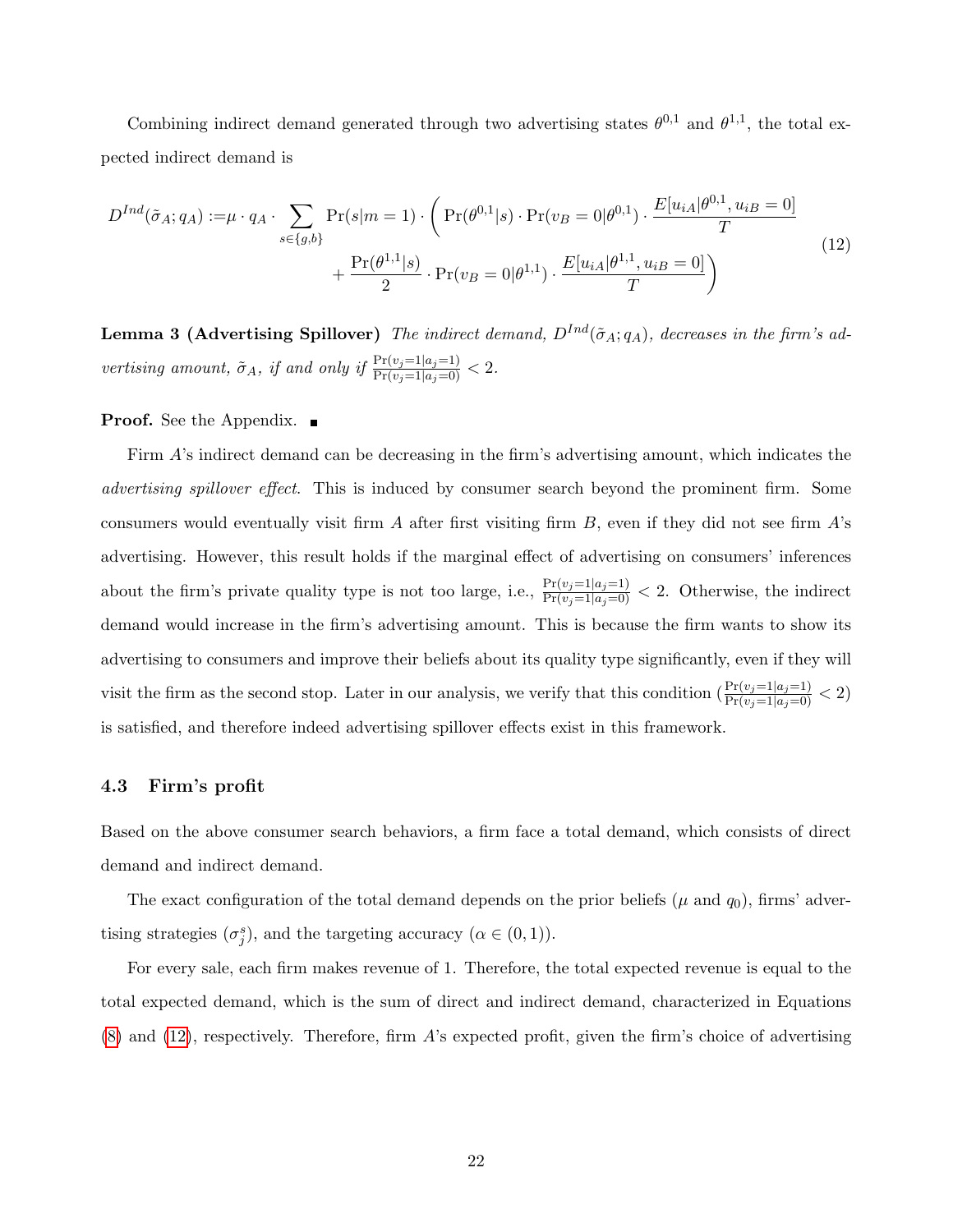level  $\tilde{\sigma}_A = (\tilde{\sigma}_A^g)$  $A^g, \tilde{\sigma}_A^b$ , firm B's equilibrium strategy  $\sigma^* = (\sigma^{g*}, \sigma^{b*})$ , is

<span id="page-23-3"></span>
$$
\Pi_A(\tilde{\sigma}_A; \sigma^*, q_A) = D_A^{Dir}(\tilde{\sigma}_A; \sigma^*, q_A) + D_A^{Ind}(\tilde{\sigma}_A; \sigma^*, q_A) - c(\tilde{\sigma}_A)
$$
\n(13)

# <span id="page-23-0"></span>5 Optimal advertising strategies

### 5.1 Untargeted advertising without using customer information

We start our analysis with a benchmark case of untargeted advertising. This benchmark helps to isolate the effect of informative targeting beyond the simple awareness effect of advertising by highlighting the role of consumer inferences based on the mere fact that they were targeted.

Under untargeted advertising where firms commit to relinquish customer data, each firm j's advertising strategy  $\sigma_j^{un}(q)$  is a simple mapping from its own quality to the fraction of entire consumers who will receive advertising. Therefore, advertising is non-targeted and firms send an ad for the same fraction of consumers in both types,  $\sigma^g = \sigma^b$ . We can consider a special case where the targeting accuracy is zero or  $\alpha = 0$  as one of such untargeted advertising cases.<sup>[19](#page-23-1)</sup>

Since these are non-targeted ads, consumers do not update their beliefs about their match with the product category. Instead, they only update their beliefs about the firm's quality type following Equation [\(7\)](#page-16-1):

<span id="page-23-2"></span>
$$
h_j^{un}(q|a_j = 1) = \frac{\sigma^{un}(q)f(q)}{\int \sigma^{un}(y)f(y) \, dy}, \qquad h_j^{un}(q|a_j = 0) = \frac{(1 - \sigma^{un}(q))f(q)}{\int (1 - \sigma^{un}(y))f(y) \, dy}.
$$
 (14)

Let  $\tilde{\sigma}_A$  be the actual advertising level chosen by the firm A while  $\sigma_A^{un*}$  is the equilibrium advertising strategy of firm  $A$ . Then, the direct demand from consumers who visit firm  $A$  first is

$$
D_o^{Dir}(\tilde{\sigma}_A; \sigma^{un*}, q_A) = \mu \cdot \tilde{\sigma}_A \cdot (1 - \frac{E[\sigma^{un*}]}{2}) \cdot q_A \tag{15}
$$

If consumer i visits the other firm  $B$  first, then the consumer searches firm  $A$  if the expected benefit from the search,  $E[u_{iA}|\theta^{a_A,a_B},u_{iB}=0]$  is greater than her search cost  $t_i$ . Also, their realized

<span id="page-23-1"></span><sup>&</sup>lt;sup>19</sup>Clearly, the case for  $\alpha = 0$  is one of untargeted advertising cases because it is effectively the same whether the firm use the data or not. Firms cannot condition advertising on their noisy signals of each consumer because of the lack of customer data or precision of the information. However, untargeted advertising is possible even if  $\alpha > 0$  as long as the firm can commit to ignore the customer information.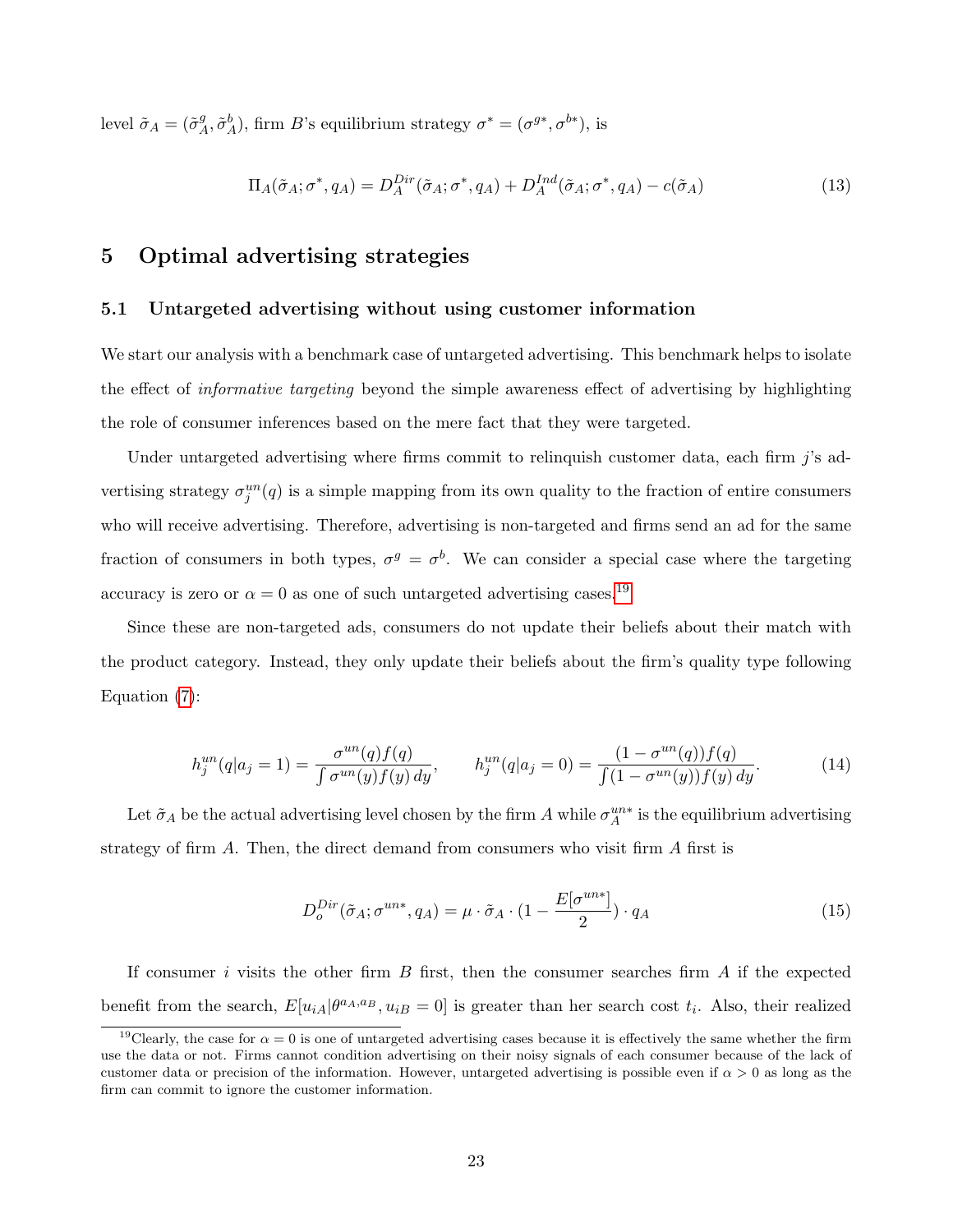advertising state must be either  $\theta^{0,1}$ , or  $\theta^{1,1}$ . So,

$$
E[u_A|\theta^{1,1}, u_B = 0] = \mu \cdot \Pr(v_A = 1|\theta^{1,1}) = \mu \cdot \int q h_A(q|a_A = 1) dq,
$$
  
\n
$$
E[u_A|\theta^{0,1}, u_B = 0] = \mu \cdot \Pr(v_A = 1|\theta^{0,1}) = \mu \cdot \int q h_A(q|a_A = 0) dq,
$$
\n(16)

where  $h_A(q|a_A = 1)$  and  $h_A(q|a_A = 0)$  are from [\(14\)](#page-23-2).

Therefore, firm  $A$ 's indirect demand is equal to

$$
D_o^{Ind}(\tilde{\sigma}_A; \sigma^{un*}, q_A) = \mu \cdot q_A \cdot \left\{ \frac{\tilde{\sigma}_A \cdot E[\sigma^{un*}]}{2} \cdot (1 - \Pr(v_B = 1 | \theta^{1,1})) \cdot \frac{E[u_A | \theta^{1,1}, u_B = 0]}{T} \right\}
$$
\n
$$
+ (1 - \tilde{\sigma}_A) \cdot E[\sigma^{un*}] \cdot (1 - \Pr(v_B = 1 | \theta^{0,1})) \cdot \frac{E[u_A | \theta^{0,1}, u_B = 0]}{T} \right\}.
$$
\n(17)

Then, firm A's expected profit is

<span id="page-24-1"></span>
$$
\Pi_A(\tilde{\sigma}_A; \sigma^{un*}, q_A) = D_o^{Dir}(\tilde{\sigma}_A; \sigma^{un*}, q_A) + D_o^{Ind}(\tilde{\sigma}_A; \sigma^{un*}, q_A) - c(\tilde{\sigma}_A),\tag{18}
$$

where  $c(\tilde{\sigma}_A) = \frac{k}{2} \cdot (\tilde{\sigma}_A)^2$ .

Given this profit function,  $\sigma^{un*}(\cdot)$  is an equilibrium strategy if the first order condition holds for  $\tilde{\sigma}_A = \sigma^{un*}(q_A)$ . Therefore,

$$
\frac{\partial \Pi_A(\tilde{\sigma}_A; \sigma^{un*}, q_A)}{\partial \tilde{\sigma}_A}|_{\tilde{\sigma}_A = \sigma^{un*}(q_A)} = 0.
$$
\n(19)

Differentiating the profit function with respect to the chosen advertising level,  $\tilde{\sigma}_A$ , gives:

<span id="page-24-0"></span>
$$
\frac{\partial \Pi_A(\tilde{\sigma}_A; \sigma^{un*}, q_A)}{\partial \tilde{\sigma}_A} = \mu \cdot q_A \cdot \left( \underbrace{1 - \frac{E[\sigma^{un*}]}{2} + \frac{E[\sigma^{un*}]}{2} \cdot (1 - \Pr(v_B = 1 | \theta^{1,1}))}_{\text{Net Prominence Effect}} \cdot \frac{E[u_A | \theta^{1,1}, u_B = 0]}{T} - E[\sigma^*] \cdot (1 - \Pr(v_B = 1 | \theta^{0,1})) \cdot \frac{E[u_A | \theta^{0,1}, u_B = 0]}{T} \right) - k \cdot \tilde{\sigma}_A \tag{20}
$$
\nAdvertising Spill-over Effect

The first order condition is satisfied  $\left(\frac{\partial \Pi_A}{\partial \tilde{\sigma}_A} = 0\right)$  if  $\tilde{\sigma}_A = \sigma^{un*}(q_A)$ . Here, the firm balances the benefit of advertising considering both advantage of being the first (the prominence effect) and potential advantage of not being the first (free-riding effect) against the cost of advertising. After using the fact that  $Pr(v_B = 1|\theta^{1,1}) = Pr(v_B = 1|\theta^{0,1})$ , which is equal to  $Pr(v_B = 1|a_B = 1)$ , we can rearrange the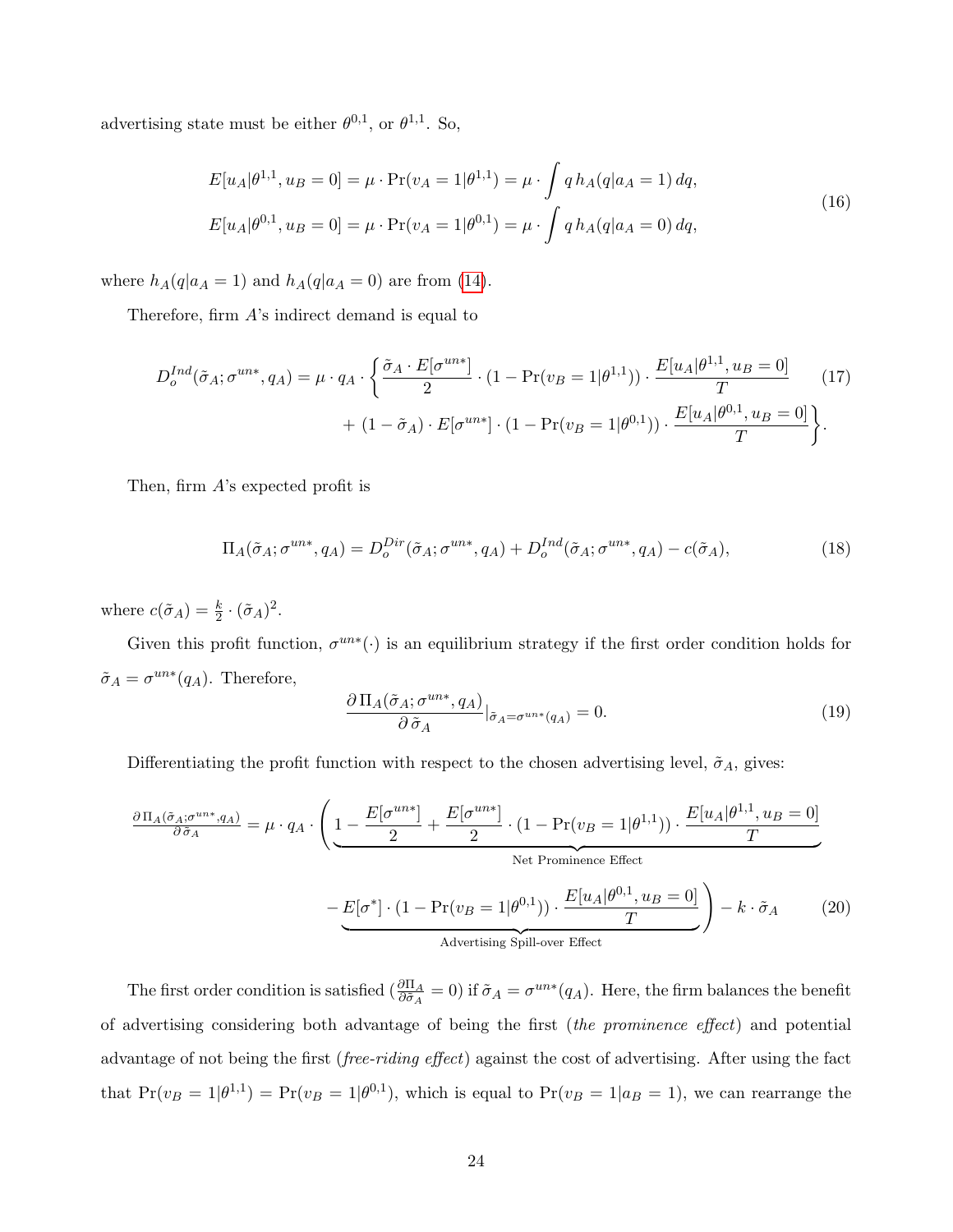first order condition as following:

<span id="page-25-0"></span>
$$
k \cdot \sigma^{un*}(q_A) = \mu \cdot q_A \cdot \left\{ 1 - \frac{E[\sigma^{un*}]}{2} + E[\sigma^{un*}] \times (1 - \Pr(v_B = 1|a_B = 1)) \times \left( \frac{E[u_A|\theta^{1,1}, u_B = 0]}{2T} - \frac{E[u_A|\theta^{0,1}, u_B = 0]}{T} \right) \right\}
$$
\n(21)

This condition must hold for all values of  $q_A \in [0,1]$ . It is important to note that, for any given strategy  $\sigma^{un*}$ , the right-hand side is equal to some constant times  $q_A$ . Therefore, this implies that the left-hand side must also be of the same form, and in particular,

$$
\sigma^{un*}(q_A) \equiv \lambda^{un} \cdot q_A \tag{22}
$$

for some constant  $\lambda^{un}$ . This linearity is obtained from Equation [\(21\)](#page-25-0), which uses an assumption that the total cost of advertising is quadratic in the amount of advertising.<sup>[20](#page-25-1)</sup>

To pin down the constant  $\lambda^{un}$ , we plug in  $\sigma^{un*}(q) = \lambda^{un} \cdot q$  into Equation [\(20\)](#page-24-0), and we impose additional simplification assumption that the quality types are drawn from a standard uniform distribution, i.e.,  $F(q) = q$  for  $q \in [0, 1]$ .

<span id="page-25-2"></span>Proposition 3 (Equilibrium Strategy: Untargeting) Under untargeted advertising, the symmetric equilibrium advertising is characterized by  $\sigma^{un*}(q) = \lambda^{un}(\mu, T, k) \cdot q$ . This equilibrium exists and is unique if advertising is sufficiently costly  $(k \geq \overline{k} = \frac{3\mu}{4})$  $\frac{d\mu}{4}$ ) and the average consumer search cost is not too small  $(\frac{T}{2} > \frac{1}{36} \approx 0.028)$ .

#### **Proof.** See the Appendix.

The proposition states an important point that in equilibrium, the amount of advertising is linearly increasing in firm's quality type  $(\sigma^{un*}(q) = \lambda^{un} \cdot q)$ . This implies that a firm of a higher quality type advertises more aggressively than lower quality firms. Therefore, upon receiving an untargeted advertising, a consumer rationally infers that the advertising firm is more likely to be higher quality. In particular, it satisfies the condition in Proposition [2.](#page-16-2) On the other hand, because this advertising

<span id="page-25-1"></span> $20$ The linearity of equilibrium advertising strategy does not hinge on the assumptions about distributions from which each firm's quality type and consumer's search costs are drawn. For example, we assume that the search cost is uniformly distributed on [0, T]. For any distribution  $G(\cdot)$ , the second line of the equation would still be a constant of the form:<br> $\frac{1}{2} \cdot G(E[u_A|\theta^{1,1}, u_B=0]) - G(E[u_A|\theta^{0,1}, u_B=0])$ . Therefore, the linearity of the equilibrium strategy on this assumption. It depends on the assumption that the cost function is quadratic.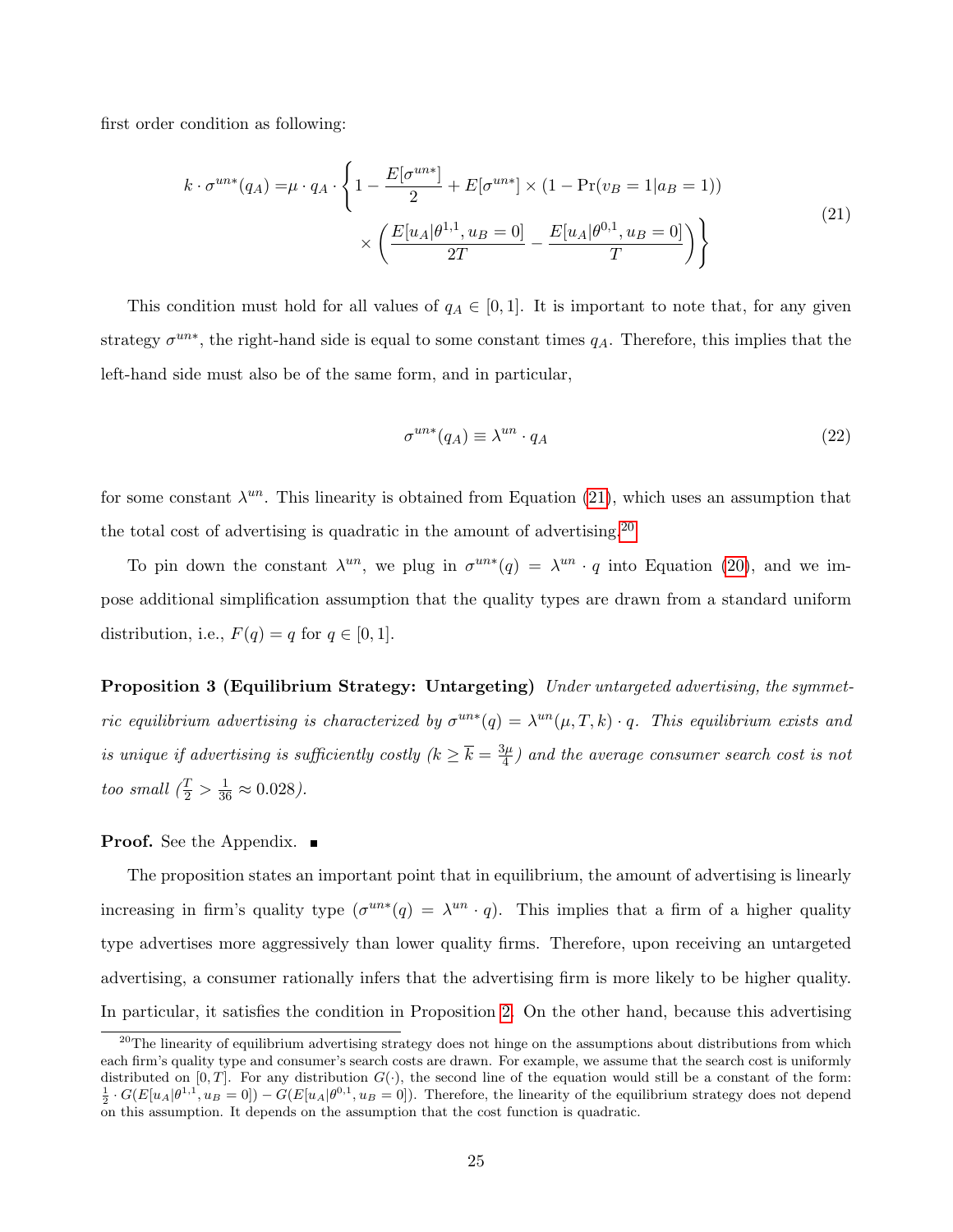is not based on customer information, the consumer does not make inferences about her own match type with the product category.

The constant  $\lambda^{un}(\mu, T, k)$  determines the equilibrium amount of advertising for each quality type, and therefore can be interpreted as the equilibrium *intensity* of advertising. The following proposition summarizes how  $\lambda^{un}(\mu, T, k)$  depends the model primitives:  $\mu, T$ , and k.

**Proposition 4 (Comparative Statics: Untargeting)** If firms engages in non-targeted advertising where they do not condition their advertising strategy on customer data:

- <span id="page-26-0"></span>1. The equilibrium intensity of advertising, captured by  $\lambda^{un}$ , increases in the average consumers search cost  $(\frac{T}{2})$ , but it decreases in the cost for advertising  $(k)$ :  $\frac{\partial \lambda^{un}}{\partial T} > 0$ ,  $\frac{\partial \lambda^{un}}{\partial k} < 0$ .
- 2. Moreover, the equilibrium intensity of advertising increases in the proportion of good-type consumers in the product category ( $\mu$ ):  $\frac{\partial \lambda^{un}}{\partial \mu} > 0$ .

#### **Proof.** See the Appendix. ■

It is intuitive that the equilibrium advertising intensity decreases in  $k$ , the cost of each unit of advertising. Firms reduce their investments in advertising if it is costly:  $\frac{\partial \lambda^{un}}{\partial k} < 0$ . If consumers' average search cost is high (a large  $T$ ), then consumers are less likely to search beyond the prominent firm. Therefore, the free-riding effects reduce, whereas the prominence becomes more valuable. So, firms respond by competing more fiercely through advertising, i.e.,  $\frac{\partial \lambda^{un}}{\partial T} > 0$ .

Furthermore, if  $\mu$  is large, each consumer is more likely to have a good match with the product category. Therefore, firms invest more in advertising so that consumers visit them first as their prominent firm. Conditional on being dissatisfied with the prominent firm, consumers are more likely to search for another firm, i.e., the free-riding effects increase. However, an increase in prominence effects outweighs an increase in free-riding effects, thus leading to a net effect:  $\frac{\partial \lambda^{un}}{\partial \mu} > 0$ . So, for a product category characterized by a large  $\mu$  such as a mass product category, firms compete aggressively over customers by increasing non-targeted advertising.

#### 5.2 Targeted advertising using customer information

Now, we analyze our main model in which the firm can send targeted advertising. Based on the customer data, each consumer is perceived to be a good-type or bad-type in terms of her match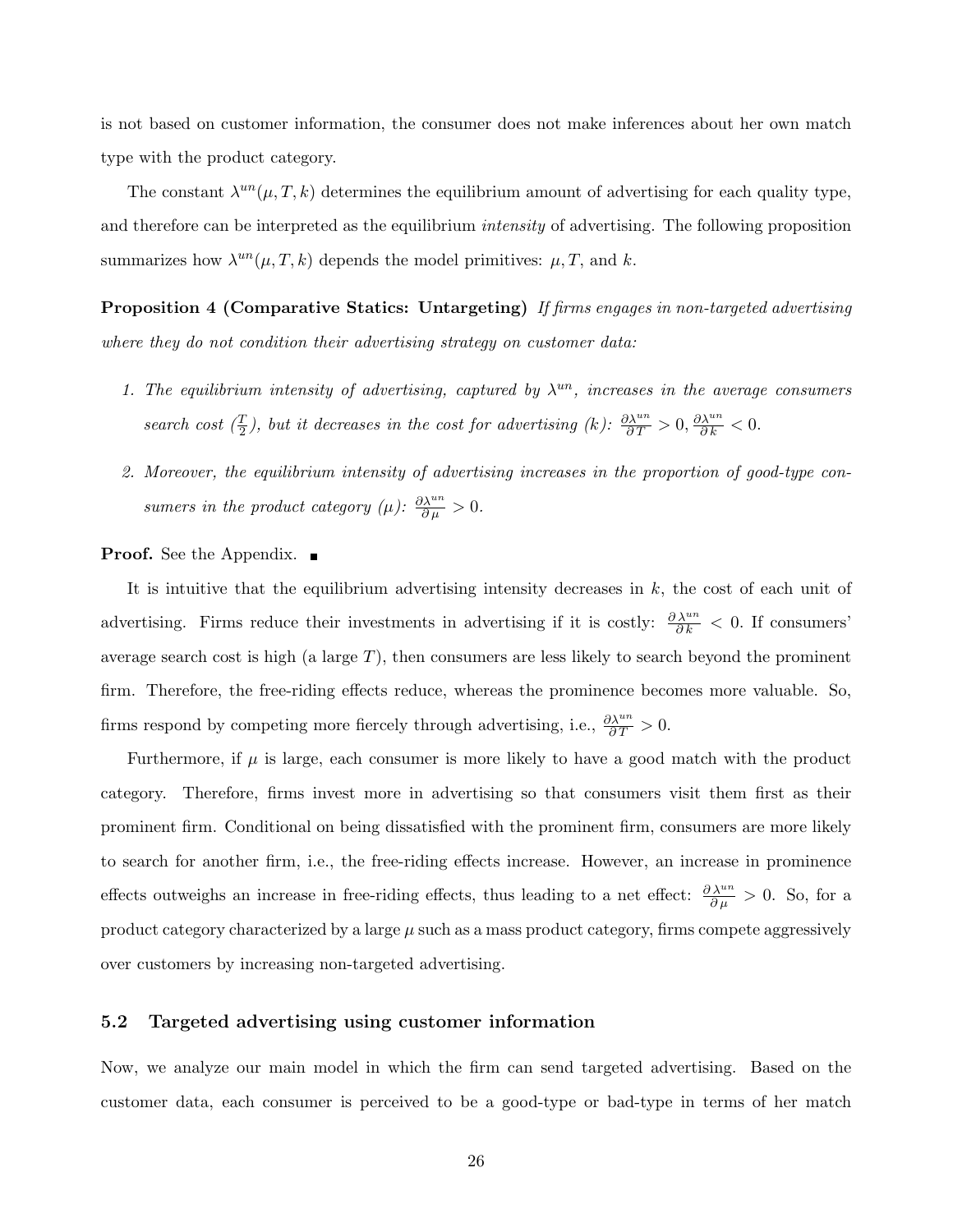with the product category. And, each firm of quality type  $q$  decides the advertising intensity, or the advertising coverage in terms of fraction for the perceived good-type and bad-type consumers, denoted by  $\sigma^{g*}(q)$  and  $\sigma^{b*}(q)$ , respectively. Due to Lemma [1,](#page-13-2) we focus on a symmetric equilibrium in which the firm only targets perceived-good types with advertising, and none of the perceived-bad consumers, i.e.,  $\sigma^{g*}(q) \leq 1$  and  $\sigma^{b*}(q) = 0$  for all  $q \in [0, 1]$ .

Without loss of generality, we take firm A's perspective. A symmetric strategy  $\sigma^*(q) = (\sigma^{g*}(q), 0)$ is an equilibrium if it is indeed optimal for firm  $\tilde{A}$  to choose the advertising coverage that coincides with the strategy, i.e.,  $\tilde{\sigma}_A^g = \sigma^{g*}(q_A)$  and  $\tilde{\sigma}_A^b = \sigma^{b*}(q_A) = 0$ . To identify the conditions for a symmetric equilibrium, we differentiate the profit function in Equation [\(13\)](#page-23-3) with respect to  $\tilde{\sigma}_{\ell}^{g}$  $A^g$  and  $\tilde{\sigma}^b_A$ , and plugging in the symmetric equilibrium strategies:

<span id="page-27-1"></span><span id="page-27-0"></span>
$$
\frac{\partial \Pi_A(\tilde{\sigma}_A; \sigma^*, q_A)}{\partial \tilde{\sigma}_A^g} = 0
$$
\n
$$
\frac{\partial \Pi_A(\tilde{\sigma}_A; \sigma^*, q_A)}{\partial \tilde{\sigma}_A^b} \le 0
$$
\n(23)

The first line of Equation [\(23\)](#page-27-1) corresponds to the condition that it is optimal to choose a positive advertising level,  $\tilde{\sigma}^g_{\mu}$  $A<sup>g</sup>$ , for the perceived-good consumers according to the equilibrium strategy. Also, the firm sends no advertising to the perceived-bad consumers, which is indeed optimal if the second line of Equation [\(23\)](#page-27-1) holds.

Targeted advertising is based on each consumer's perceived types,  $s_i \in \{g, b\}$ , which provides noisy information about her true match type for the product category,  $m_i \in \{g, b\}$ . As noted in Proposition [1,](#page-15-1) consumers make inferences about their unknown match type based on targeted advertising. This is the effect of *informative targeting* based on the mere fact that consumers are targeted. The following proposition characterizes the equilibrium targeting strategy.

**Proposition 5 (Equilibrium Strategy: Targeting)** Under targeted advertising with accuracy  $\alpha$ , a symmetric equilibrium advertising is characterized by  $\sigma^*(q) = (\sigma^{*g}(q), \sigma^{*b}(q)) = (\lambda^{tar} \cdot q, 0)$ , for some constant  $\lambda^{tar} \in (0,1)$ . This equilibrium exists and is unique if the cost of advertising (k) is sufficiently large and targeting accuracy  $(\alpha)$  is not too small.

#### **Proof.** See the Appendix.

This equilibrium exists and is unique if the cost of advertising  $(k)$  is sufficiently high so that the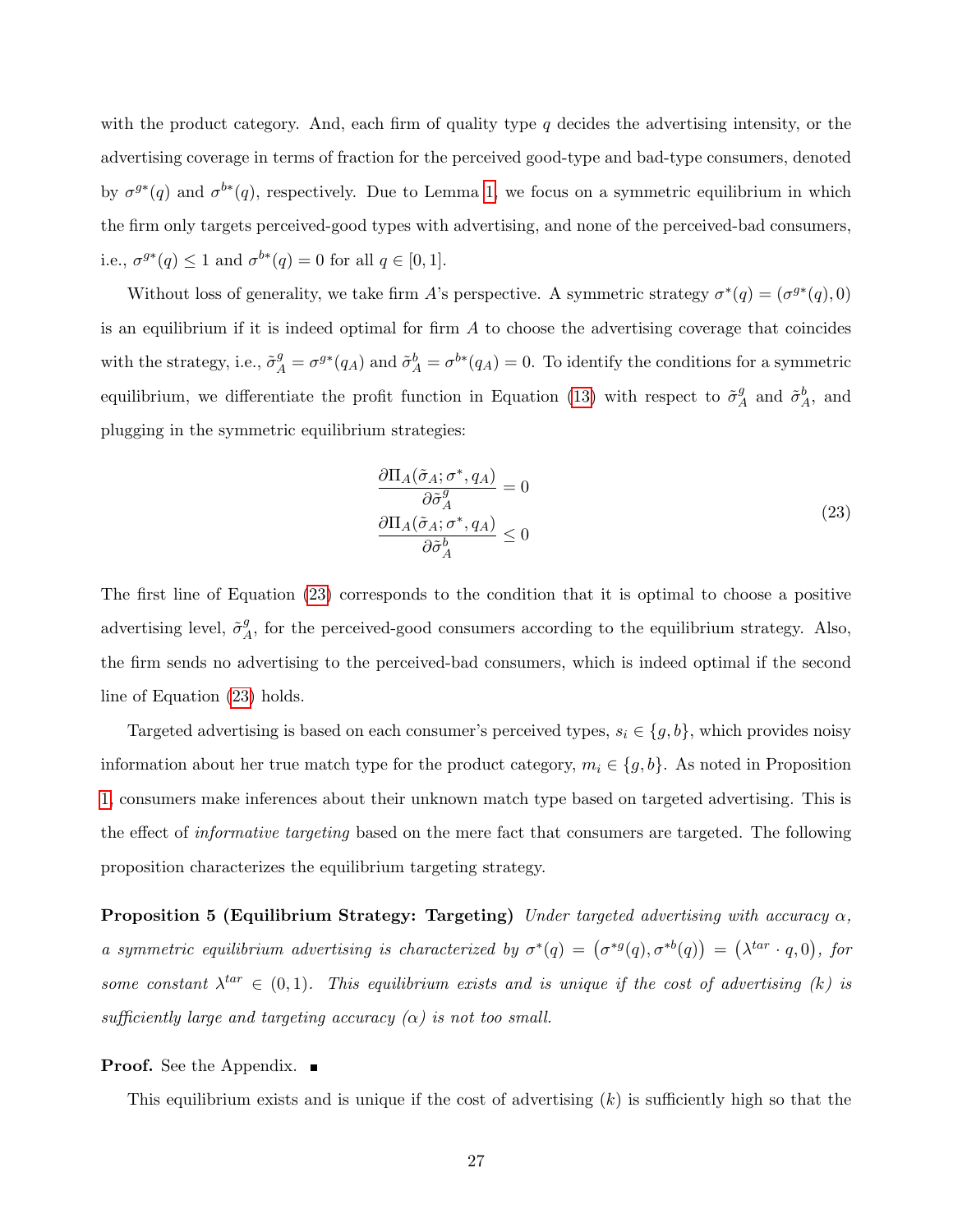firm finds it optimal to cover perceived bad-types with advertising. Also, the targeting accuracy  $\alpha$ should not be too small because otherwise perceived good-type and bad-type are not differentiated enough, and therefore firms would want to send advertising to both types.

Similar to the benchmark case for untargeted advertising, an equilibrium advertising strategy is characterized by an increasing linear function of the firm's private quality type. Firm of a higher quality invests more aggressively in targeted advertising, thus satisfying the condition in Proposition [2.](#page-16-2) Consequently, consumers make more optimistic inferences about the firm's quality type upon receiving the firm's ad.

However, in contrast to the case of untargeted advertising, firms concentrate their advertising efforts on the perceived good-types. Therefore, upon being targeted, a consumer makes more optimistic inferences about her own match with the product category. If the advertising cost or the targeting accuracy is very small, there is little reason for firms to restrict their adverting efforts to the subset of entire customers, i.e., perceived good-type consumers. Therefore, this equilibrium uniquely exists if the advertising cost and the targeting accuracy are sufficiently large.

The greater the targeting accuracy  $\alpha$ , the more optimistic the inferences are. With the more optimistic updated beliefs, consumers may engage in costly search beyond their prominent firm if they are dissatisfied with it. Therefore, the amount of consumer search may increase in the targeting accuracy. On the other hand, given an accurate targeting, consumers are more likely to find their prominent firm satisfactory, in which case they make a purchase without further search. We investigate these opposing effects of targeting accuracy on consumer search in the following proposition:

<span id="page-28-0"></span>**Proposition 6 (Amount of Search)** The number of consumers who engage in costly search after first visiting firm B increases in the targeting accuracy,  $\alpha$ , if  $\alpha$  is sufficiently large.

**Proof.** See the Appendix.

This result shows that the amount of consumer search can be non-monotonic in targeting accuracy. But, if  $\alpha$  is large enough, then it always increases in  $\alpha$ . This implies that a highly accurate targeting would induce more advertising spillover, and thus reduce firms' advertising amount.

Next, we look at the equilibrium amount of advertising given consumers' search behaviors. The following proposition states that the equilibrium amount of advertising,  $\lambda^{tar}$ , is non-monotonic in targeting accuracy. It also describes how  $\lambda^{tar}$  depends on other model parameters such as the average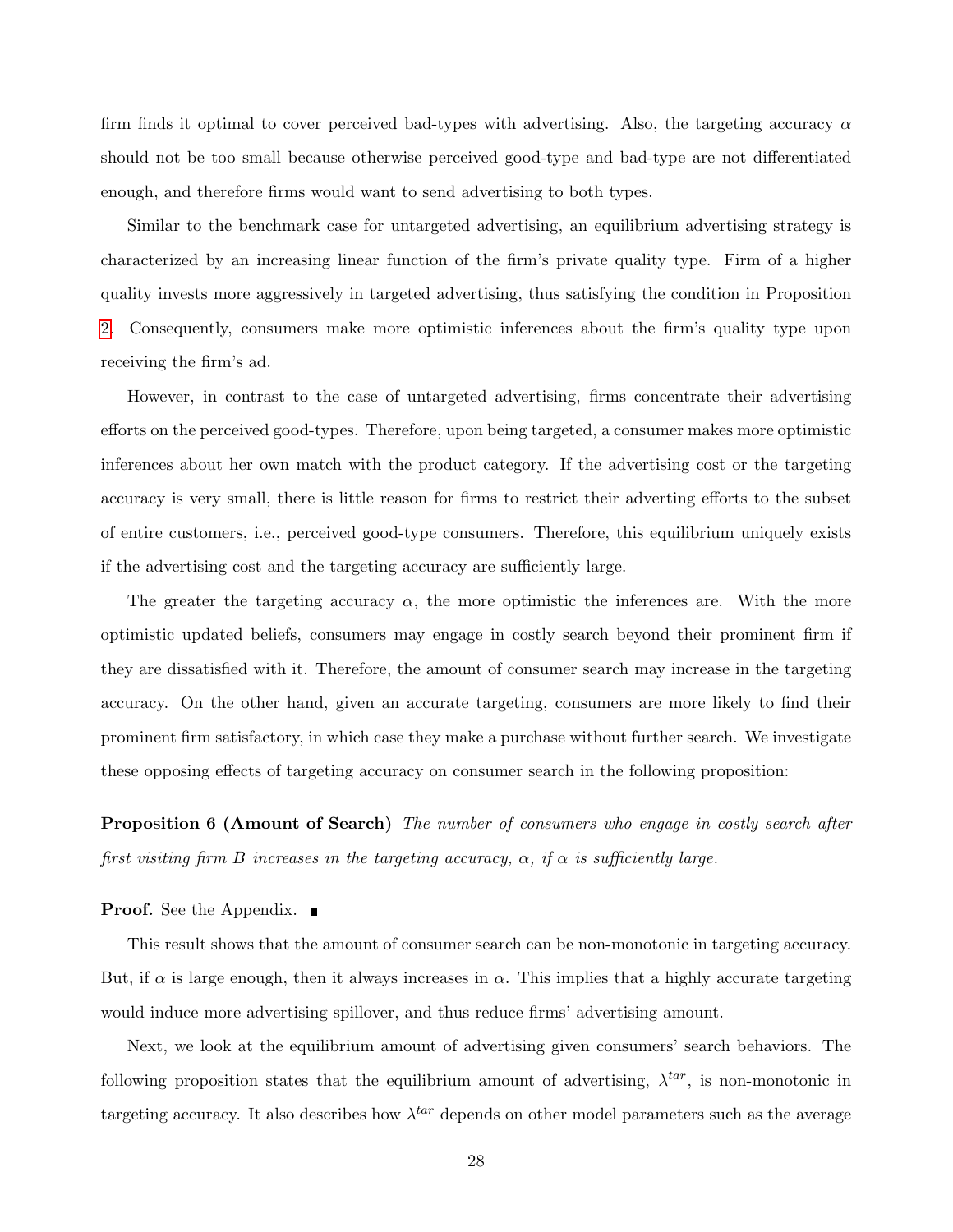<span id="page-29-1"></span>consumer search cost  $(\frac{T}{2})$  and the size of the good-type consumers  $(\mu)$ .

**Proposition 7 (Amount of Advertising)** Suppose the advertising cost is sufficiently large.<sup>[21](#page-29-0)</sup> Under the targeted advertising,

- 1. The equilibrium amount of advertising, captured by the constant  $\lambda^{tar}$ , increases in the average search cost  $(\frac{T}{2})$ :  $\frac{\partial \lambda^{tar}}{\partial T} > 0$ .
- 2.  $\lambda^{tar}$  decreases in the piror belief ( $\mu$ ):  $\frac{\partial \lambda^{tar}}{\partial \mu} < 0$ .
- 3. Lastly, if T is sufficiently large so that consumer search is costly, then  $\lambda^{tar}$  monotonically increases in the targeting accuracy ( $\alpha$ ):  $\frac{\partial \lambda^{tar}}{\partial \alpha} > 0$ . However, if T is not sufficiently large, then  $\lambda^{tar}$ is non-monotonic in  $\alpha$ . It first increases  $\left(\frac{\partial \lambda^{tar}}{\partial \alpha} > 0\right)$  and then decreases  $\left(\frac{\partial \lambda^{tar}}{\partial \alpha} < 0\right)$  in targeting accuracy.

#### **Proof.** See the Appendix. ■

First two points are similar to the case of non-targeting, the amount of advertising increases in consumer search cost, T, because with fewer consumers searching between firms, free-riding effects for advertising are mitigated. This implies that the prominence is more valuable, which leads firms to invest more in targeted advertising, i.e.,  $\frac{\partial \lambda^{tar}}{\partial T} > 0$ . Also, in this equilibrium, firms choose the advertising coverage only among the perceived good-type consumers of mass  $\mu$ . Therefore, as  $\mu$ increases, the firm spends more advertising expenditure. Therefore, the advertising level in equilibrium decreases in  $\mu$ , i.e.,  $\frac{\partial \lambda^{tar}}{\partial \mu} < 0$ .

What is unique about *targeted advertising* is the effect of accuracy. As explained above, a greater targeting accuracy brings about two opposing forces in terms of advertising incentives. Firms are able to reach the right consumers for the product category with a greater probability, and therefore, each advertising is more efficient. So, firms compete more fiercely to become prominent. On the other hand, consumers who are dissatisfied with the prominent firm are more willing to search for the second firm, because the greater targeting accuracy generates more positive inferences about their own match type with the product category. So, a more precise targeting induces more consumer search, which in turn increases free-riding effects in advertising and thus, reduces firms' incentives to advertise. An interplay between these two effects– prominence and free-riding –can result in a non-monotonic effect

<span id="page-29-0"></span><sup>&</sup>lt;sup>21</sup>It is to ensure the existence of the advertising equilibrium, identified in Proposition [5,](#page-27-0) where  $\sigma^*(q) = (\lambda^{tar} \cdot q, 0)$ .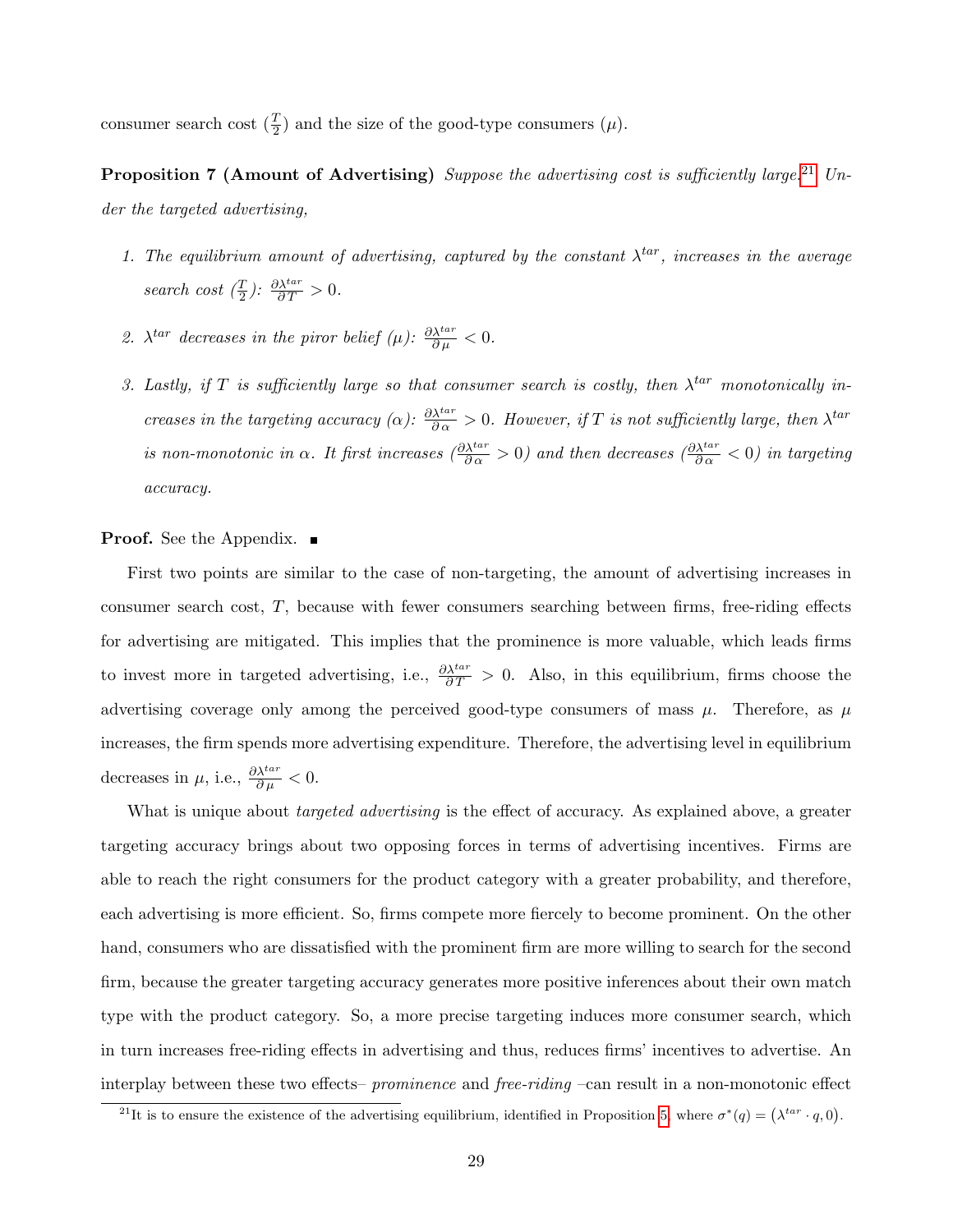<span id="page-30-1"></span>

Figure 3: Advertising Reach for (a)  $T = 0.1$  and (b)  $T = 0.6$ ;  $\mu = 0.2$ ,  $k = 0.8$ 

of targeting accuracy on the equilibrium advertising amount. This is the case, as demonstrated in Figure [3-](#page-30-1)(a), if  $T$  is not too large so that there is enough consumer search beyond the prominent firm.

However, if  $T$  is sufficiently large where the average consumer search is costly, the prominence effect dominates the free-riding effect because fewer consumers will search for the second firm. Thus, attracting consumers to visit the firm first and preempting more demand becomes more important. Under such situations, the amount of advertising monotonically increases in targeting accuracy due to this prominence effect (see Figure [3-](#page-30-1)(b)).

# <span id="page-30-0"></span>6 Reach vs. Accuracy in Advertising: a Profit Analysis

<span id="page-30-2"></span>Given the equilibrium advertising strategy, the total amount of advertising under targeting is  $\mu \cdot \lambda^{tar} \cdot q$ . So,  $\mu \cdot \lambda^{tar}$  corresponds to the equilibrium extent of advertising reach under targeting. Comparing this with the reach under untargeting gives the following result:

**Proposition 8 (Comparison: Advertising Reach)** The reach of targeted advertising,  $\mu \cdot \lambda^{tar}$ , is greater than that under un-targeting,  $\lambda^{un}$ , if and only if the targeting accuracy is sufficiently high.

**Proof.** See the Appendix. ■

This proposition highlight the role of targeting accuracy. The total amount of advertising is greater under targeting than no targeting if and only if targeting is accurate enough. Targeting, by definition,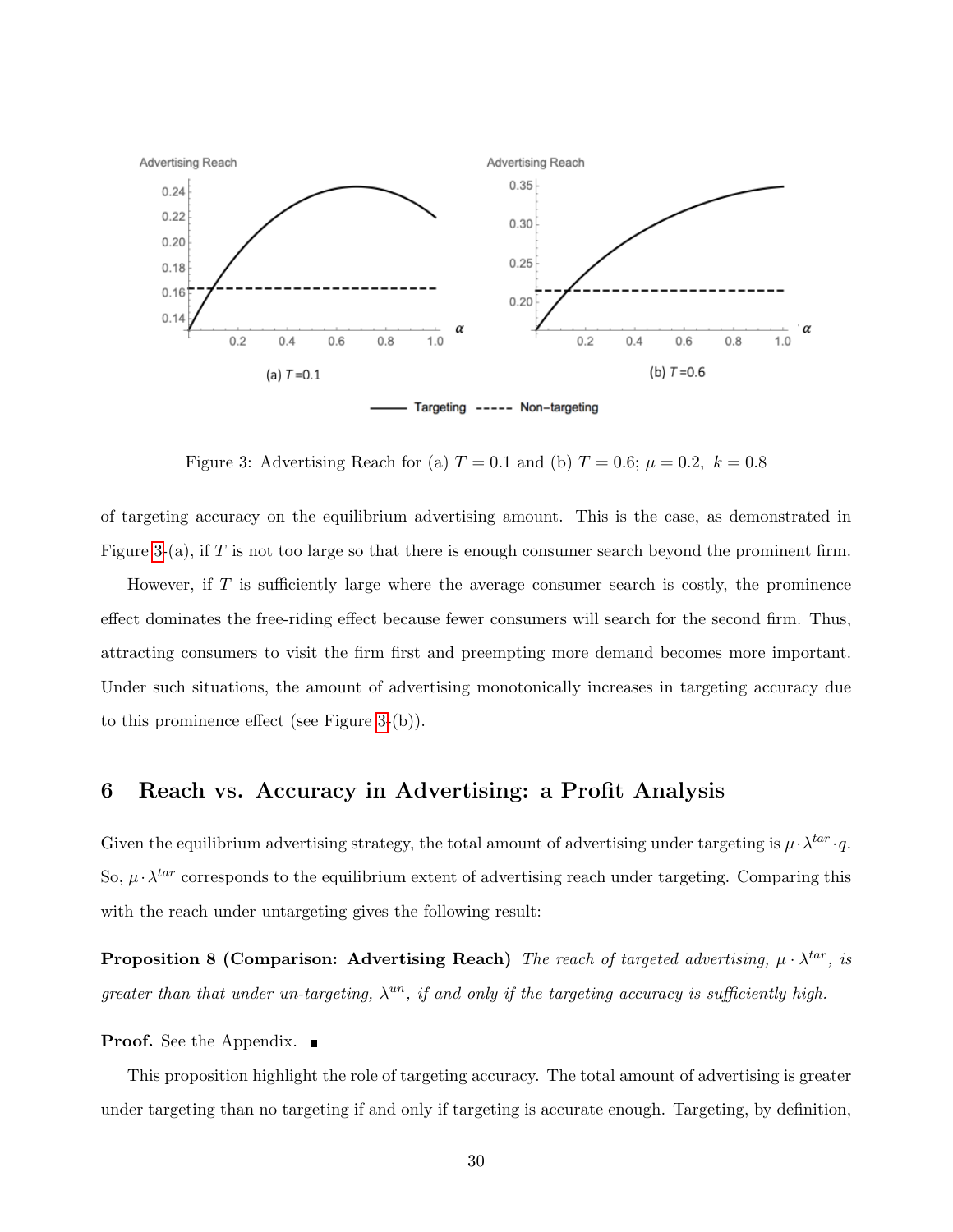is based on a smaller market of consumers who are likely to have a good match with the category. However, when targeting is very accurate, firms invest in advertising so aggressively that they may eventually spend more on advertising than the untargeting case.

This result implies that an highly accurate targeting may result in less profits because competition in targeted advertising amplifies. Therefore, firms may be better-off by relinquishing customer data altogether. Rather, it may be optimal for firms to execute non-targeted advertising, which allows for a greater reach in advertising. We analyze this tradeoff between reach and accuracy by comparing the equilibrium profits.

<span id="page-31-1"></span>**Proposition 9 (Comparison: Profits)** Suppose that T is sufficiently large. If k is sufficiently small,  $\Pi^{un*}(q) < \Pi^{tar*}(q)$  when the targeting accuracy is very high. However, if k is sufficiently high,  $\Pi^{un*}(q) > \Pi^{tar*}(q)$  for all  $\alpha \in [0,1]$ .

#### **Proof.** See the Appendix. ■

If  $T$  is sufficiently large, very few consumers search beyond the prominent firm. Therefore, there is little advertising spillover, and prominence becomes more valuable. Therefore, firms invest more aggressively in advertising. So, if k is sufficiently small, then the equilibrium profit can be greater under targeting than under untargeting. However, if k is large, then the opposite result holds, even when targeting accuracy is very high. This additional cost outweighs the benefits of an accurate targeting if the unit cost of advertising  $(k)$  is sufficiently large. In this case, firms are better-off forgoing any customer data to which they have access. Instead, they should engage in untargeted advertising, which would allow a greater reach and mitigate competition in advertising.

# <span id="page-31-0"></span>7 Conclusion

In this paper, we analyzed a model of competitive targeted advertising combined with a consumer model which captures micro-process of consumers' inferences and search behaviors. Firms have access to customer data, which allows them to imperfectly identify whether each consumer will benefit from a product category under consideration. Uncertain about their own benefit from the product category, as well as each firm's unobserved quality type, consumers make inferences about both unobservables based on the mere fact that they are targeted with advertising.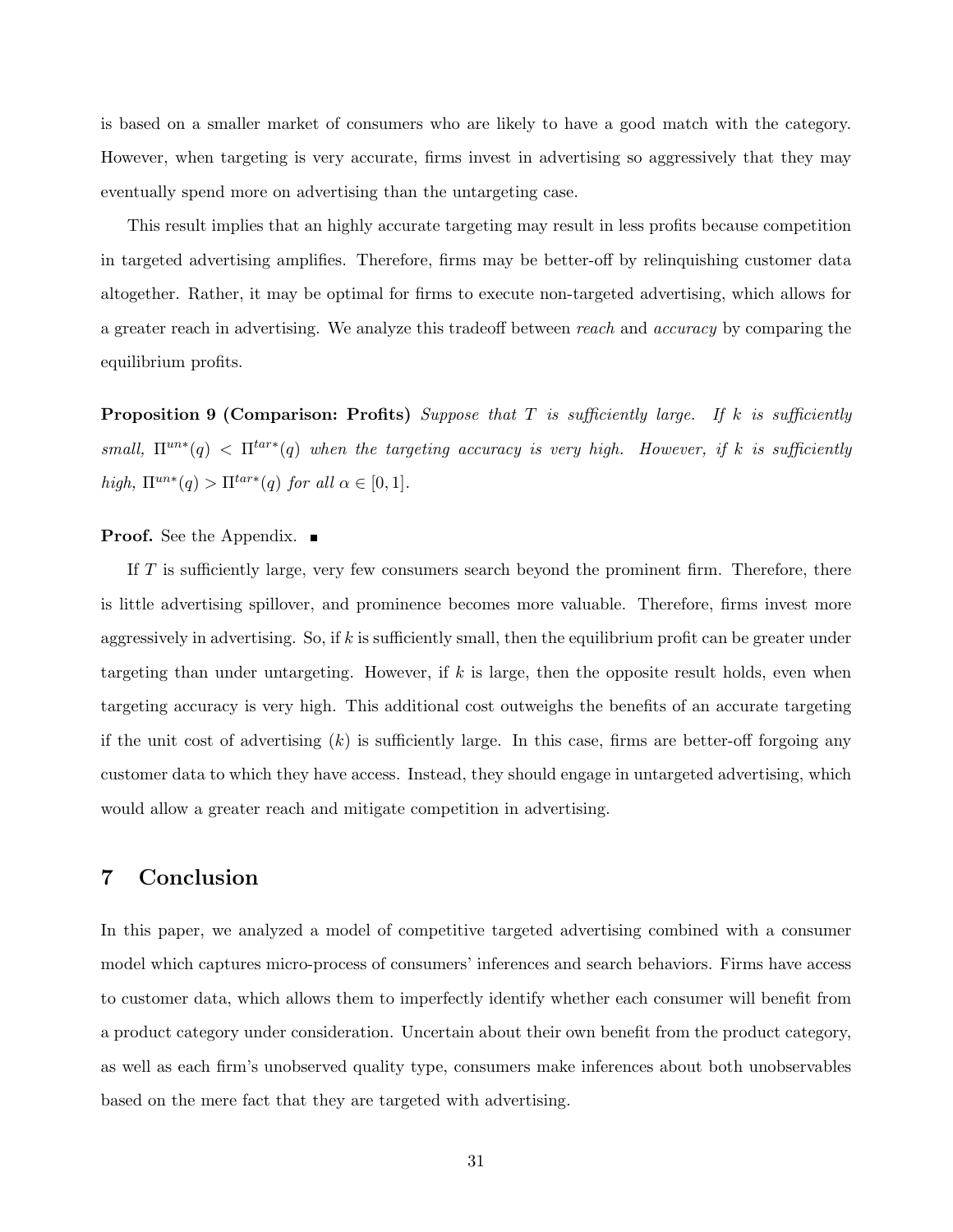We identified a symmetric equilibrium in which firms focus their advertising efforts only on consumers who are, according to the customer data, likely to have a good match with the product category. We also identified the conditions under which this is the unique symmetric equilibrium. In particular, the advertising amount is increasing in the firm's quality type. Therefore, upon being targeted, consumers rationally make inferences that they are more likely to benefit from the product category, as well as the firm is more likely to be of higher quality.

We also provided an answer to whether an improved targeting accuracy will increase or decrease consumer search. As targeting technology improves, consumers are more likely to be satisfied with the first firm they visit, and therefore eliminate the need for further search. And yet, conditional on being dissatisfied, consumers are more likely to search because, from being targeted, they make more optimistic inferences about the category. Based on these trade-offs, we showed that targeting accuracy can sometimes increase the total amount of consumer search.

Lastly, we also show that, even though by definition targeted advertising is subject to a smaller market of consumers who are likely to make a purchase, if targeting is accurate enough firms invest in advertising so aggressively that they may end up spending more resources on advertising than under non-targeting case.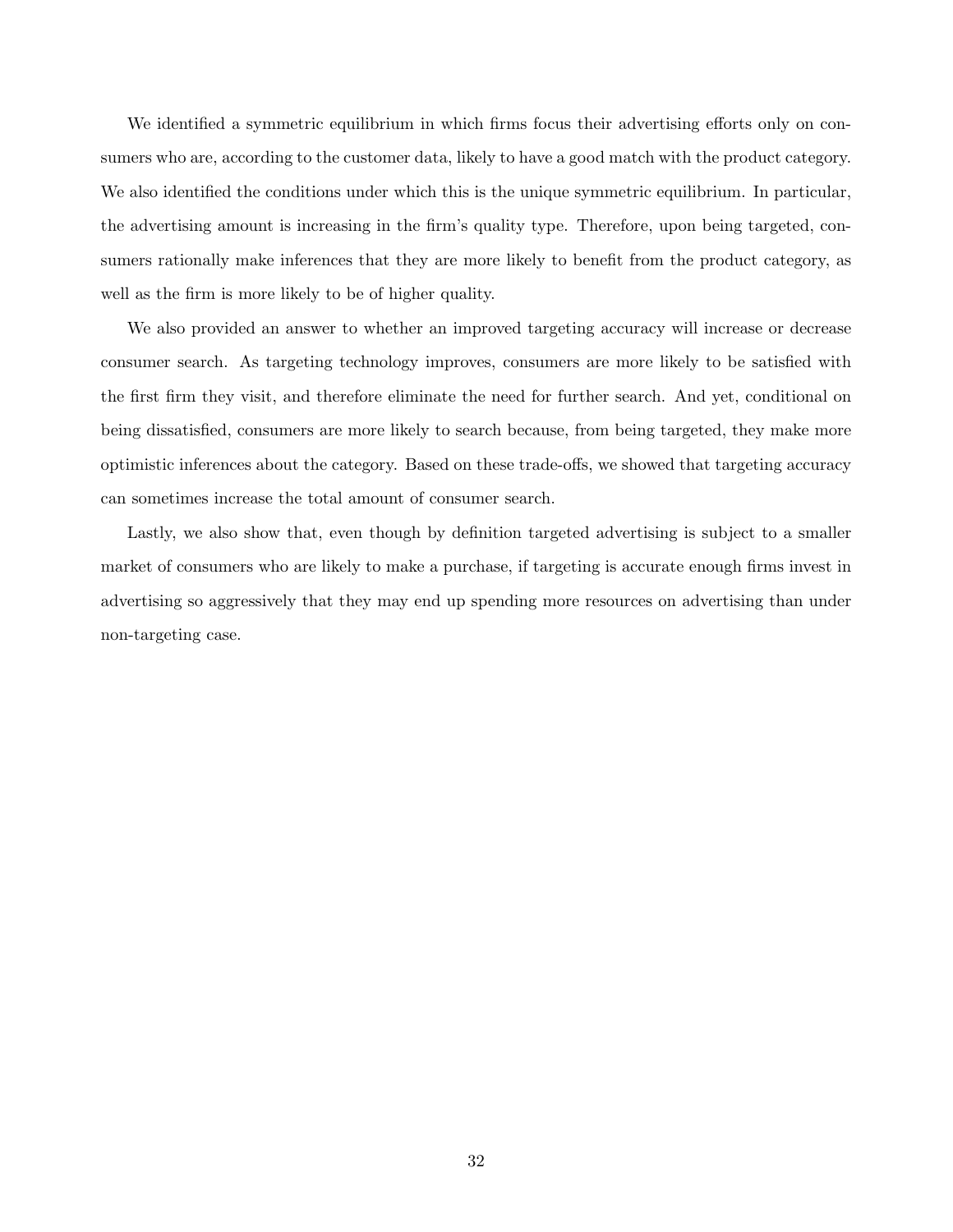# Appendix

## Proof of Lemma [1](#page-13-2)

We adopt "proof by contradiction." Suppose there was an equilibrium in which  $\sigma^{g*}(q) < 1$  and  $\sigma^{g*}(b) > 0$  for some q. Then, it is profitable for a firm of this quality type to deviate from this strategy by shifting a very small amount of advertising from the perceived bad types to perceived good types, i.e.,  $\tilde{\sigma}^g = \sigma^{g*}(q) + \epsilon_g$  and  $\tilde{\sigma}^b = \sigma^{b*}(q) - \epsilon_b$ . This deviation does not affect consumers' inferences but improves the probability of the consumers newly targeted as a result of this deviation making a purchase, because they are more likely to be of good type. Moreover, we can find some  $\epsilon_g > 0$  and  $\epsilon_b > 0$  such that  $\mu \cdot \epsilon_g - (1 - \mu) \cdot \epsilon_b < 0$ , which ensures that the firm does not incur extra costs of advertising.

### Proof of Proposition [1](#page-15-1)

The proposition states the conditions for the marginal effect of advertising on consumers' posterior beliefs to be positive. This means that we only need to identify conditions for  $Pr(m_i = 1 | \theta^{1, a})$  –  $Pr(m_i = 1 | \theta^{0,a_B}) > 0$  for  $a_B \in \{0,1\}$ . First, for  $a_B = 1$   $Pr(m_i = 1 | \theta^{1,1}) - Pr(m_i = 1 | \theta^{0,1})$  is

$$
\frac{\alpha \mu (1-\mu)(E[\sigma_A^g] - E[\sigma_A^b])E[\sigma_B^g]E[\sigma_B^b]}{(\mu E[\sigma_A^g]E[\sigma_B^g] + (1-\mu)E[\sigma_A^b]E[\sigma_B^b]) \cdot (\mu (1 - E[\sigma_A^g])E[\sigma_B^g] + (1-\mu)(1 - E[\sigma_A^b])E[\sigma_B^b])},
$$
\n(24)

which is greater than zero if and only if  $E[\sigma_A^g]$  $\mathcal{L}_A^g$ ] –  $E[\sigma_A^b] > 0$ , which is true from Lemma [1.](#page-13-2) Similarly, for  $a_B = 0$ ,  $Pr(m_i = 1 | \theta^{1,0}) - Pr(m_i = 1 | \theta^{0,0})$  is

$$
\frac{\alpha \mu (1-\mu)(E[\sigma_A^g]-E[\sigma_A^h])(1-E[\sigma_B^g])}{(\mu \cdot (1-E[\sigma_A^g])(1-E[\sigma_B^g])+(1-\mu)\cdot (1-\sigma_A^h)(1-\sigma_B^h))\cdot (\mu (1-E[\sigma_B^g])E[\sigma_A^g]+(1-\mu)(1-E[\sigma_B^h])E[\sigma_A^h])},\tag{25}
$$

which is also greater than zero if and only if  $E[\sigma_A^g]$  $\mathcal{L}_A^g$  –  $E[\sigma_A^b] > 0$ . By symmetry, this proves the first part of the proposition. Also, from both equations above, it is straightforward that the marginal improvement in advertising is increasing in the targeting accuracy,  $\alpha$ . This completes the proof.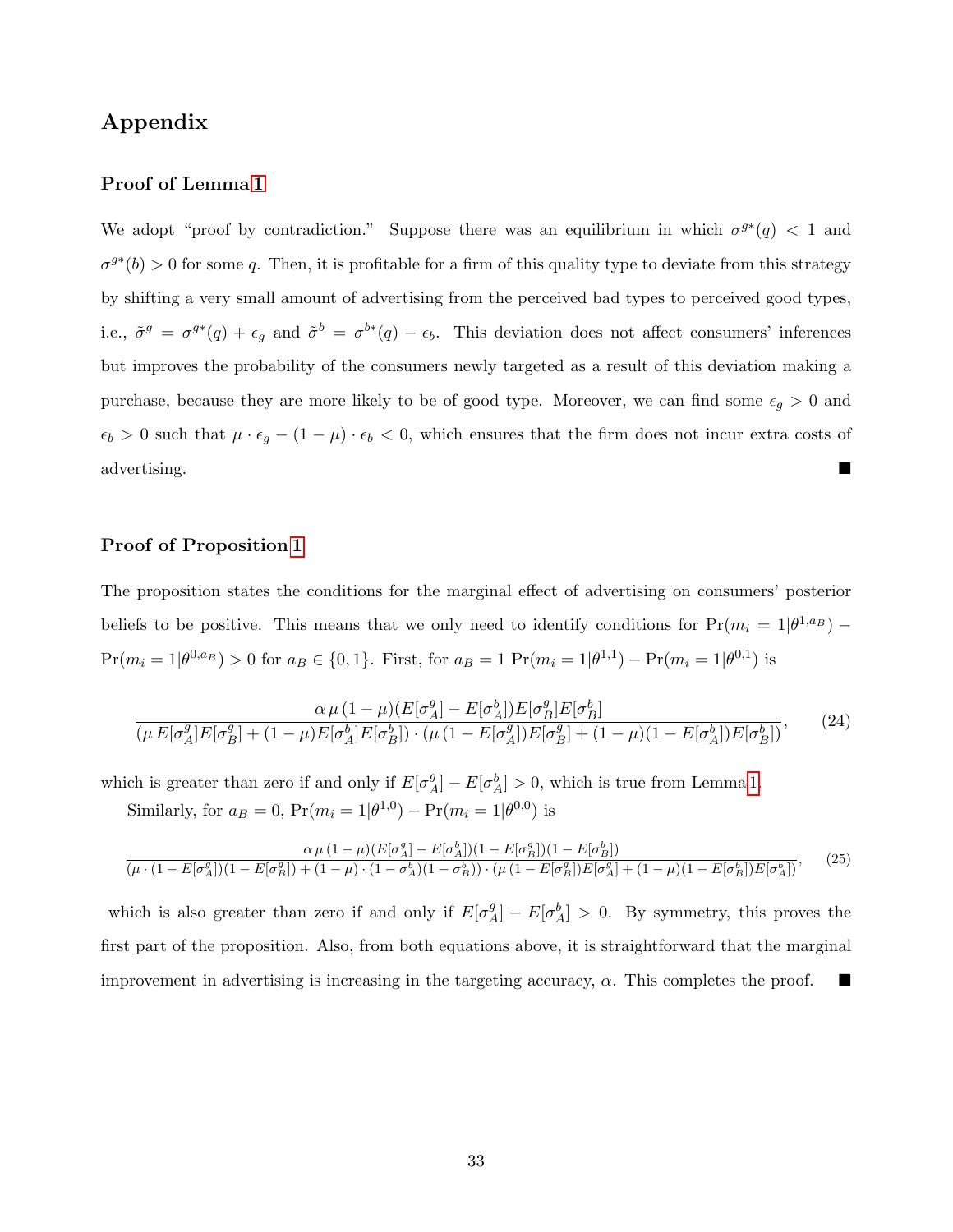### Proof of Proposition [2](#page-16-2)

We need to show that  $\frac{h_A(q|a_j=1)}{h_A(q|a_j=0)}$  is increasing in q. We note that  $\frac{h_A(q|a_j=1)}{h_A(q|a_j=0)}$  is

$$
\frac{\mu \cdot \sigma^g(q) + (1-\mu) \cdot \sigma^b(q)}{\mu \cdot (1-\sigma^g(q)) + (1-\mu) \cdot (1-\sigma^b(q))} \times \frac{\int_0^1 \mu \cdot (1-\sigma^g(y)) + (1-\mu) \cdot (1-\sigma^b(y)) dy}{\int_0^1 \mu \cdot \sigma^g(y) + (1-\mu) \cdot \sigma^b(y) dy}.
$$
 (26)

Here, only the first fraction depends on  $q$ , and therefore, the ratio between two posterior beliefs is increasing in q if and only if  $\frac{\mu \cdot \sigma^g(q) + (1-\mu) \cdot \sigma^b(q)}{\mu \cdot (1-\sigma^g(q)) + (1-\mu) \cdot (1-\sigma^b(q))}$  is increasing in q. Moreover, it is easy to see that  $\frac{d}{dq} \left( \frac{h_A(q|a_j=1)}{h_A(q|a_j=0)} \right) \ge 0 \Leftrightarrow \mu \cdot \frac{d\sigma^g(q)}{dq} + (1-\mu) \frac{d\sigma^b(q)}{dq} \ge 0$ . This proves the proposition.

### Proof of Lemma [2](#page-19-2)

This result directly follows from differentiating Equation [\(8\)](#page-19-1) with respect to  $\tilde{\sigma}_{\ell}^{g}$  $^g_A$  and  $\tilde{\sigma}^b_A$ :

$$
\frac{\partial D^{Dir}(\tilde{\sigma}_A; q_A)}{\partial \tilde{\sigma}_A^g} = \mu \cdot q_A \cdot (\alpha + (1 - \alpha)\mu) \cdot \left(1 - \frac{E[\sigma_B^{g*}(q)]}{2}\right) > 0,
$$
  

$$
\frac{\partial D^{Dir}(\tilde{\sigma}_A; q_A)}{\partial \tilde{\sigma}_A^b} = \mu \cdot q_A \cdot (1 - \alpha)(1 - \mu) \cdot \left(1 - \frac{E[\sigma_B^{b*}(q)]}{2}\right) > 0.
$$

 $\blacksquare$ 

### Proof of Lemma [3](#page-22-1)

Differentiating Equation [\(12\)](#page-22-0) with respect to  $\tilde{\sigma}^g$  yields:

$$
\frac{\partial D^{Ind}(\tilde{\sigma}_A; q_A)}{\tilde{\sigma}_A^g} := \mu \cdot q_A \cdot \Pr(s = g|m = 1) \cdot \left( -E[\sigma^{g*}] \cdot \Pr(v_B = 0 | \theta^{0,1}) \cdot \frac{E[u_{iA} | \theta^{0,1}, u_{iB} = 0]}{T} + \frac{E[\sigma^{g*}]}{2} \cdot \Pr(v_B = 0 | \theta^{1,1}) \cdot \frac{E[u_{iA} | \theta^{1,1}, u_{iB} = 0]}{T} \right)
$$
\n(27)

Also, as we can see from Equation [\(7\)](#page-16-1), the posterior distribution about the firm's type depends only on whether the consumer received the firm's advertising. So,  $Pr(v_B = 0|\theta^{0,1}) = Pr(v_B = 0|\theta^{1,1})$  because in both cases firm B's advertising was received, i.e.  $a_B = 1$ . Therefore, the equation above is negative if and only if

$$
-\frac{E[u_{iA}|\theta^{0,1},u_{iB}=0]}{T} + \frac{E[u_{iA}|\theta^{1,1},u_{iB}=0]}{2T} < 0.
$$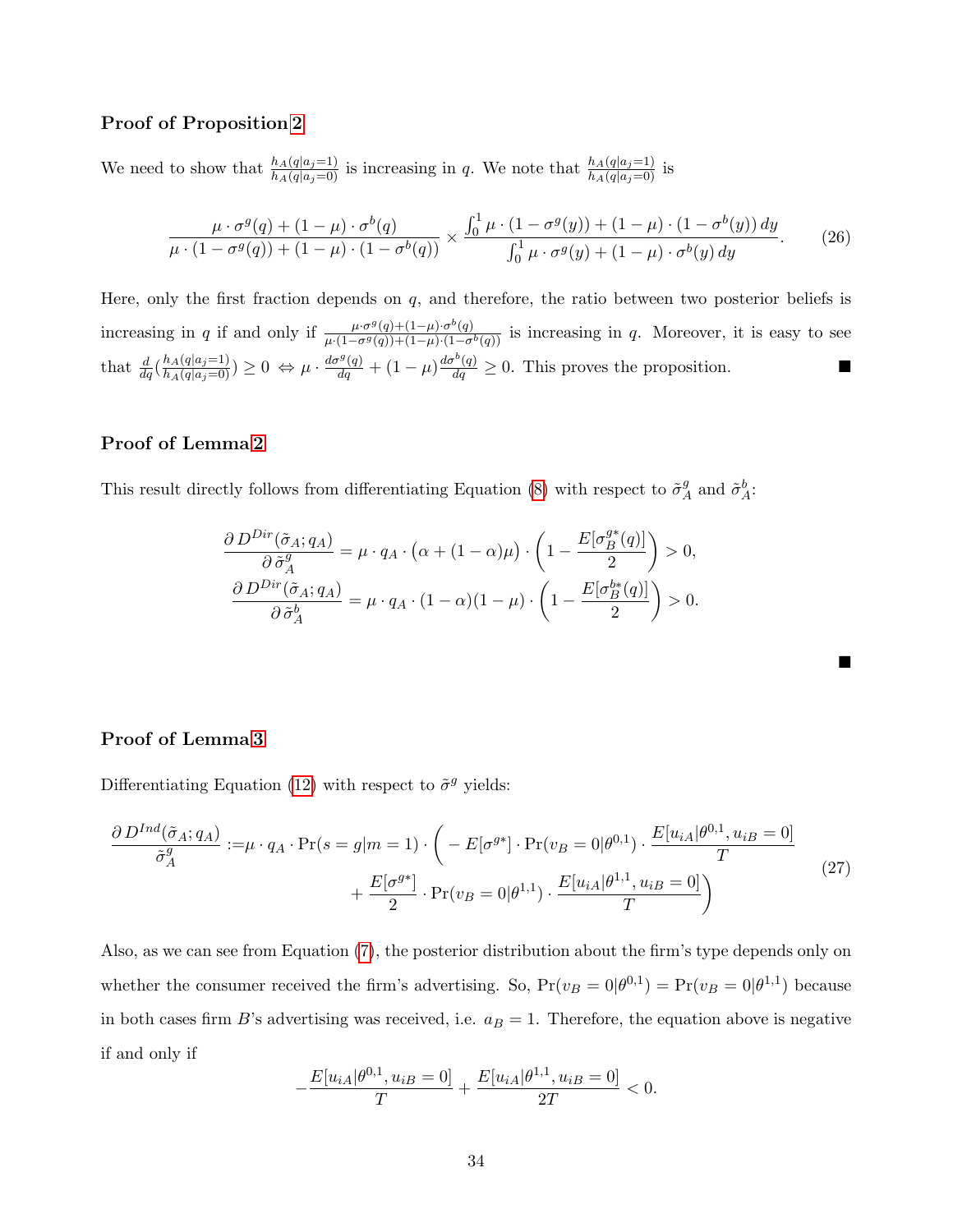$E[u_{iA}|\theta^{0,1},u_{iB}=0]=\Pr(m_i=1|\theta^{0,1},u_{iB}=0)\cdot\Pr(v_A=1|\theta^{0,1},u_{iB}=0),$  and  $E[u_{iA}|\theta^{1,1},u_{iB}=0]$  $[0] = Pr(m_i = 1 | \theta^{1,1}, u_{iB} = 0) \cdot Pr(v_A = 1 | \theta^{1,1}, u_{iB} = 0)$ . Given that  $\sigma^b = 0$ , upon realizing any advertising, whether from an either firm or both firms, it reveals that the consumer is a perceived good-type. In other words,  $Pr(m_i = 1 | \theta^{0,1}, u_{iB} = 0) = Pr(m_i = 1 | \theta^{1,1}, u_{iB} = 0) = \alpha + (1 - \alpha)\mu$ , as in Equation (??).

The condition above is equivalent to  $\frac{1}{2} \cdot \Pr(v_A = 1|a_A = 1) < \Pr(v_A = 1|a_A = 0)$   $l \Leftrightarrow \frac{\Pr(v_A = 1|a_A = 1)}{\Pr(v_A = 1|a_A = 0)}$ 2.

## Proof of Proposition [3](#page-25-2)

Now, the quality types are drawn from a uniform distribution:  $U(q) = q$  for  $q \in [0, 1]$ . Then,

$$
E[\sigma^{un*}] = \lambda \int x f(x) dx = \frac{\lambda}{2},
$$
  
\n
$$
E[q_A|a_A = 1] = \int x h_A^{un}(x|a_A = 1) dx = \frac{\int x^2 f(x) dx}{\int y f(y) dy} = \frac{2}{3}
$$
  
\n
$$
E[q_A|a_A = 0] = \int x h_A^{un}(x|a_A = 0) dx = \frac{\int x(1 - \lambda x) f(x) dx}{\int (1 - \lambda y) f(y) dy} = \frac{3 - 2\lambda}{3(2 - \lambda)}
$$
  
\n
$$
Pr(m_i = 1 | \theta^{1,1}, u_B = 0) = Pr(m_i = 1 | \theta^{0,1}, u_B = 0) = \frac{\mu(1 - E[q|a_B = 1])}{\mu(1 - E[q|a_B = 1]) + 1 - \mu} = \frac{\mu}{3 - 2\mu}
$$

Also, the first order condition simplifies to

$$
q_A \cdot \mu \cdot \left(1 - \frac{E[\sigma^{un*}]}{2} + \frac{E[\sigma^{un*}]}{3} \cdot \frac{E[u_A|\theta^{1,1}, u_B = 0] - 2E[u_A|\theta^{0,1}, u_B = 0]}{2T}\right) - q_A \cdot k \cdot \lambda = q_A \times \Gamma^{un}(\lambda)
$$

where

<span id="page-35-0"></span>
$$
\Gamma^{un}(\lambda) := \mu \cdot \left(1 - \frac{\lambda}{4} - \frac{\mu \cdot \lambda}{18(3 - 2\mu)T} \cdot \frac{1 - \lambda}{2 - \lambda}\right) - k \cdot \lambda. \tag{28}
$$

Here,  $\lambda = \lambda^{un}$  solves the equation  $\Gamma^{un}(\lambda) = 0$ .

At  $\lambda = 0$ ,  $\Gamma^{un}(\lambda = 0) = \mu > 0$ . And at  $\lambda = 1$ ,  $\Gamma^{un}(1) = \frac{3\mu}{4} - k$ . Then, if  $k > \frac{3\mu}{4}$ , then by continuity, there exists  $\lambda^{un} \in (0,1)$  that solves the equation.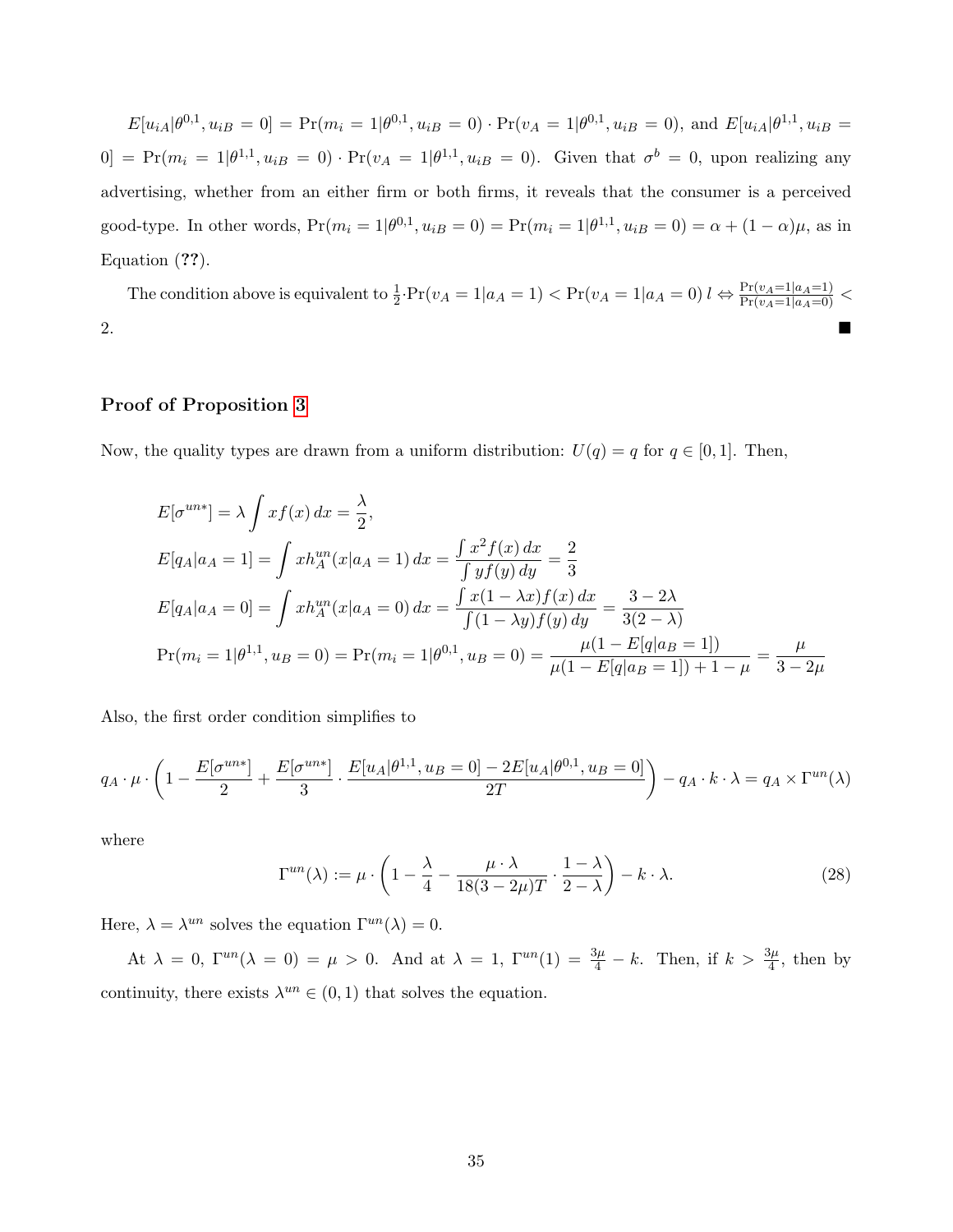For uniqueness, we need  $\Gamma^{un}(\lambda)$  to be monotonically decreasing in  $\lambda$ .

$$
\frac{\partial \Gamma^{un}(\lambda)}{\partial \lambda} = \mu \cdot \left( -\frac{1}{4} - \frac{\mu}{18 \cdot T \cdot (3 - 2\mu)} \cdot \frac{\lambda^2 - 4\lambda + 2}{(2 - \lambda)^2} \right) - k < 0
$$
\n
$$
\iff k > -\frac{\mu}{4} - \frac{\mu}{18T} \cdot \frac{\mu}{3 - 2\mu} \cdot \frac{\lambda^2 - 4\lambda + 2}{(2 - \lambda)^2},
$$

where  $-1 < \frac{\lambda^2 - 4\lambda + 2}{(2-\lambda)^2}$  $\frac{2-4\lambda+2}{(2-\lambda)^2}<\frac{1}{2}$  $\frac{1}{2}$ . Therefore, the right-hand side is less than  $-\frac{\mu}{4} + \frac{\mu}{36}$  $rac{\mu}{36T} \cdot \frac{\mu}{3-2}$  $\frac{\mu}{3-2\mu}$ . Therefore, for any  $k > \frac{3\mu}{4}$ , the condition holds if  $\frac{T}{2} > \frac{\mu}{36(3-\mu)}$  $\frac{\mu}{36(3-2\mu)}$ . So, if  $k > \frac{3\mu}{4}$  and  $\frac{T}{2} > \frac{\mu}{36(3-2\mu)} \ge \frac{1}{36} \approx 0.028$ , the equilibrium  $\sigma^{g*}(q) = \lambda^{un} \cdot q$  and  $\sigma^{b*}(q) = 0$  uniquely exsits.

## Proof of Proposition [4](#page-26-0)

For comparative statics, we turn back to  $\Gamma^{un}(\lambda)$  in the first-order condition (equation [\(28\)](#page-35-0)), where  $\lambda^{un}(\mu, k, T)$  depends on parameters, such as  $\mu, k$ , and T. First, differentiating the  $\Gamma^{un}(\lambda)$  with respect to  $T$ , the following must hold:

$$
\frac{d\Gamma^{un}(\lambda^{un})}{dT} = \frac{\partial \Gamma^{un}(\lambda^{un})}{\partial T} + \frac{\partial \Gamma^{un}(\lambda^{un})}{\partial \lambda^{un}} \cdot \frac{\partial \lambda^{un}}{\partial T} = 0.
$$

Moreover,  $\frac{\partial}{\partial T}(\Gamma^{un}(\lambda^{un})) = \frac{\mu^2 \lambda^{un}(1-\lambda^{un})}{18(3-2\mu)(2-\lambda^{un})}$  $\frac{\mu^2 \lambda^{un}(1-\lambda^{un})}{18(3-2\mu)(2-\lambda^{un})(T)^2}$ , which is always positive, and  $\frac{\partial \Gamma^{un}(\lambda^{un})}{\partial \lambda^{un}} < 0$  from the proof of Proposition [3](#page-25-2) above. Therefore,  $\frac{\partial \lambda^{un}}{\partial T} > 0$ .

Second, differentiating both sides of equation  $(28)$  with respect to k, the following must hold;

$$
\frac{d\Gamma^{un}(\lambda^{un})}{dk} = \frac{\partial \Gamma^{un}(\lambda^{un})}{\partial k} + \frac{\partial \Gamma^{un}(\lambda^{un})}{\partial \lambda^{un}} \cdot \frac{\partial \lambda^{un}}{\partial k} = 0.
$$

Moreover,  $\frac{\partial \Gamma^{un}(\lambda^{un})}{\partial k} = -\lambda^{un} < 0$ , and  $\frac{\partial \Gamma^{un}(\lambda^{un})}{\partial \lambda^{un}} < 0$  from the proof of Proposition [3](#page-25-2) above. Therefore, it must be the case that  $\frac{\partial \lambda^{un}}{\partial k} < 0$ .

Finally, differentiating both sides of equation [\(28\)](#page-35-0) with respect to  $\mu$ , the following must hold.

$$
\frac{d\Gamma^{un}(\lambda^{un})}{d\mu} = \frac{\partial \Gamma^{un}(\lambda^{un})}{\partial \mu} + \frac{\partial \Gamma^{un}(\lambda^{un})}{\partial \lambda^{un}} \cdot \frac{\partial \lambda^{un}}{\partial \mu} = 0.
$$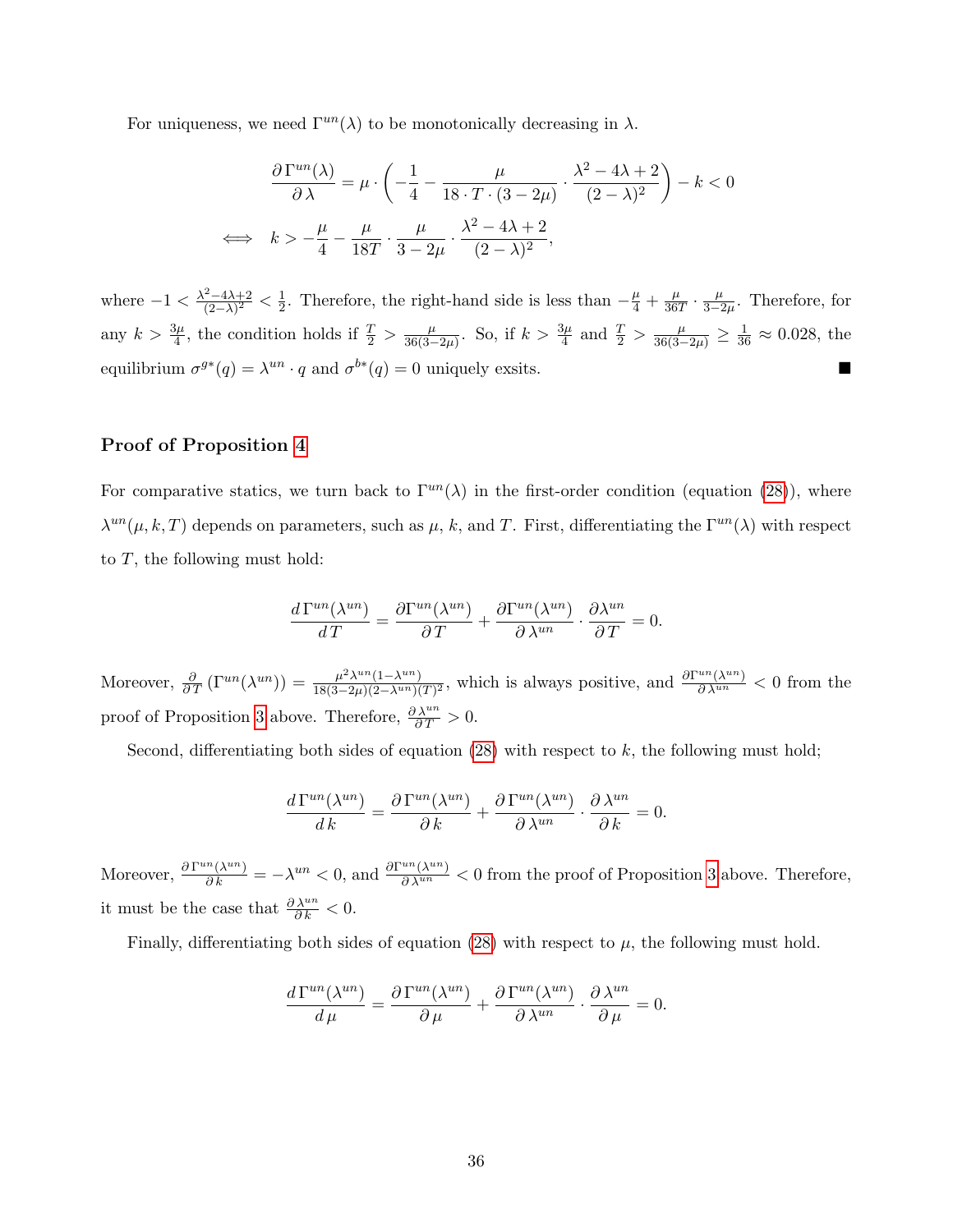Here,

$$
\frac{\partial \Gamma^{un}(\lambda^{un})}{\partial \mu} = \left(1 - \frac{\lambda^{un}}{4} - \frac{\mu \cdot \lambda^{un}}{18(3 - 2\mu)T} \cdot \frac{1 - \lambda^{un}}{2 - \lambda^{un}}\right) - \mu \cdot \frac{\lambda^{un}(1 - \lambda^{un})}{18T(2 - \lambda^{un})} \cdot \frac{\mu^2 - 2\mu + 3}{(3 - 2\mu)^2}
$$

If T is sufficiently large,  $\frac{\partial \Gamma^{un}(\lambda^{un})}{\partial \mu} > 0$ , and therefore  $\frac{\partial \lambda^{un}}{\partial \mu} > 0$  (again, because of  $\frac{\partial \Gamma^{un}(\lambda^{un})}{\partial \lambda^{un}} < 0$ ).  $\frac{\partial \Gamma^{un}(\lambda^{un})}{\partial \mu} > 0$  holds if and only if

$$
\frac{T}{2} > \underbrace{\frac{\lambda^{un}(1 - \lambda^{un})}{(2 - \lambda^{un})(4 - \lambda^{un})}}_{\leq \frac{5}{2} - \sqrt{6}} \cdot \underbrace{\frac{\mu}{9(3 - 2\mu)} \cdot \left(1 + \frac{\mu^2 - 2\mu + 3}{3 - 2\mu}\right)}_{\leq \frac{1}{3}},
$$
\n(29)

and therefore a sufficient condition is  $\frac{T}{2} > \frac{1}{3}$ 3  $\left(\frac{5}{2}-\right)$ √  $\left( \overline{6} \right) \approx 0.017$ . But, for the existence and uniqueness of the equilibrium, we already assumed that  $\frac{T}{2} > 1/36 \approx 0.028$ . So, the sufficient condition is already met, and therefore  $\frac{\partial \lambda^{un}}{\partial \mu} > 0$ .

## Proof of Proposition [5](#page-27-0)

The profit consists of three parts: direct demand, indirect demand, and the cost of advertising. We differentiate each part with respect to the firm's choice of advertising level for each perceived type of customers:  $\tilde{\sigma}^g_{\n\lambda}$  $A^g$  and  $\tilde{\sigma}^b_A$ . For direct demand,

$$
\frac{\partial D_A^{Dir}(\tilde{\sigma}_A; q_A, \sigma^*(q))}{\partial \tilde{\sigma}_A^g} = \mu \cdot q_A \cdot (\alpha + (1 - \alpha)\mu) \cdot \left(1 - \frac{E[\sigma^{g*}(q)]}{2}\right),
$$
\n
$$
\frac{\partial D_A^{Dir}(\tilde{\sigma}_A; q_A, \sigma^*(q))}{\partial \tilde{\sigma}_A^b} = \mu \cdot q_A \cdot (1 - \alpha)(1 - \mu) \cdot \left(1 - \frac{E[\sigma^{b*}(q)]}{2}\right)
$$
\n(30)

For indirect demand,

$$
\frac{\partial D_A^{Ind}(\tilde{\sigma}_A; q_A, \sigma^*(q))}{\partial \tilde{\sigma}_A^g} = \mu \cdot q_A \cdot (\alpha + (1 - \alpha)\mu) \cdot E[\sigma^{g*}(q)] \cdot (1 - E[q_B|a_B = 1])
$$
\n
$$
\times \frac{E[u_{iA}|\theta^{1,1}, u_{iB} = 0] - 2 \cdot E[u_{iA}|\theta^{0,1}, u_{iB} = 0]}{2T},
$$
\n
$$
\frac{\partial D_A^{Ind}(\tilde{\sigma}_A; q_A, \sigma^*(q))}{\partial \tilde{\sigma}_A^b} = \mu \cdot q_A \cdot (1 - \alpha) \cdot (1 - \mu) \cdot E[\sigma^{b*}(q)] \cdot (1 - E[q_B|a_B = 1])
$$
\n
$$
\times \frac{E[u_{iA}|\theta^{1,1}, u_B = 0] - 2 \cdot E[u_{iA}|\theta^{0,1}, u_B = 0]}{2T}
$$
\n(31)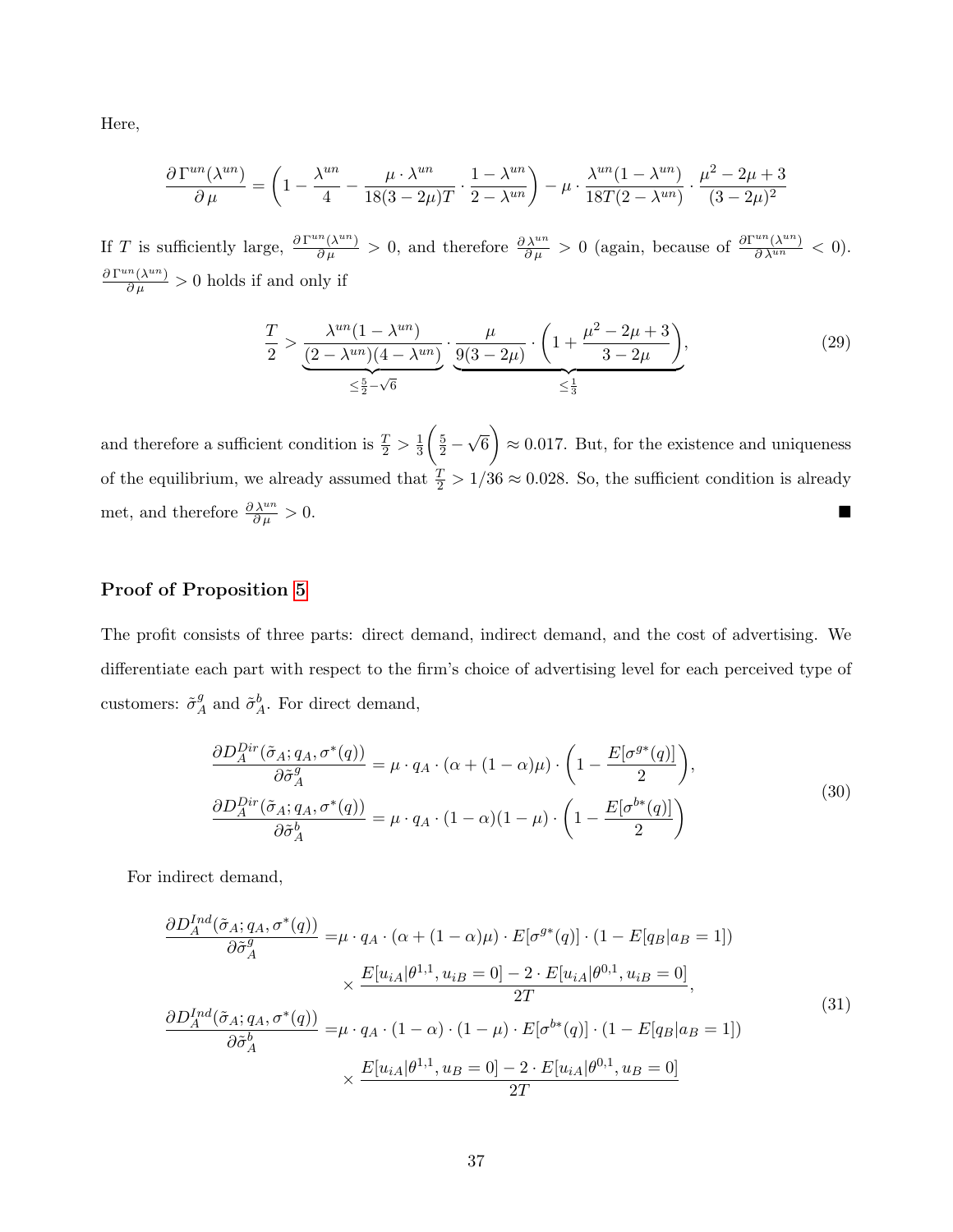In order for  $\sigma^{g*}(q_A) > 0$  and  $\sigma^{b*}(q_A) = 0$  to be an equilibrium, the first order conditions in Equation [\(23\)](#page-27-1) must hold for  $\tilde{\sigma}_A^g = \sigma^{g*}(q_A)$  and for any  $\tilde{\sigma}_A^b \ge 0$ 

<span id="page-38-0"></span>
$$
- k \cdot \mu^2 \cdot \sigma^{g*}(q_A) + \mu \cdot (\alpha + (1 - \alpha)\mu) \cdot \left(1 - \frac{E[\sigma^{g*}(q)]}{2}\right)
$$
  
+ 
$$
E[\sigma^{g*}(q)] \cdot (1 - E[q_B|a_B = 1]) \cdot \frac{E[u_A|\theta^{1,1}, u_B = 0] - 2 \cdot E[u_A|\theta^{0,1}, u_B = 0]}{2T}\right) \cdot q_A = 0,
$$
  
(32)

and

<span id="page-38-1"></span>
$$
-k \cdot \mu(1-\mu) \cdot \sigma^{g*}(q_A) + q_A \cdot \mu(1-\mu) \cdot (1-\alpha) \le 0. \tag{33}
$$

For any  $\sigma^{g*}(q)$ ,  $E[\sigma^{g*}(q)]$  is a constant. So, Equation [\(32\)](#page-38-0) holds for all  $q_A$  if and only if  $\sigma^{g*}(q_A)$  =  $\lambda \cdot q_A$  for some constant  $\lambda$ . The equilibrium strategy is pinned down by identifying a constant  $\lambda = \lambda^{tar}$ which satisfies Equation [\(32\)](#page-38-0).

By plugging in  $\sigma^{g*}(q_A) = \lambda \cdot q_A$  into Equation [\(33\)](#page-38-1),  $\sigma^{b*}(q) = 0$  is part of this equilibrium if

<span id="page-38-2"></span>
$$
k \ge \frac{q_A}{\sigma^{g*}(q_A)}(1-\alpha) = \frac{1-\alpha}{\lambda^{tar}}.\tag{34}
$$

Intuitively, the firm sets  $\sigma^{b*} = 0$ , i.e., sends no advertising to the perceived bad types, if advertising is costly enough (a large  $k$ ), or if targeting is highly accurate so that the perceived bad types are in fact bad types. It also depends on the equilibrium strategy through the constant  $\lambda$ , which can be interpreted as the advertising intensity for the perceived good-type consumers.

Now, we plug in  $\sigma^{g*}(q) = \lambda \cdot q$  to re-write the first-order condition in terms of model parameters.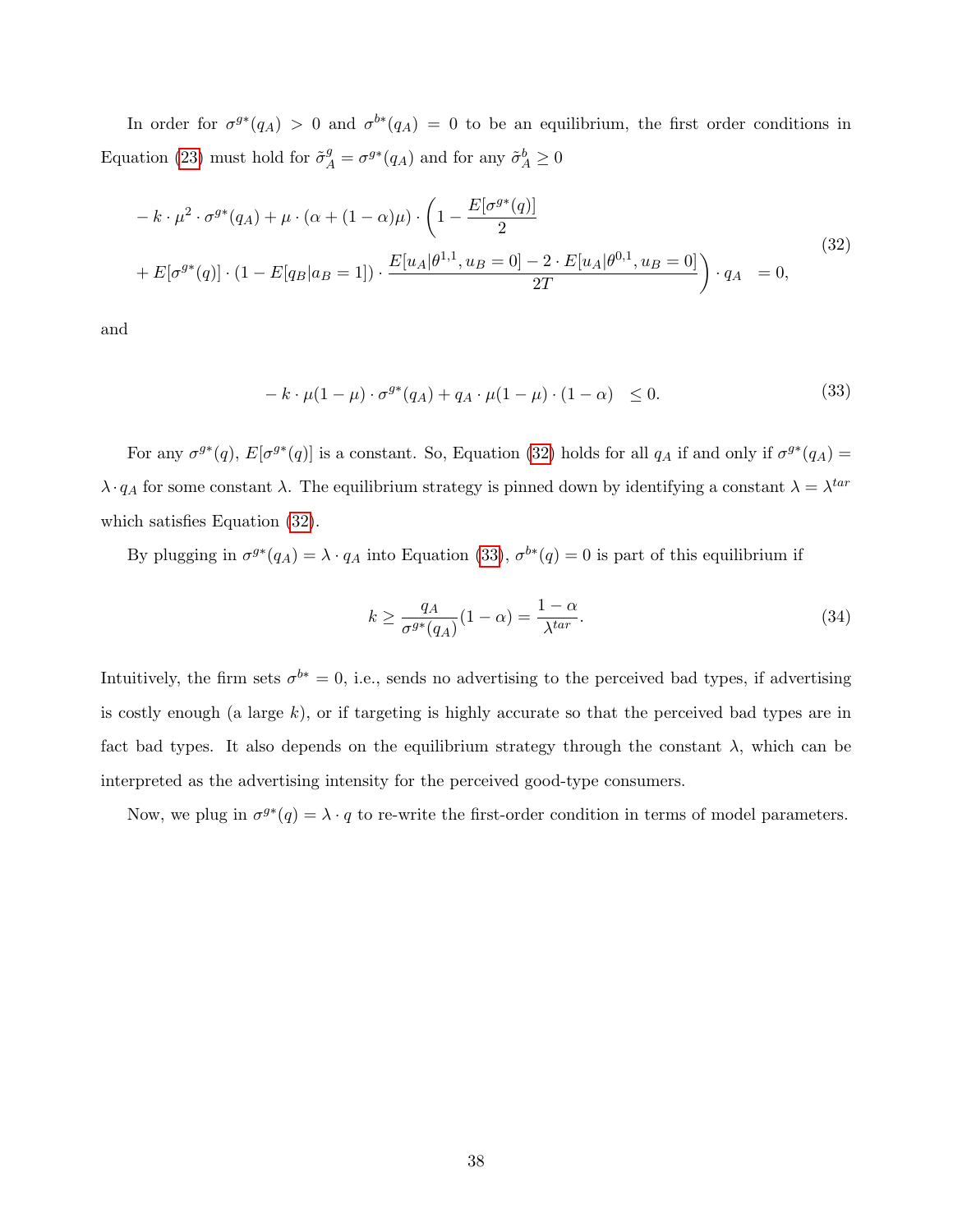$$
E[\sigma^{g*}(q)] = \int_0^1 \lambda q dq = \frac{\lambda}{2}
$$
  
\n
$$
E[q_j|a_j = 1] = \frac{\int_0^1 \mu \cdot \lambda x^2 dx}{\int_0^1 \mu \cdot \lambda y dy} = \frac{2}{3}
$$
  
\n
$$
E[q_j|a_j = 0] = \frac{\int_0^1 x \cdot (\mu(1 - \lambda x) + 1 - \mu) dx}{\int_0^1 (\mu(1 - \lambda y) + 1 - \mu) dy} = \frac{\mu(\frac{1}{2} - \frac{\lambda}{3}) + \frac{1 - \mu}{2}}{\mu(1 - \frac{\lambda}{2}) + 1 - \mu} = \frac{3 - 2\lambda\mu}{3(2 - \lambda\mu)}
$$
  
\n
$$
Pr(m_i = 1 | \theta^{0,1}, u_B = 0) = \frac{\mu((\alpha + (1 - \alpha)\mu)\frac{\lambda}{2} \frac{2 - \lambda}{2}) \cdot \frac{1}{3}}{\mu((\alpha + (1 - \alpha)\mu)\frac{\lambda}{2} \frac{2 - \lambda}{2}) \cdot \frac{1}{3} + (1 - \mu)(1 - \alpha)\mu\frac{\lambda}{2} \frac{2 - \lambda}{2}}
$$
  
\n
$$
= \frac{\alpha + (1 - \alpha)\mu}{\alpha + (1 - \alpha)\mu + 3(1 - \mu)(1 - \alpha)} = Pr(m_i = 1 | \theta^{1,1}, u_B = 0)
$$

By plugging these expressions into Equation [\(32\)](#page-38-0), the first order condition for the targeting case simplifies to  $\Gamma(\lambda) = 0$ , where

$$
\Gamma(\lambda) := -k \cdot \mu^2 \cdot \lambda + \mu \cdot (\alpha + (1 - \alpha)\mu) \cdot \left(1 - \frac{\lambda}{4} - \frac{\lambda}{18T} \cdot \frac{\alpha + (1 - \alpha)\mu}{\alpha + (1 - \alpha)\mu + 3(1 - \mu)(1 - \alpha)} \cdot \frac{1 - \lambda\mu}{2 - \lambda\mu}\right).
$$
\n(35)

Differentiating with respect to  $\lambda,$ 

<span id="page-39-0"></span>
$$
\frac{\partial}{\partial \lambda} (\Gamma(\lambda)) = -k \cdot \mu^2 + \mu \cdot (\alpha + (1 - \alpha)\mu) \cdot \left( -\frac{1}{4} -\frac{\alpha + (1 - \alpha)\mu}{18T \cdot (\alpha + (1 - \alpha)\mu + 3(1 - \mu)(1 - \alpha))} \cdot \left( \underbrace{1 - \frac{2}{(2 - \lambda\mu)^2}}_{\geq 0} \right) \right),\tag{36}
$$

which is non-positive for all parameters. So,  $\Gamma(\lambda)$  decreases monotonically.

If  $\lambda = 0$ , then  $\Gamma(0) = \alpha + (1 - \alpha)\mu > 0$  for all q, and therefore cannot solve  $\Gamma(\lambda) = 0$ . If  $\lambda = 1$ , then

$$
\Gamma(1) = -k \cdot \mu^2 + \mu \cdot (\alpha + (1 - \alpha)\mu) \cdot \left(\frac{3}{4} - \frac{1}{18T} \cdot \frac{\alpha + (1 - \alpha)\mu}{\alpha + (1 - \alpha)\mu + 3(1 - \mu)(1 - \alpha)} \cdot \frac{1 - \mu}{2 - \mu}\right),
$$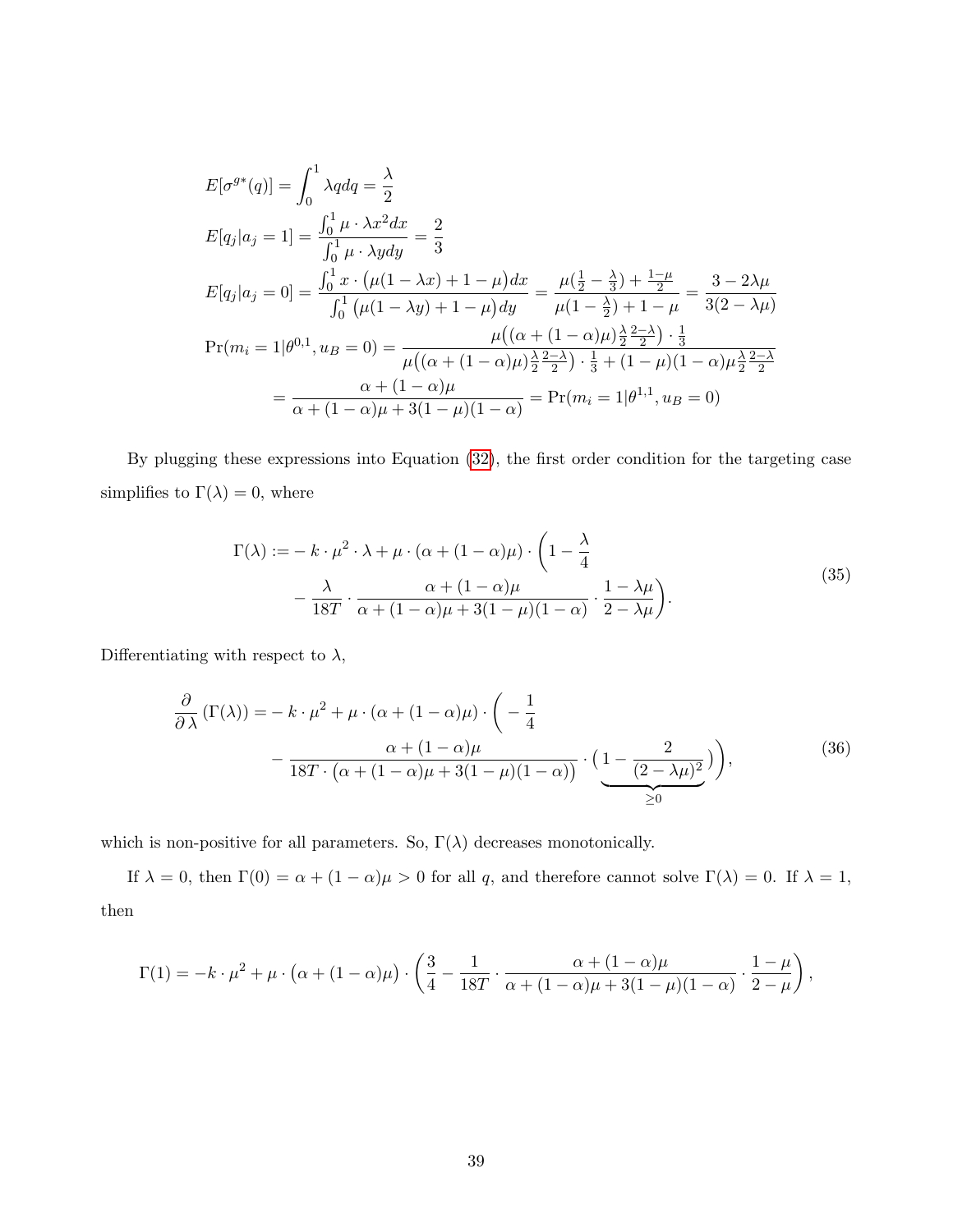which is negative if

$$
k > \frac{\alpha + (1 - \alpha)\mu}{\mu} \left( \frac{3}{4} - \frac{1}{18T} \cdot \underbrace{\frac{\alpha + (1 - \alpha)\mu}{\alpha + (1 - \alpha)\mu + 3(1 - \mu)(1 - \alpha)}}_{\leq 1} \cdot \frac{1 - \mu}{\frac{2 - \mu}{\leq 1/2}} \right)
$$
\n
$$
\geq \frac{(\alpha + (1 - \alpha)\mu)}{\mu} \left( \frac{3}{4} - \frac{1}{36T} \right)
$$
\n(37)

By the intermediate value theorem, this condition ensures the existence of this equilibrium. Together with the monotonicity of  $\Gamma(\lambda)$ , the uniqueness is guaranteed.

Therefore, if  $k >$  $(\alpha+(1-\alpha)\mu)$  $\frac{(1-\alpha)\mu}{\mu} \cdot \left(\frac{3}{4} - \frac{1}{36}\right)$  $\frac{1}{36T}$ ) >  $\frac{3(\alpha+(1-\alpha)\mu)}{4\mu}$  $\frac{(1-\alpha)\mu}{4\mu}$  and Equation [\(34\)](#page-38-2) holds, then there exists a unique  $\lambda^{tar} \in (0,1)$  such that  $\Gamma(\lambda^{tar}) = 0$ . This condition is more likely to hold if targeting is accurate, and more crucially  $\mu$  is not too small. In other words, the product category must appeal to enough consumers in the market in order for firms to focus only on the perceived good-type consumers.

### Proof of Proposition [6](#page-28-0)

The mass of consumers who first visit firm B, and subsequently search for firm A, denoted by  $\Sigma(q_B)$ is as follows:

$$
\Sigma := \underbrace{\mu \cdot \frac{\lambda^{tar}}{2} \cdot \left( \underbrace{1 - (\alpha + (1 - \alpha)\mu) \cdot \Pr(v_B = 1|a_B = 1)}_{= Pr(u_{iB} = 0|a_B = 1)} \right) \cdot \underbrace{\Pr(m_i = 1|a_B = 1)}_{= \frac{\alpha + (1 - \alpha)\mu}{\alpha + (1 - \alpha)\mu + 3(1 - \alpha)(1 - \mu)}} = \frac{\alpha + (1 - \alpha)\mu}{\alpha + (1 - \alpha)\mu + 3(1 - \alpha)(1 - \mu)} \cdot \left( (1 - \lambda^{tar}q_A) \cdot \underbrace{\Pr(v_A = 1|a_A = 0)}_{= \frac{3 - 2\lambda^{tar}\mu}{6 - 3\lambda^{tar}\mu}} + \frac{\lambda^{tar}q_A}{2} \cdot \underbrace{\Pr(v_A = 1|a_A = 1)}_{= \frac{2}{3}} \right) \cdot \frac{1}{T}
$$
\n(38)

which simplifies to:

$$
\mu \cdot \frac{\lambda^{tar}}{2} \cdot \frac{\alpha + (1 - \alpha)\mu}{3} \cdot \left(\frac{3 - 2\lambda^{tar}\mu}{3(2 - \lambda^{tar}\mu)} - \lambda^{tar}q_{A} \cdot \frac{1 - \lambda^{tar}\mu}{3(2 - \lambda^{tar}\mu)}\right)
$$
(39)

The terms that directly depends on  $\alpha$  is  $\Big(1-(\alpha+(1-\alpha)\mu)\cdot\Pr(v_B=1|a_B=1)\Big)\cdot\Pr(m_i=1|a_B=1).$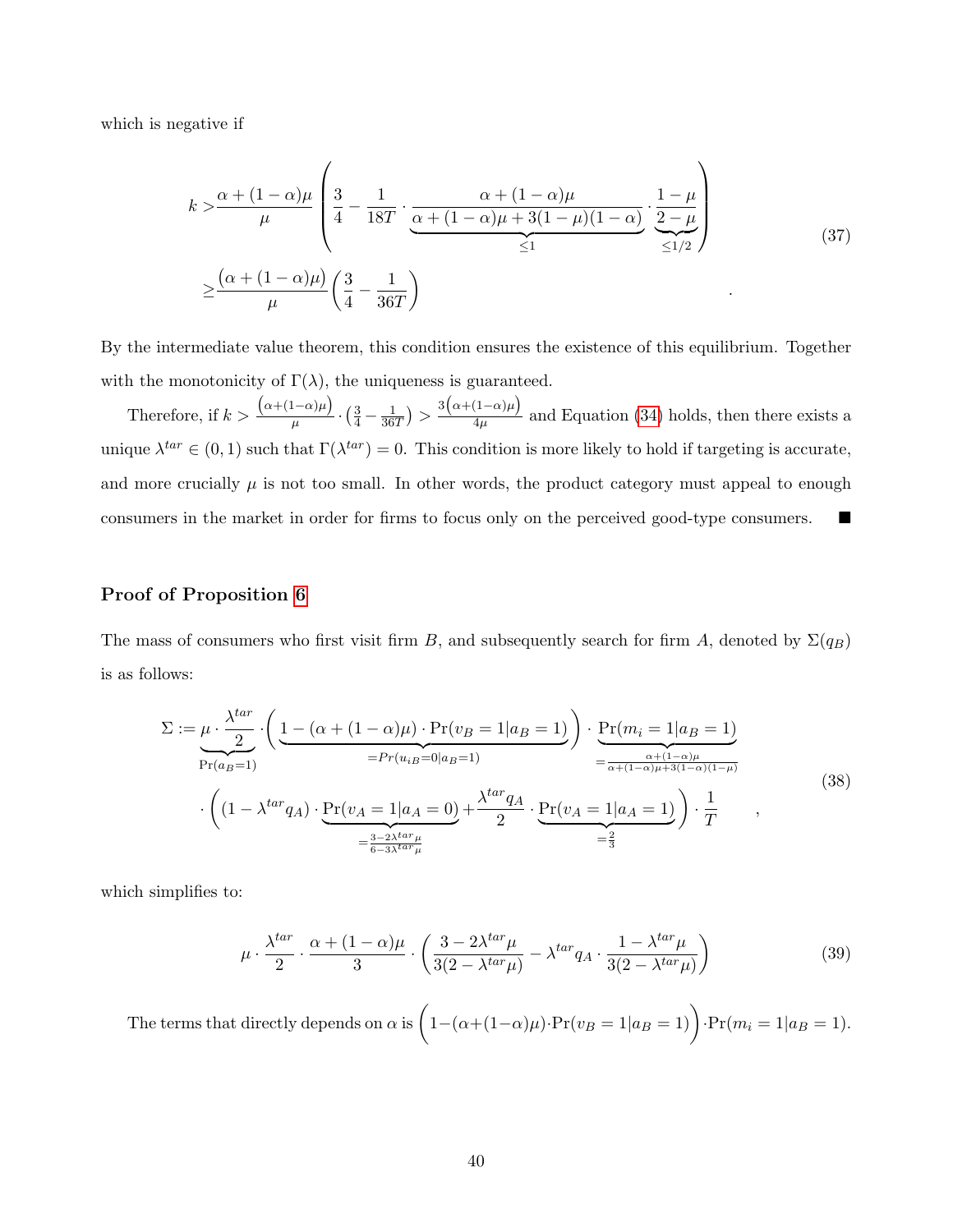Differentiating this expression with respect to  $\alpha$  yields:

$$
\frac{(1-\mu)(1-2\mu(1-\alpha)(5-3\alpha-2\mu(1-\alpha)))}{3(4-3\alpha-2\mu(1-\alpha))^2},
$$
\n(40)

which is non-negative if and only if  $\mu \leq \frac{5-\sqrt{21}}{4}$  $\frac{\sqrt{21}}{4}$ , or if  $\mu > \frac{5-\sqrt{21}}{4}$  $\frac{\sqrt{21}}{4}$  and  $\alpha \ge \frac{2(2-\mu)}{3-2\mu} - \sqrt{\frac{3}{2\mu}} \cdot \frac{1}{3-2\mu}$ . So, in particular, the amount of search is increasing in  $\alpha$  for  $\alpha$  large enough.

## Proof of Proposition [7](#page-29-1)

To understand how the equilibrium amount of advertising  $\lambda^{tar}$  depends on model parameters, we differentiate the first order condition with each respective parameter:  $k$  (cost of advertising), T (the average consumer search cost),  $\alpha$  (amount of data on consumers), and  $\mu$  (fraction of customers who will benefit from the product category).

First, with respect to k,  $\frac{d(\Gamma(\lambda^{tar}))}{dk} = \frac{\partial(\Gamma(\lambda^{tar}))}{\partial k} + \frac{\partial(\Gamma(\lambda^{tar}))}{\partial \lambda^{tar}} \cdot \frac{\partial \lambda^{tar}}{\partial k} = 0$  must satisfy, where  $\frac{\partial(\Gamma(\lambda^{tar}))}{\partial k} =$  $-\mu \cdot \lambda^{tar} < 0$ , and  $\frac{\partial (\Gamma(\lambda^{tar}))}{\partial \lambda^{tar}} < 0$  for a sufficiently large k. Therefore, it must be the case that  $\frac{\partial \lambda^{tar}}{\partial k} < 0$ . We repeat similar exercise for other parameters.  $\frac{d(\Gamma(\lambda^{tar}))}{dT} = \frac{\partial(\Gamma(\lambda^{tar}))}{\partial T} + \frac{\partial(\Gamma(\lambda^{tar}))}{\partial \lambda^{tar}} \cdot \frac{\partial \lambda^{tar}}{\partial T} = 0$ 

$$
\frac{\partial(\Gamma(\lambda^{tar}))}{\partial T} = \mu \cdot (\alpha + (1 - \alpha)\mu) \cdot \frac{\lambda}{18T^2} \frac{\alpha + (1 - \alpha)\mu}{\alpha + (1 - \alpha)\mu + 3(1 - \mu)(1 - \alpha)} \cdot \frac{1 - \lambda\mu}{2 - \lambda\mu} > 0
$$
(41)

Also, from the previous proposition,  $\frac{\partial (\Gamma(\lambda^{tar}))}{\partial \lambda^{tar}} < 0$ . Therefore, in order for the equation above to hold,  $\frac{\partial \lambda^{tar}}{\partial T} > 0$  must be true.

With respect to the targeting accuracy,  $\frac{d(\Gamma(\lambda^{tar}))}{d\alpha} = \frac{\partial(\Gamma(\lambda^{tar}))}{\partial \alpha} + \frac{\partial(\Gamma(\lambda^{tar}))}{\partial \lambda^{tar}} \cdot \frac{\partial \lambda^{tar}}{\partial \alpha} = 0.$ 

$$
\frac{\partial(\Gamma(\lambda^{tar}))}{\partial \alpha} = (1 - \mu) \left( 1 - \frac{\lambda}{4} - \frac{\lambda}{18T} \cdot \frac{\alpha + (1 - \alpha)\mu}{\alpha + (1 - \alpha)\mu + 3(1 - \mu)(1 - \alpha)} \frac{1 - \lambda\mu}{2 - \lambda\mu} \right)
$$

$$
- (\alpha + (1 - \alpha)\mu) \cdot \frac{\lambda}{18T} \cdot \frac{1 - \lambda\mu}{2 - \lambda\mu} \cdot \frac{3(1 - \mu)}{(\alpha + (1 - \alpha)\mu + 3(1 - \mu)(1 - \alpha))^2}
$$

$$
= (1 - \mu) \left( 1 - \frac{\lambda}{4} - \frac{\lambda}{18T} \frac{(\alpha + (1 - \alpha)\mu) \cdot \frac{1 - \lambda\mu}{2 - \lambda\mu}}{(\alpha + (1 - \alpha)\mu + 3(1 - \mu)(1 - \alpha))^2} (\alpha + (1 - \alpha)\mu + 3(1 - \mu)(1 - \alpha) + 3) \right)
$$

If T is very large, then this partial derivative is approximately  $(1-\mu)(1-\lambda/4)$ , which is positive. The term in the last line of the equations above after  $1-\lambda/4$ , starting with  $\lambda/(18T)$ , is positive. Therefore,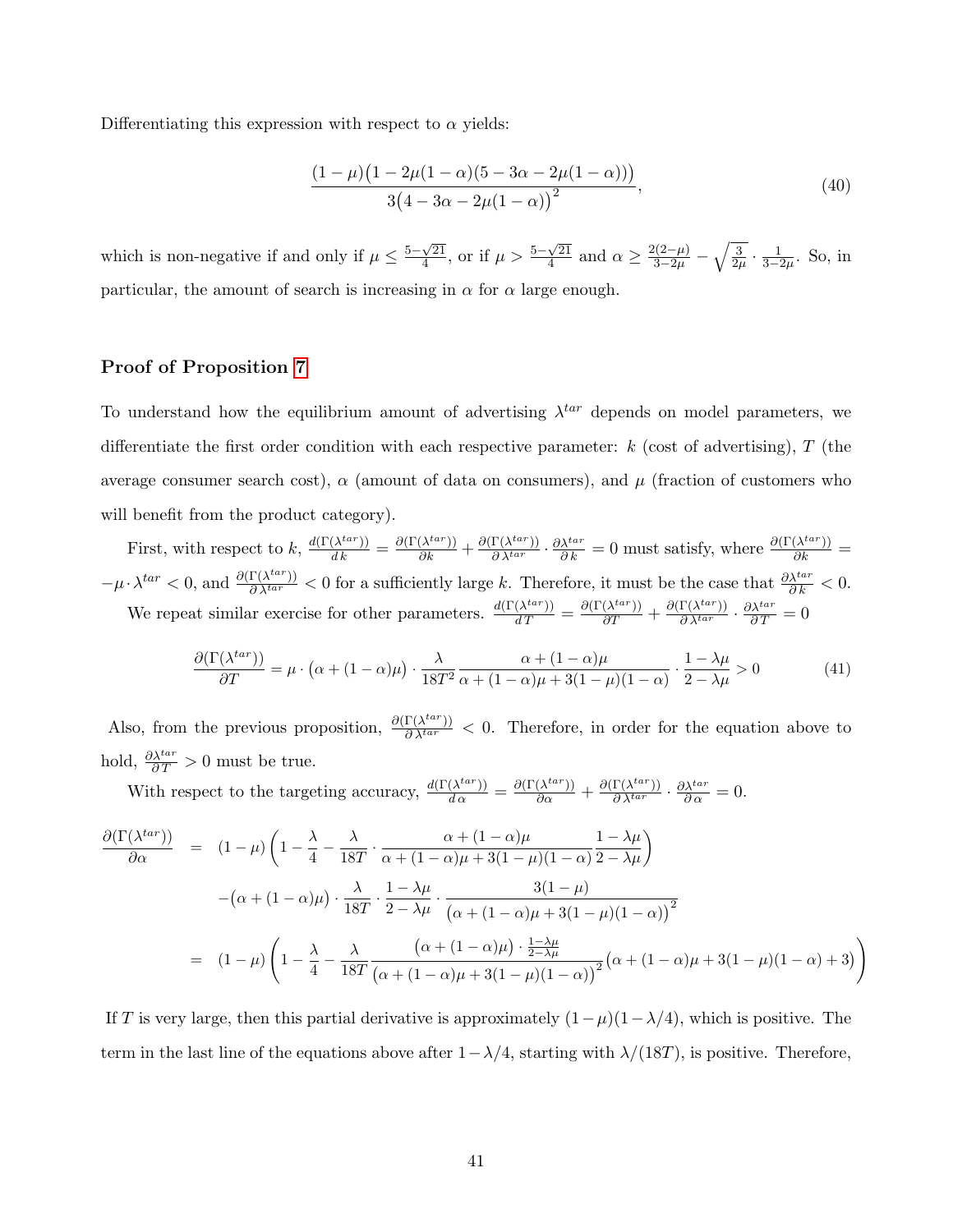$\frac{\partial(\Gamma(\lambda^{tar}))}{\partial \alpha} > 0$  if and only if T is sufficiently large;

$$
T > \underbrace{\frac{2\lambda}{9(4-\lambda)}}_{\leq 2/27} \cdot \underbrace{\frac{\left(\alpha+(1-\alpha)\mu\right)\cdot\left(\alpha+(1-\alpha)\mu+3(1-\mu)(1-\alpha)+3\right)}{\left(\alpha+(1-\alpha)\mu+3(1-\mu)(1-\alpha)\right)^2}}_{\leq 4} \cdot \underbrace{\frac{1-\lambda\mu}{2-\lambda\mu}}_{\leq 1/2}
$$

.

In particular, the right-hand side is less than  $\frac{4}{27}$ , so if  $\frac{T}{2} > \frac{2}{27}$ , then  $\frac{\partial(\Gamma(\lambda^{tar}))}{\partial \alpha} > 0$ . In this case,  $\frac{\partial \lambda^{tar}}{\partial \alpha} > 0.$ 

But, if T is not too large, whether the Euqation above holds depends on  $\alpha$ , because the right-hand side increases in  $\alpha$ . Therefore,  $\frac{\partial(\Gamma(\lambda^{tar}))}{\partial \alpha} > 0$  if and only if  $\alpha$  is less than some threshold level. So,  $\frac{\partial \lambda^{tar}}{\partial \alpha} > 0$  if and only if  $\alpha$  is less than the same threshold level, and otherwise,  $\frac{\partial \lambda^{tar}}{\partial \alpha} < 0$ . That is,  $\lambda^{tar}$ is first increasing, and then decreasing in  $\alpha$ .

Lastly, with respect to  $\mu$ ,  $\frac{d(\Gamma(\lambda^{tar}))}{d\mu} = \frac{\partial(\Gamma(\lambda^{tar}))}{\partial \mu} + \frac{\partial(\Gamma(\lambda^{tar}))}{\partial \lambda^{tar}} \cdot \frac{\partial \lambda^{tar}}{\partial \mu} = 0.$ 

$$
\frac{\partial(\Gamma(\lambda^{tar}))}{\partial \mu} = -2k \cdot \mu \cdot \lambda^{tar} + (\alpha + 2(1 - \alpha)\mu) \cdot \left(1 - \frac{\lambda^{tar}}{4} - \frac{\lambda^{tar}}{18T} \cdot \frac{\alpha + (1 - \alpha)\mu}{\alpha + (1 - \alpha)\mu + 3(1 - \mu)(1 - \alpha)} \cdot \frac{1 - \lambda^{tar}\mu}{2 - \lambda^{tar}\mu}\right) - (\alpha + (1 - \alpha)\mu) \cdot \frac{\lambda^{tar}(1 - \lambda^{tar}\mu)}{18T(2 - \lambda^{tar}\mu)} \cdot \frac{3(1 - \mu)}{(\alpha + (1 - \alpha)\mu + 3(1 - \mu)(1 - \alpha))^2}
$$
\n(42)

So, if T is sufficiently large and k not too large,  $\frac{\partial(\Gamma(\lambda^{tar}))}{\partial \mu} > 0$ , so that  $\frac{\partial \lambda^{tar}}{\partial \mu} > 0$ . On the other hand, if T is small, or k is sufficiently large,  $\frac{\partial(\Gamma(\lambda^{tar}))}{\partial \mu} < 0$ , and therefore therefore  $\frac{\partial \lambda^{tar}}{\partial \mu} < 0$ .

## Proof of Proposition [8](#page-30-2)

Recall that the equilibrium amount of untargeted advertising solves  $\Gamma^{un}(\lambda) = 0$  where  $\Gamma^{un}(\lambda)$  is defined in equation [\(28\)](#page-35-0). For targeted advertising, the equilibrium advertising  $\lambda^{tar}$  solves  $\Gamma(\lambda) = 0$ , which is defined in equation [\(36\)](#page-39-0). Both  $\Gamma^{un}(\lambda)$  and  $\Gamma(\lambda)$  decrease in  $\lambda$ . The total advertising coverage in two cases are  $\mu \lambda^{tar}$  and  $\lambda^{un}$ . To compare the advertising coverage between the two cases, we plug  $\lambda = \mu \lambda^{tar}$  into equation [\(28\)](#page-35-0).  $\mu \lambda^{tar} > \lambda^{un}$  if and only if  $\Gamma^{un}(\mu \lambda^{tar}) < 0$ .

<span id="page-42-0"></span>
$$
\Gamma^{un}(\mu \lambda^{tar}) = \mu \cdot \left(1 - \frac{\mu \lambda^{tar}}{4} - \frac{\mu \lambda^{tar}}{18(3 - 2\mu)T} \cdot \frac{\mu(1 - \mu \lambda^{tar})}{2 - \mu \lambda^{tar}}\right) - k \cdot \mu \cdot \lambda^{tar},\tag{43}
$$

We know  $\lambda^{tar}$  solves the first-order condition  $\Gamma(\lambda^{tar}) = 0$  defined in Equation [\(36\)](#page-39-0).

$$
\mu(\alpha + (1 - \alpha)\mu) \cdot \left(1 - \frac{\lambda^{tar}}{4} - \frac{\lambda^{tar}}{18T} \cdot \frac{\alpha + (1 - \alpha)\mu}{\alpha + (1 - \alpha)\mu + 3(1 - \mu)(1 - \alpha)} \cdot \frac{4 - (3 + \lambda^{tar})\mu}{2 - \mu\lambda^{tar}}\right) - k \cdot \mu^2 \cdot \lambda^{tar} = 0
$$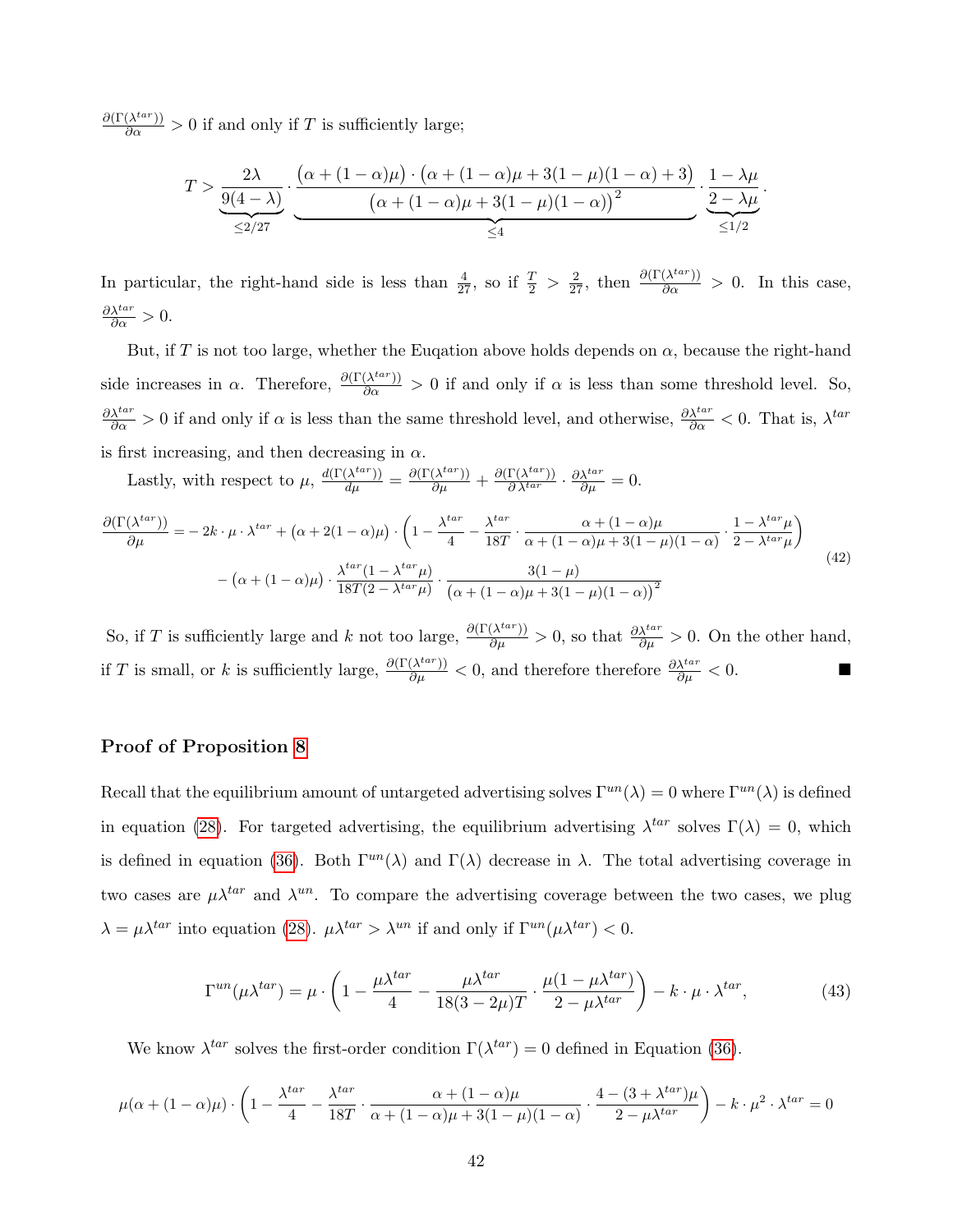If  $\alpha = 0$ , the equation above is equal to

$$
\Gamma^{\lambda^{tar}}|_{\alpha=0} = \mu^2 \cdot \left(1 - \frac{\lambda^{tar}}{4} - \frac{\mu \lambda^{tar}}{18(3 - 2\mu)T} \cdot \frac{4 - (3 + \lambda^{tar})\mu}{2 - \mu \lambda^{tar}}\right) - k \cdot \mu^2 \cdot \lambda^{tar} = 0,
$$

where  $\lambda^{tar}$  here is evaluated at  $\alpha = 0$ .

Comparing  $\frac{\Gamma(\lambda^{tar})|_{\alpha=0}}{\mu^2}$  and  $\frac{\Gamma^{un}(\mu \lambda^{tar}|_{\alpha=0})}{\mu}$  $\frac{f^{tar}|_{\alpha=0}}{\mu}$  in Equation [\(43\)](#page-42-0),  $\frac{\Gamma^{un}(\mu \lambda^{tar}|_{\alpha=0})}{\mu} - \frac{\Gamma(\lambda^{tar})|_{\alpha=0}}{\mu^2} =$ 

$$
\frac{(1-\mu)\lambda^{tar}}{4} + \frac{\mu\lambda^{tar}}{18(3-2\mu)T} \cdot \frac{(1-\mu)(4-\mu\lambda^{tar})}{2-\mu\lambda^{tar}} > 0.
$$
 (44)

Therefore, for  $\alpha = 0$ ,  $\Gamma^{un}(\mu \lambda^{tar}) > 0$ . Since  $\Gamma^{un}(\cdot)$  is a decreasing function, this shows that  $\mu \lambda^{tar} <$  $\lambda^{un}$ . In other words, for  $\alpha = 0$ , the equilibrium untargeted advertising amount exceeds that for targeted advertising.

If 
$$
\alpha = 1
$$
,  $\Gamma(\lambda^{tar})|_{\alpha=1} =$ 

$$
\mu \bigg( 1 - \frac{\lambda^{tar}}{4} - \frac{\lambda^{tar}}{18T} \cdot \frac{4 - (3 + \lambda^{tar})\mu}{2 - \mu \lambda^{tar}} \bigg) - k \cdot \mu^2 \cdot \lambda^{tar} = 0,
$$

where  $\lambda^{tar}$  here is evaluated at  $\alpha = 1$ . Then, directly subtracting equation [\(43\)](#page-42-0) from the equation above,  $\Gamma^{un}(\mu \lambda^{tar})|_{\alpha=1} - \frac{\Gamma(\lambda^{tar})|_{\alpha=1}}{\mu} =$ 

$$
(1 - \mu) \left( \underbrace{\frac{\lambda^{tar}(1 + \mu)}{4} - 1}_{\leq 0} \right) - \frac{\lambda^{tar}}{18(2 - \mu \lambda^{tar})T} \left( \underbrace{4 - (3 + \lambda^{tar})\mu - \frac{\mu^3(1 - \mu \lambda^{tar})}{3 - 2\mu}}_{> 0} \right) < 0. \tag{45}
$$

Therefore,  $\Gamma^{un}(\mu \lambda^{tar})|_{\alpha=1} < 0$ , which means  $\mu \lambda^{tar} > \lambda^{un}$  because  $\Gamma^{un}(\cdot)$  is a decreasing function. Therefore, if  $\alpha = 1$ , firms advertise more under targeting than under no targeting.

Proposition [7](#page-29-1) shows that under targeting the equilibrium amount of advertising monotonically increases in  $\alpha$  for a sufficiently high T, i.e.,  $\frac{\partial \lambda^{tar}}{\alpha} > 0$ . Otherwise, if T is not sufficiently high,  $\lambda^{tar}$ first increases and then decreases in  $\alpha$ . Also,  $\mu \lambda^{tar} < \lambda^{un}$  at  $\alpha = 0$ , but  $\mu \lambda^{tar} > \lambda^{un}$  at  $\alpha = 1$ . So, by the intermediate value theorem, there exists an intermediate  $\overline{\alpha} \in (0,1)$  such that  $\mu \lambda^{tar} > \lambda^{un}$  if and only if  $\alpha > \overline{\alpha}$ . That is, the equilibrium amount of targeted advertising is greater than that under un-targeting if and only if the targeting accuracy is sufficiently high.

 $\blacksquare$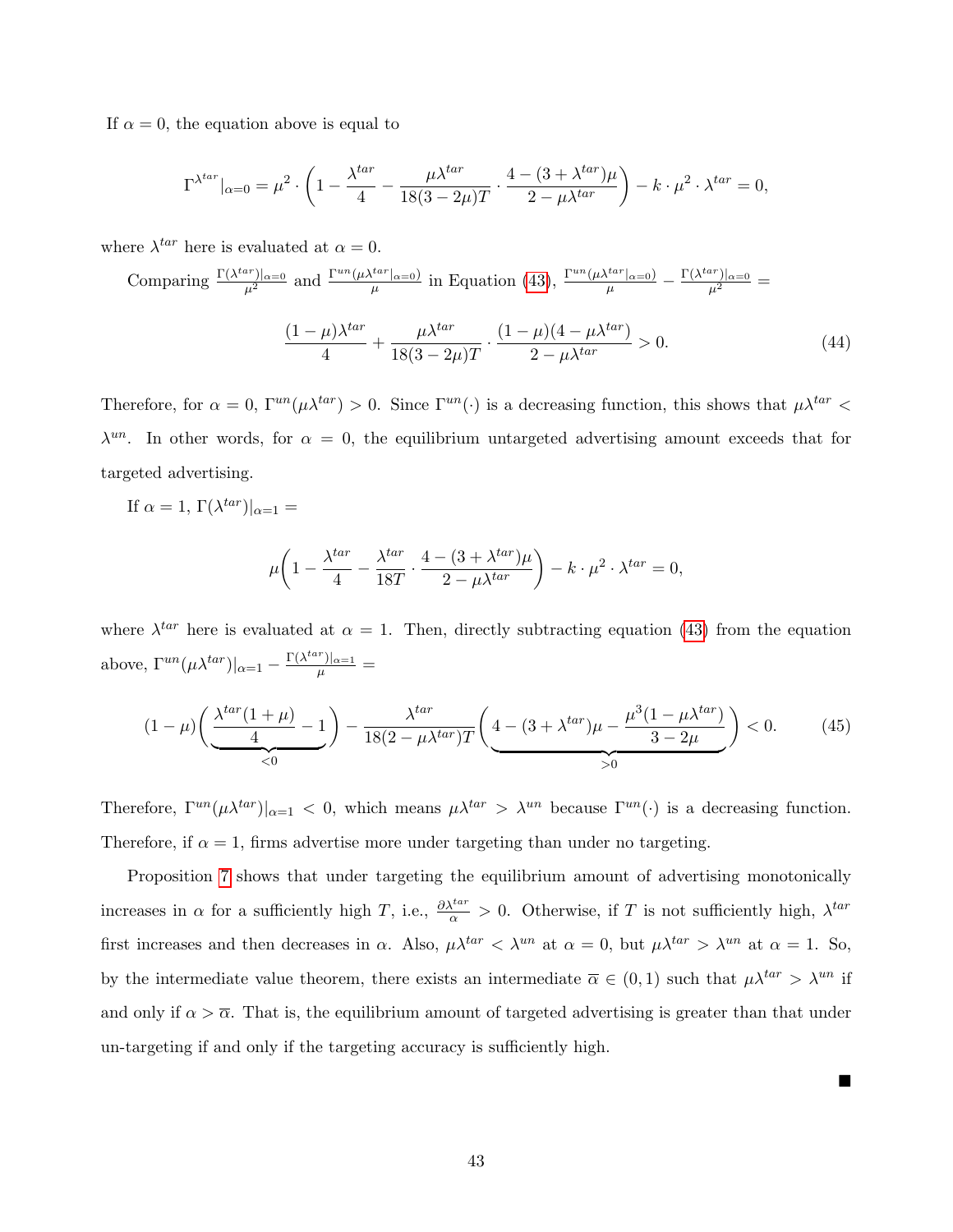### Proof of Proposition [9](#page-31-1)

The equilibrium profits for a firm of quality q is obtained by choosing advertising level  $\lambda^{un}$  and  $\lambda^{tar}$ . From equation [\(18\)](#page-24-1)

$$
\Pi^{un*}(q) = \mu \cdot q \left( \lambda^{un} \, q \left( 1 - \frac{\lambda^{un}}{4} + \frac{\mu \lambda^{un}}{18(3 - 2\mu)T} \right) + (1 - \lambda^{un} \, q) \frac{\mu \, \lambda^{un} (3 - 2\lambda^{un})}{18(3 - 2\mu)(2 - \lambda^{un})T} \right) - \frac{k(\lambda^{un} \, q)^2}{2} \tag{46}
$$

For the case of targeted advertising, the profit function from [\(13\)](#page-23-3),

$$
\Pi^{tar*}(q) = \mu \cdot q\left(\alpha + (1 - \alpha)\mu\right) \cdot \left(\lambda^{tar} q\left(1 - \frac{\lambda^{tar}}{4} + \frac{\lambda^{tar}}{18T} \cdot \frac{\alpha + (1 - \alpha)\mu}{\alpha + (1 - \alpha)\mu + 3(1 - \alpha)(1 - \mu)}\right) + (1 - \lambda^{tar} q) \cdot \frac{\lambda^{tar}}{18T} \cdot \frac{3 - 2\lambda^{tar}\mu}{2 - \lambda^{tar}\mu} \cdot \frac{\alpha + (1 - \alpha)\mu}{\alpha + (1 - \alpha)\mu + 3(1 - \alpha)(1 - \mu)}\right) - k \cdot \frac{(\mu \lambda^{tar} q)^2}{2} \quad .
$$
\n(47)

For a sufficiently large  $T$ , in which case there is no search beyond the prominent firm, the profit function can be approximated by  $\Pi^{tar*}(q) \to \mu \cdot q^2(\alpha + (1-\alpha)\mu) \cdot \lambda^{tar}(1 - \frac{\lambda^{tar}}{4})$  $\frac{t a r}{4}$ ) –  $\frac{k (\mu \lambda^{tar} q)^2}{2}$  $\frac{a^{n}q^{n}}{2}$ . Differentiating this profit function with respect to  $\alpha$  results in

$$
\lim_{T \to \infty} \frac{\partial \Pi^{tar*}(q)}{\partial \alpha} = \mu \cdot q^2 \cdot \left( (1 - \mu) \cdot \lambda^{tar} \cdot (1 - \frac{\lambda^{tar}}{4}) + (\alpha + (1 - \alpha)\mu) \cdot (1 - \frac{\lambda^{tar}}{2}) \cdot \frac{\partial \lambda^{tar}}{\partial \alpha} - k \cdot \mu \cdot \lambda^{tar} \cdot \frac{\partial \lambda^{tar}}{\partial \alpha} \right)
$$
\n(48)

From Proposition [7,](#page-29-1) for T sufficiently large,  $\frac{\partial \lambda^{tar}}{\partial \alpha} > 0$ . Therefore, the equation above,  $\frac{\partial \Pi^{tar*}(q)}{\partial \alpha} < 0$ if T is large and k is sufficiently large. So, if advertising is costly (a large  $k$ ) and consumers do not search beyond the prominent firm (a large  $T$ , and no free-riding effects), then firms engage in a fierce competition through advertising. This competition hurts the firms' profits if the cost of advertising is high. Therefore, the firm's profit can decrease in the targeting accuracy.

For  $\alpha = 0$ , the profit function is equal to

$$
\Pi^{tar*}(q)|_{\alpha=0} = \mu^2 \cdot q \left( \lambda^{tar} q \left( 1 - \frac{\lambda^{tar}}{4} + \frac{\mu \lambda^{tar}}{18(3 - 2\mu)T} \right) + (1 - \lambda^{tar} q) \cdot \frac{\mu \lambda^{tar} \left( 6 - (3 + 2\lambda^{tar})\mu \right)}{18(2 - \mu \lambda^{tar})(3 - 2\mu)T} \right) - \frac{k(\mu \lambda^{tar} q)^2}{2},\tag{49}
$$

and for  $\alpha = 1$ ,

$$
\Pi^{tar*}(q)|_{\alpha=1} = \mu \cdot q \left( \lambda^{tar} q \left( 1 - \frac{\lambda^{tar}}{4} + \frac{\lambda^{tar}}{18T} \right) + (1 - \lambda^{tar} q) \cdot \frac{\lambda^{tar} \left( 6 - (3 + 2\lambda^{tar})\mu \right)}{18(2 - \mu\lambda^{tar})T} \right) - \frac{k(\mu\lambda^{tar} q)^2}{2},
$$
(50)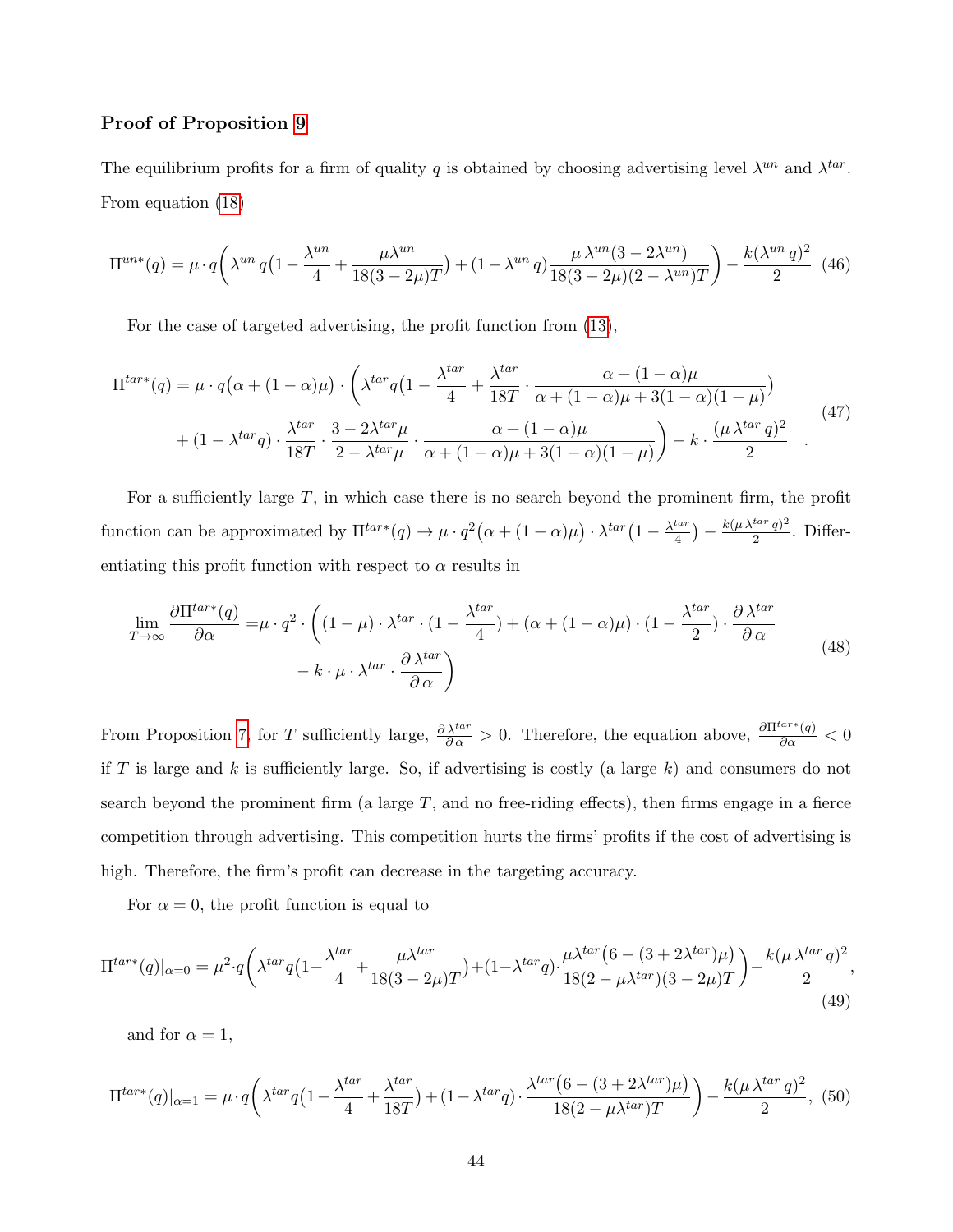Then, we compare the firm's profits under untargeted case and perfect targeting case in the limit as  $T \to \infty$  by computing  $\lim_{T \to \infty} \Pi^{tar*}(q)|_{\alpha=1} - \Pi^{un*}(q)$ :

$$
\mu \cdot q^2 \cdot \underbrace{(\lambda^{tar} - \lambda^{un})} \left(1 - \frac{\lambda^{tar} + \lambda^{un}}{4}\right) - \underbrace{\frac{k \cdot q^2 \cdot (\mu \lambda^{tar} - \lambda^{un})(\mu \lambda^{tar} + \lambda^{un})}{2}}_{\geq 0}
$$
\n
$$
(51)
$$

At  $\alpha = 1$ ,  $\lambda^{tar} > \mu \lambda^{tar} > \lambda^{un}$ . Therefore,  $\lim_{T \to \infty} \Pi^{tar*}(q)|_{\alpha=1} - \Pi^{un*}(q) > 0$  if and only if k is sufficiently small.

If 
$$
\alpha = 0
$$
,  $\lim_{T \to \infty} \Pi^{tar*}(q)|_{\alpha=0} - \Pi^{un*}(q)$ :

$$
\mu \cdot q^2 \cdot \left(\underbrace{\mu \lambda^{tar} (1 - \frac{\lambda^{tar}}{4}) - \lambda^{un} (1 - \frac{\lambda^{un}}{4})}_{\leq 0}\right) - \underbrace{\frac{k \cdot q^2 \cdot (\mu \lambda^{tar} - \lambda^{un})(\mu \lambda^{tar} + \lambda^{un})}{2}}_{\geq 0} < 0 \tag{52}
$$

At  $\alpha = 0$ ,  $\mu \lambda^{tar} < \lambda^{un}$ . Therefore,  $\mu \lambda^{tar} - \lambda^{un} - \frac{1}{4}$  $\frac{1}{4}(\mu(\lambda^{tar})^2 - (\lambda^{un})^2) < (\mu \lambda^{tar} - \lambda^{un}) - \frac{1}{4}$  $\frac{1}{4}(\mu \lambda^{tar} (\lambda^{un})(\mu \lambda^{tar} + \lambda^{un}) = (\mu \lambda^{tar} - \lambda^{un})(1 - \frac{\mu \lambda^{tar} + \lambda^{un}}{4})$  $\frac{f^2 + \lambda^{un}}{4}$  > < 0. Therefore,  $\lim_{T \to \infty} \Pi^{tar*}(q)|_{\alpha=0} - \Pi^{un*}(q)$  < 0.

So, if T approaches infinity and k is sufficiently large,  $\Pi^{un*}(q) > \Pi^{tar*}(q)$  for all q. But, if k is not sufficiently high,  $\Pi^{un*}(q) < \Pi^{tar*}(q)$  for  $\alpha$  close enough to 1.

П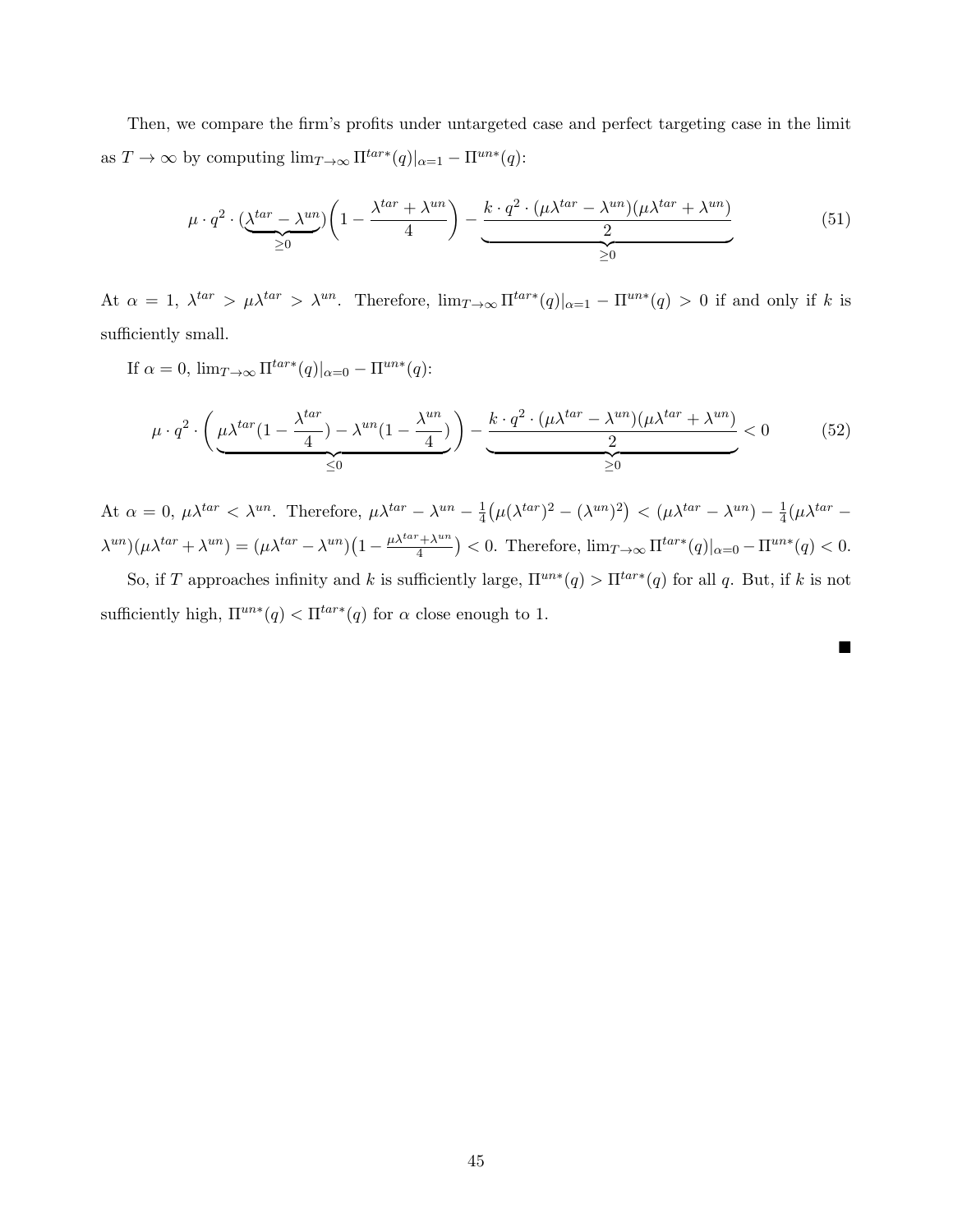# References

- <span id="page-46-5"></span>Agarwal, N., Athey, S., and Yang, D. (2009). Skewed bidding in pay-per-action auctions for online advertising. American Economic Review, 99(2):441–47.
- <span id="page-46-10"></span>Anderson, S. P. and Renault, R. (1999). Pricing, product diversity, and search costs: A bertrandchamberlin-diamond model. The RAND Journal of Economics, pages 719–735.
- <span id="page-46-2"></span>Ansari, A. and Mela, C. F. (2003). E-customization. *Journal of marketing research*, 40(2):131–145.
- <span id="page-46-11"></span>Armstrong, M. (2017). Ordered consumer search. Journal of the European Economic Association, 15(5):989–1024.
- <span id="page-46-3"></span>Armstrong, M., Vickers, J., and Zhou, J. (2009). Prominence and consumer search. The RAND Journal of Economics, 40(2):209–233.
- <span id="page-46-4"></span>Armstrong, M. and Zhou, J. (2011). Paying for prominence. The Economic Journal, 121(556): F368– F395.
- <span id="page-46-14"></span>Armstrong, M. and Zhou, J. (2015). Search deterrence. The Review of Economic Studies, 83(1):26–57.
- <span id="page-46-15"></span>Bar-Isaac, H., Caruana, G., and Cuñat, V. (2012). Search, design, and market structure. American Economic Review, 102(2):1140–60.
- <span id="page-46-8"></span>Bergemann, D. and Bonatti, A. (2011). Targeting in advertising markets: implications for offline versus online media. The RAND Journal of Economics, 42(3):417–443.
- <span id="page-46-9"></span>Besanko, D., Dubé, J.-P., and Gupta, S. (2003). Competitive price discrimination strategies in a vertical channel using aggregate retail data. Management Science, 49(9):1121–1138.
- <span id="page-46-16"></span>Branco, F., Sun, M., and Villas-Boas, J. M. (2012). Optimal search for product information. Management Science, 58(11):2037–2056.
- <span id="page-46-1"></span>Braun, M. and Moe, W. W. (2013). Online display advertising: Modeling the effects of multiple creatives and individual impression histories. Marketing Science, 32(5):753–767.
- <span id="page-46-13"></span>Bronnenberg, B. J., Kim, J. B., and Mela, C. F. (2016). Zooming in on choice: How do consumers search for cameras online? *Marketing Science*, 35(5):693–712.
- <span id="page-46-6"></span>Chen, J., Liu, D., and Whinston, A. B. (2009). Auctioning keywords in online search. Journal of Marketing, 73(4):125–141.
- <span id="page-46-12"></span>Chen, Y. and He, C. (2011). Paid placement: Advertising and search on the internet. The Economic Journal, 121(556):F309–F328.
- <span id="page-46-7"></span>Chen, Y., Narasimhan, C., and Zhang, Z. J. (2001). Individual marketing with imperfect targetability. Marketing Science, 20(1):23–41.
- <span id="page-46-0"></span>Davenport, T. H., Harris, J. G., and Kohli, A. K. (2001). How do they know their customers so well? MIT Sloan Management Review, 42(2):63.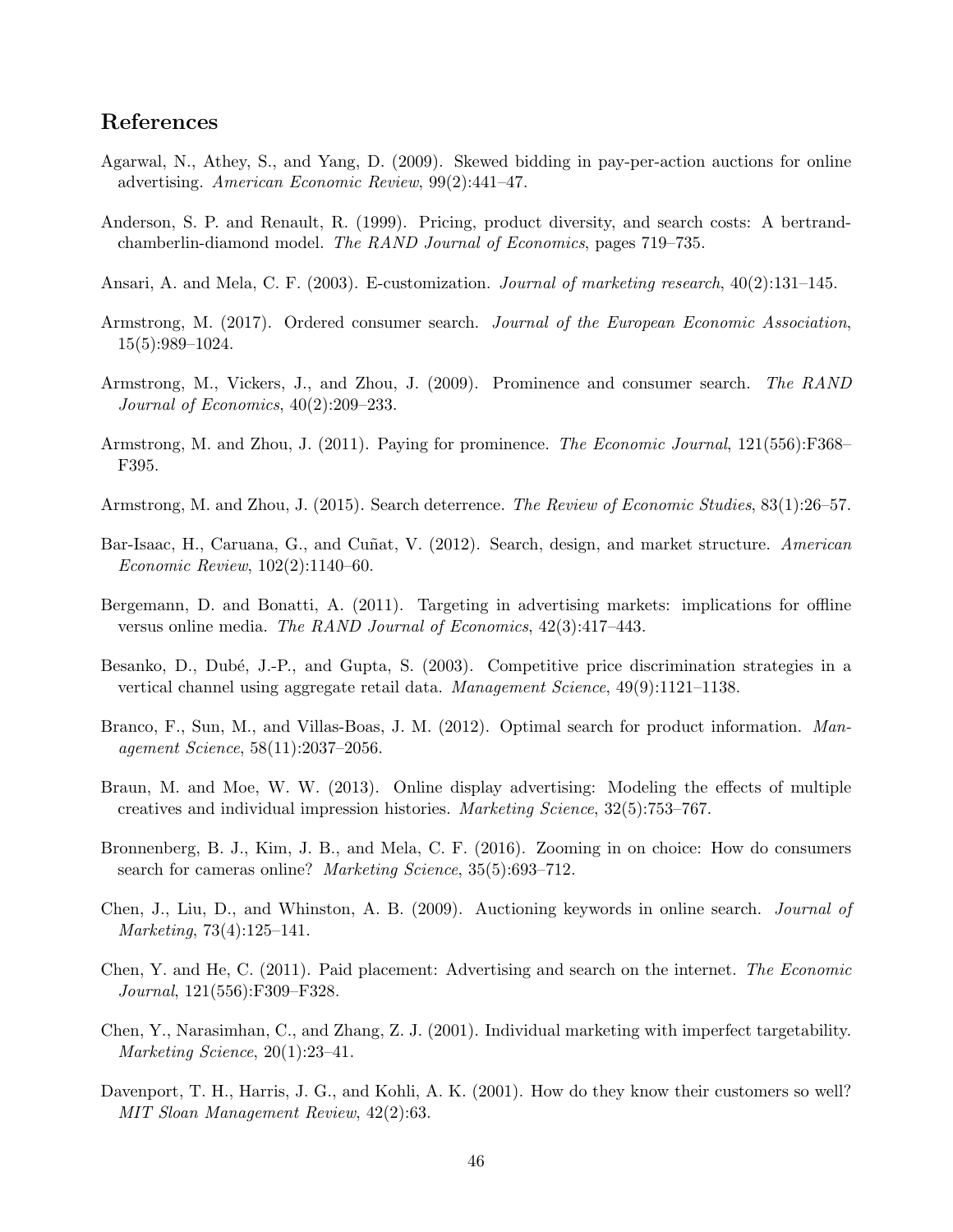- <span id="page-47-13"></span>Ellison, G. and Wolitzky, A. (2012). A search cost model of obfuscation. The RAND Journal of Economics, 43(3):417–441.
- <span id="page-47-8"></span>Fader, P. S., Hardie, B. G., and Lee, K. L. (2005). Rfm and clv: Using iso-value curves for customer base analysis. Journal of marketing research, 42(4):415–430.
- <span id="page-47-10"></span>Fudenberg, D. and Tirole, J. (1998). Upgrades, tradeins, and buybacks. The RAND Journal of Economics, pages 235–258.
- <span id="page-47-11"></span>Fudenberg, D. and Tirole, J. (2000). Customer poaching and brand switching. RAND Journal of Economics, pages 634–657.
- <span id="page-47-6"></span>Goldfarb, A. (2014). What is different about online advertising? Review of Industrial Organization, 44(2):115–129.
- <span id="page-47-3"></span>Goldfarb, A. and Tucker, C. (2011a). Online display advertising: Targeting and obtrusiveness. Marketing Science, 30(3):389–404.
- <span id="page-47-5"></span>Goldfarb, A. and Tucker, C. (2012). Shifts in privacy concerns. American Economic Review, 102(3):349–53.
- <span id="page-47-4"></span>Goldfarb, A. and Tucker, C. E. (2011b). Privacy regulation and online advertising. *Management* science, 57(1):57–71.
- <span id="page-47-7"></span>Hauser, J. R., Urban, G. L., Liberali, G., and Braun, M. (2009). Website morphing. *Marketing* Science, 28(2):202–223.
- <span id="page-47-12"></span>Honka, E., Hortaçsu, A., and Vitorino, M. A. (2017). Advertising, consumer awareness, and choice: Evidence from the us banking industry. The RAND Journal of Economics, 48(3):611–646.
- <span id="page-47-9"></span>Iyer, G., Soberman, D., and Villas-Boas, J. M. (2005). The targeting of advertising. *Marketing Science*, 24(3):461–476.
- <span id="page-47-0"></span>John, L. K., Kim, T., and Barasz, K. (2018). Ads that don't overstep. *Harvard Business Review*, 96(1):62–69.
- <span id="page-47-1"></span>Joshi, A., Bagherjeiran, A., and Ratnaparkhi, A. (2011). User demographic and behavioral targeting for content match advertising. In Proceedings of the Fifth International Workshop on Data Mining and Audience Intelligence for Advertising (ADKDD 2011), pages 53–60. Citeseer.
- <span id="page-47-15"></span>Ke, T. T., Shen, Z.-J. M., and Villas-Boas, J. M. (2016). Search for information on multiple products. Management Science, 62(12):3576–3603.
- <span id="page-47-14"></span>Kuksov, D. (2004). Buyer search costs and endogenous product design. *Marketing Science*, 23(4):490– 499.
- <span id="page-47-2"></span>Lambrecht, A. and Tucker, C. (2013). When does retargeting work? information specificity in online advertising. Journal of Marketing Research, 50(5):561–576.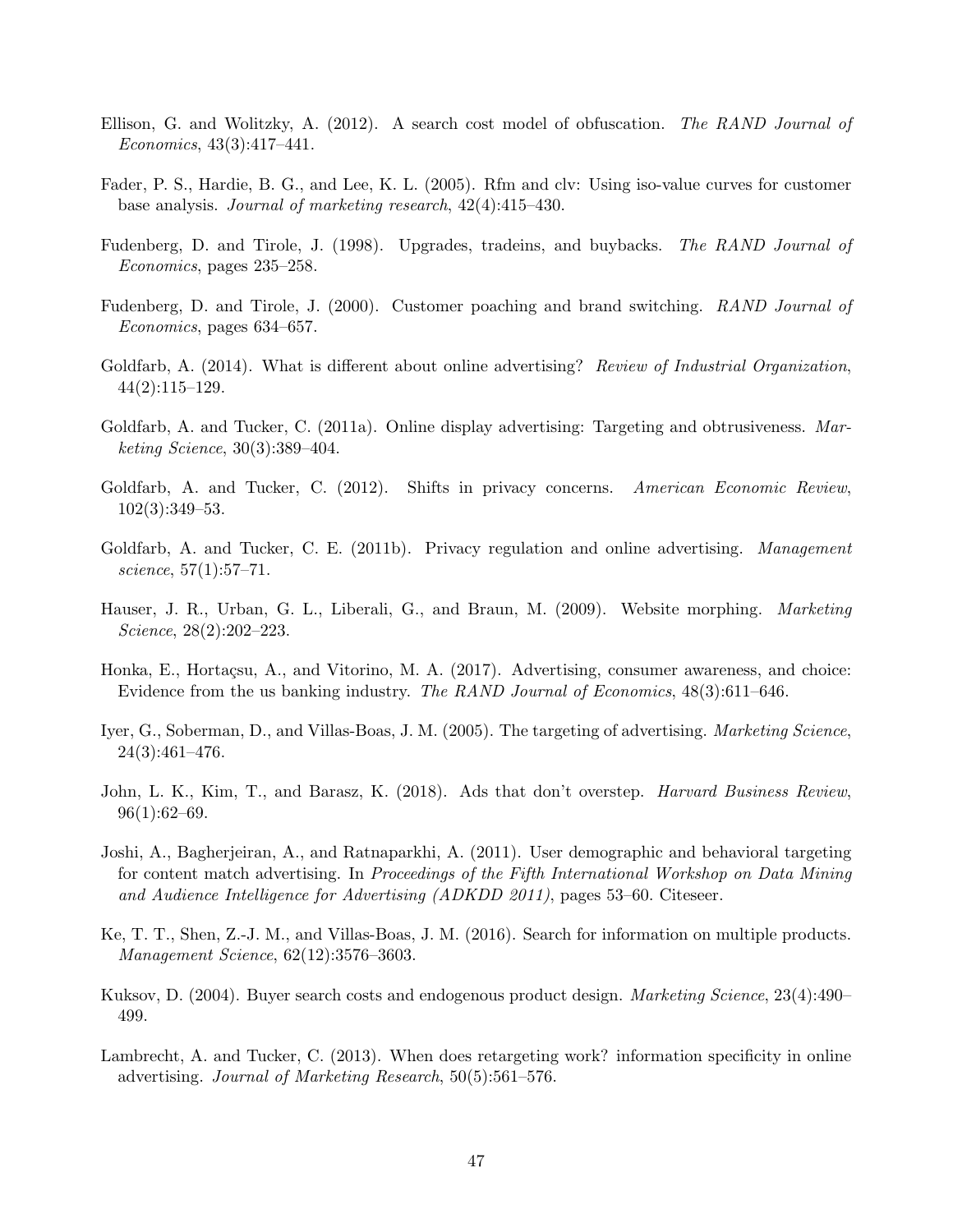- <span id="page-48-7"></span>Levin, J. and Milgrom, P. (2010). Online advertising: Heterogeneity and conflation in market design. American Economic Review, 100(2):603–07.
- <span id="page-48-2"></span>Lu, M. Y. and Shin, J. (2018). A model of two-sided costly communication for building new product category demand. Marketing Science.
- <span id="page-48-16"></span>Lynch, J. G. and Ariely, D. (2000). Wine online: Search costs affect competition on price, quality, and distribution. Marketing science, 19(1):83–103.
- <span id="page-48-6"></span>Malthouse, E. C. and Elsner, R. (2006). Customisation with crossed-basis sub-segmentation. *Journal* of Database Marketing & Customer Strategy Management,  $14(1):40-50$ .
- <span id="page-48-14"></span>Mayzlin, D. and Shin, J. (2011). Uninformative advertising as an invitation to search. Marketing Science, 30(4):666–685.
- <span id="page-48-17"></span>Ning, E. How to make an offer? a stochastic model of the sales process. working paper.
- <span id="page-48-8"></span>Rafieian, O. and Yoganarasimhan, H. (2017). Targeting and privacy in mobile advertising.
- <span id="page-48-15"></span>Rhodes, A. (2014). Multiproduct retailing. The Review of Economic Studies, 82(1):360–390.
- <span id="page-48-5"></span>Rossi, P. E., McCulloch, R. E., and Allenby, G. M. (1996). The value of purchase history data in target marketing. Marketing Science, 15(4):321–340.
- <span id="page-48-10"></span>Shaffer, G. and Zhang, Z. J. (2000). Pay to switch or pay to stay: preference-based price discrimination in markets with switching costs. Journal of Economics & Management Strategy, 9(3):397–424.
- <span id="page-48-4"></span>Shin, J. (2005). The role of selling costs in signaling price image. Journal of Marketing Research, 42(3):302–312.
- <span id="page-48-3"></span>Shin, J. (2007). How does free riding on customer service affect competition? Marketing Science, 26(4):488–503.
- <span id="page-48-12"></span>Shin, J. and Sudhir, K. (2010). A customer management dilemma: When is it profitable to reward one's own customers? Marketing Science, 29(4):671–689.
- <span id="page-48-0"></span>Summers, C. A., Smith, R. W., and Reczek, R. W. (2016). An audience of one: Behaviorally targeted ads as implied social labels. Journal of Consumer Research, 43(1):156–178.
- <span id="page-48-1"></span>Tucker, C. E. (2012). The economics of advertising and privacy. *International journal of Industrial* organization, 30(3):326–329.
- <span id="page-48-9"></span>Villas-Boas, J. M. (1999). Dynamic competition with customer recognition. The RAND Journal of Economics, pages 604–631.
- <span id="page-48-11"></span>Villas-Boas, J. M. (2004). Consumer learning, brand loyalty, and competition. Marketing Science, 23(1):134–145.
- <span id="page-48-13"></span>Wolinsky, A. (1986). True monopolistic competition as a result of imperfect information. The Quarterly Journal of Economics, 101(3):493–511.